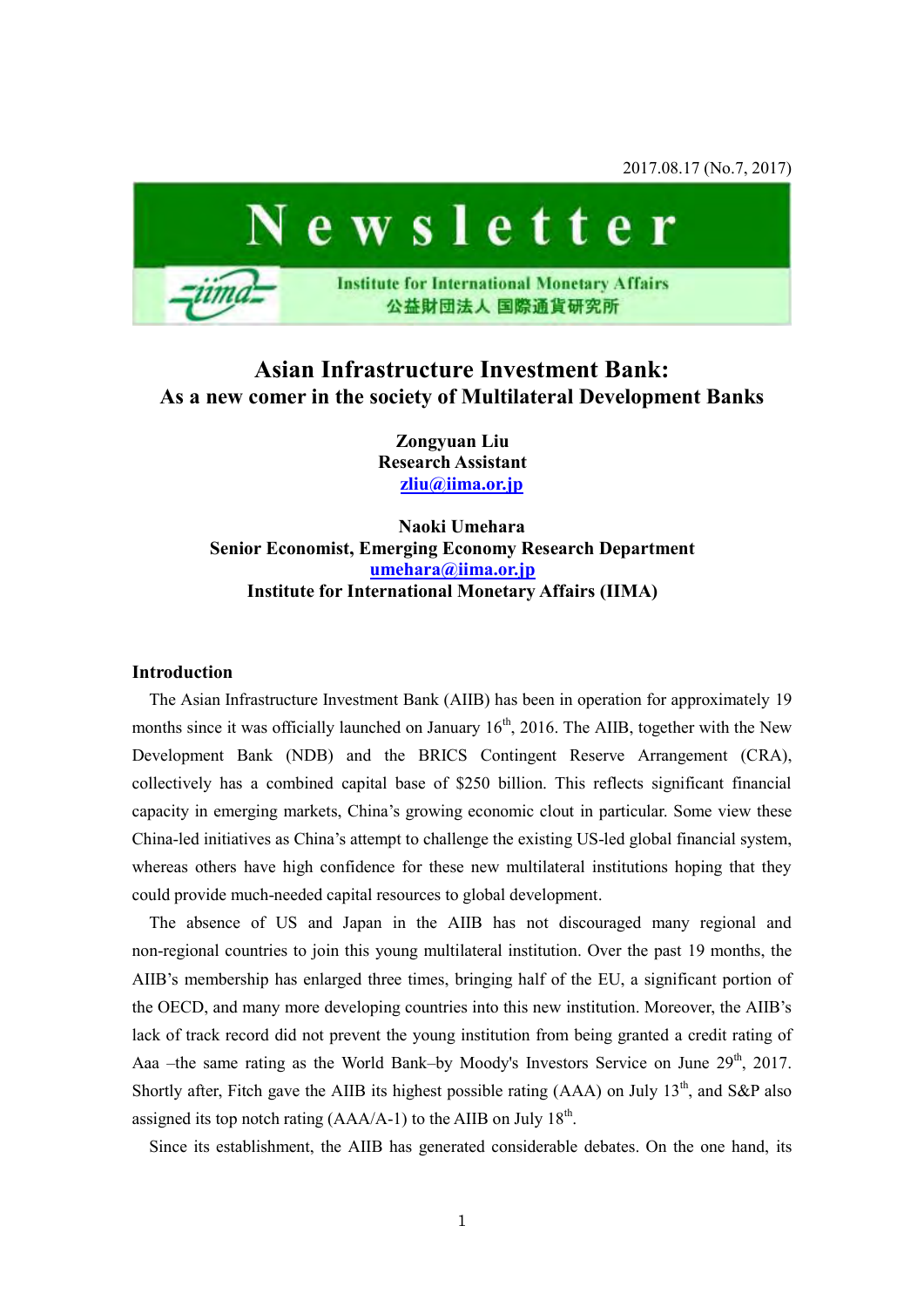supporters emphasize that the AIIB will add more capacity to provide much-needed capital resources to finance the huge infrastructure investment gap in Asia. On the other hand, its naysayers are mostly concerned about China's dominance over the AIIB. They are worried that China will use the AIIB to advance its own strategic interests overseas. Additionally, they are also concerned that the AIIB may not observe high standards of governance, and may ignore environmental and societal impacts. With less than two years' operational experience, there is not enough evidence to definitively judge the extent to which the AIIB in practice departs from traditional multilateral development banks (MDBs), due to a lack of track record. Existing facts have not revealed that the AIIB is simply a multilateral institution whose sole purpose is to promote China's geopolitical interests overseas. However, some unconventional features of the AIIB especially its governance structure, and uncertainties regarding its future trajectory, have not eliminated the concerns and suspicions among some countries, including but not limited to the US and Japan.

This report aims to clarify some myths and confusions surrounding the fledgling AIIB by separating the knowns apart from the unknowns. It intends to assess the rationale of suspicions against the AIIB so as to understand what may have generated current negative perceptions of the AIIB. By doing so, this analysis intend to identify some challenges for the AIIB going forward.

The following discussion begins with some stylized facts about the AIIB in Section 1. Section 2 put the 19-month-old AIIB in comparative perspective, analyzing its unconventional features relative to existing MDBs (particularly the World Bank and the Asian Development Bank). It also gives some examples of cooperation between the AIIB and other existing MDBs. Section 3 discusses different perspectives of the AIIB from the view of China, participating EU/OECD countries, and the US and Japan. This section analyzes why China initiates the AIIB, what are the motivations for some EU/OECD countries to join the AIIB, and why the US and Japan are still suspicious about the AIIB and have not join. Section 4 moves on to the challenges for the AIIB as a multilateral institution going forward. Finally, the findings of this report are summarized in the conclusion, Section 5.

The bottom line of this report is that it is still too early to make a judgement call about the AIIB and its values. There has not been any significant evidence indicating that it is a China-centric agency. However, if the AIIB as a young institution attempts to win broader support, it cannot ignore concerns that have been raised up and has to address those issues directly. Moreover, it must manage its perceived relationship with China as well.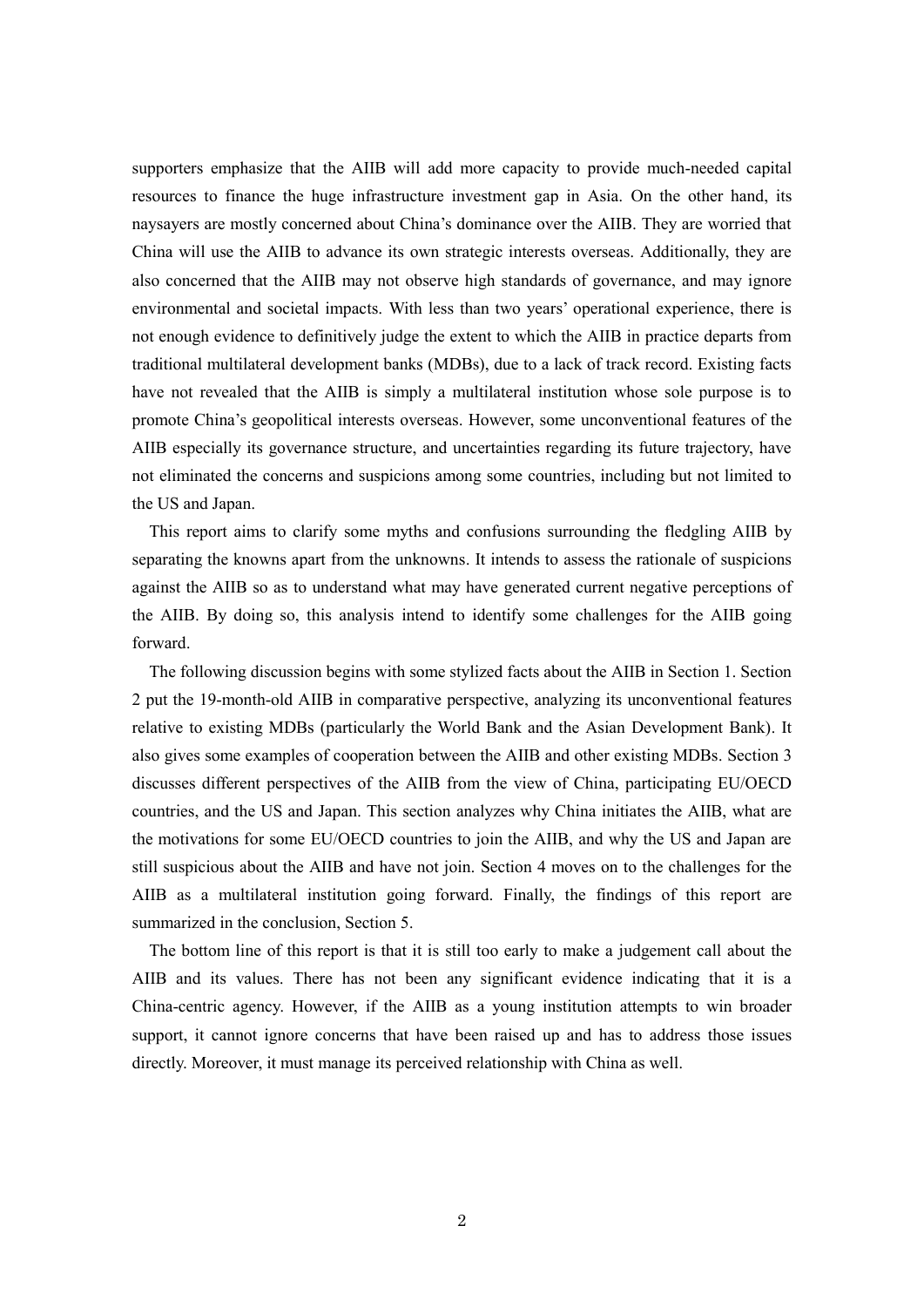### **1. AIIB: Some Stylized Facts**

#### 1.1) Membership and its Membership Expansion

The AIIB was officially launched in Beijing on January  $16<sup>th</sup>$ , 2016, with 57 founding members, including 37 in Asia and 20 non-regional countries (See Figure 1). Being the largest shareholder of the AIIB, China has an initial subscription of \$29.78 billion in authorized capital stock in the AIIB out of a total of \$100 billion, and made a grant contribution of another \$50 million to the AIIB Project Preparation Special Fund on January  $16<sup>th</sup>$ , 2017.<sup>1</sup> India is the second-largest shareholder, contributing \$8.4 billion. Russia is the third-largest shareholder, contributing \$6.5 billion, and Germany is the largest non-regional shareholder (also the fourth largest shareholder), contributing \$4.5 billion.<sup>2</sup>

While being open to the participation of non-regional members, the AIIB is committed to and prioritizes the ownership of Asian members. This is reflected in the capital structure requirement and the requirements for the composition of Board of Governors in the AIIB's Article of Agreement  $(AOA)^3$ , which requires no less than 75 percent of the total subscribed capital stock to be held by regional members unless otherwise agreed by the Board of Governors by a Super Majority vote.<sup>4</sup> The AOA also requires that 9 out of the AIIB's 12 members be elected by the Governors representing regional members, and 3 representing non-regional members.<sup>5</sup>

The prioritization of Asian-members' ownership of the AIIB does not necessarily mean that the AIIB's investment is restricted only to Asia. According to its AOA, the AIIB aims to "improve infrastructure connectivity in Asia,"<sup>6</sup> and it will invest in Asia and beyond as long as the investment is "concerned with economic development of the region."<sup>7</sup> Moreover, the AIIB's investment areas are not restricted to infrastructure but also include "other productive sectors".<sup>8</sup>

The AIIB's membership has expanded three times during the 19-month period since it was established. As of June 2017, the AIIB has 80 approved members.<sup>9</sup> The AIIB's President Mr.

[https://www.aiib.org/en/about-aiib/governance/members-of-bank/#](https://www.aiib.org/en/about-aiib/governance/members-of-bank/) 

<sup>&</sup>lt;sup>1</sup> See AIIB website a[t https://www.aiib.org/en/news-events/news/2016/20160625\\_004.html](https://www.aiib.org/en/news-events/news/2016/20160625_004.html) for "AIIB's Board of Directors establish a Project Preparation Special Fund: China provides initial \$50 million start-up contribution."

<sup>2</sup> For details of AIIB members' contribution, refer to AIIB's official website. Accessed at

<sup>3</sup> See AIIB's Articles of Agreement (AOA) at

[https://www.aiib.org/en/about-aiib/basic-documents/\\_download/articles-of-agreement/basic\\_document\\_english-bank\\_](https://www.aiib.org/en/about-aiib/basic-documents/_download/articles-of-agreement/basic_document_english-bank_articles_of_agreement.pdf) [articles\\_of\\_agreement.pdf](https://www.aiib.org/en/about-aiib/basic-documents/_download/articles-of-agreement/basic_document_english-bank_articles_of_agreement.pdf)

<sup>4</sup> AIIB AOA Article 5.2

<sup>5</sup> AIIB AOA Article 25 (i) and (ii)

<sup>6</sup> AIIB AOA Article 1.1

<sup>7</sup> AIIB AOA Article 11.1 (a)

<sup>8</sup> AIIB AOA Article 1.1 and 2

<sup>&</sup>lt;sup>9</sup> The first approval of new membership took place in March 2017. Then the AIIB's Board of Governors approved 13 applicants (five regional and eight non-regional members) to join the bank, bringing the Bank's total approved membership to 70. Among the eight non-regional members, there were Belgium and Ireland, the only two European members of the ADB who did not join AIIB earlier. With the membership of Belgium and Ireland approved, it denotes that all the European members of the ADB have joined the young AIIB. For details about first expansion, see AIIB's press release "AIIB Welcomes New Prospective Members Bank approves 13 new applicants; Expands membership to 70." Accessed at [https://www.aiib.org/en/news-events/news/2017/20170323\\_001.html I](https://www.aiib.org/en/news-events/news/2017/20170323_001.html)n less than two-month time after this first membership expansion, the AIIB further expanded its membership in May. This time,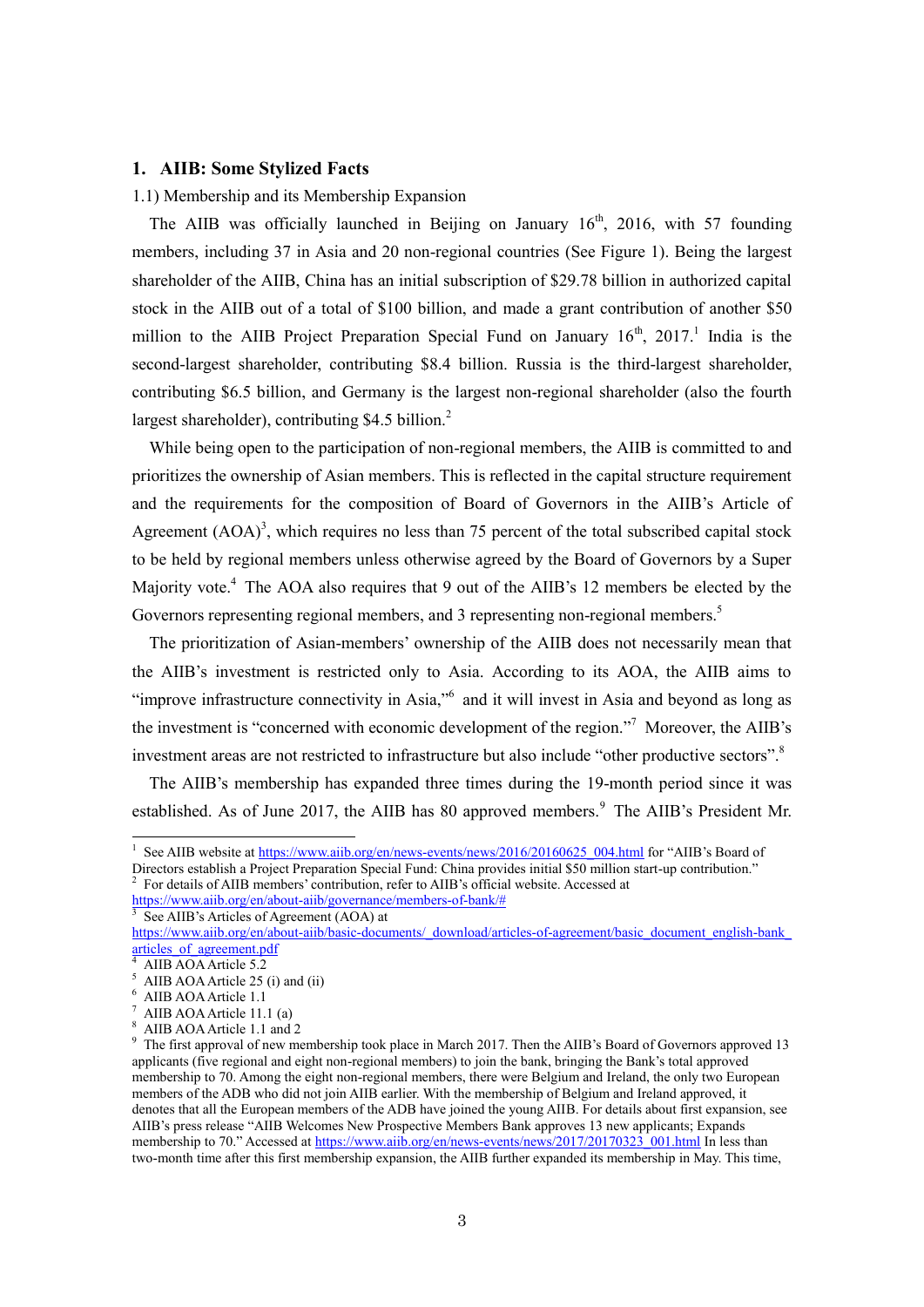Jin Liqun said the AIIB would have 85 members by the end of this year.<sup>10</sup>

After these three membership expansions, the 19-months-old AIIB is now larger than other regional MDBs. For example, its membership has exceeded that of the 51-year-old ADB, who has 67 members, 48 of which are from within the Asia-Pacific and 19 outside. Its membership is also larger than that of the Islamic Development Bank who has 57 members, and the Inter-American Development Bank whose membership is 48 at the current stage. But still, AIIB's membership is far smaller than that of the World Bank, who has 188 members.

**Figure 1 AIIB 57 Founding Members** 



Source: The Telegraph,

-

<http://www.telegraph.co.uk/sponsored/china-watch/business/11763107/aiib-investment-will-benefit-the-west.html>

it approved the membership of three regional members and four non-regional members. For details about the second expansion, see AIIB's press release "AIIB Further Expands Its Membership Bank approves three new regional applicants, four new non-regional applicants." Accessed at

[https://www.aiib.org/en/news-events/news/2017/20170513\\_001.html I](https://www.aiib.org/en/news-events/news/2017/20170513_001.html)n less than one month after the second expansion, the AIIB enlarged its membership. Three more countries were approved to join the AIIB as members this time, bringing the total number of members up to 80 with 46 regional members and 34 non-regional members. For details about the third expansion, see AIIB's press release "AIIB Approves Membership of Argentina, Madagascar and Tonga. The Bank's approved membership rises to 80." Accessed at

https://www.aiib.org/en/news-events/news/2017/20170616\_003.html<br>10.6China.html

<sup>10</sup> "China-led AIIB expects to have 85 members by end-2017 – president," *Nikkei Asian Review*, May 14, 2017. Accessed at

[http://asia.nikkei.com/Politics-Economy/International-Relations/China-led-AIIB-expects-to-have-85-members-by-en](http://asia.nikkei.com/Politics-Economy/International-Relations/China-led-AIIB-expects-to-have-85-members-by-end-2017-president) [d-2017-president](http://asia.nikkei.com/Politics-Economy/International-Relations/China-led-AIIB-expects-to-have-85-members-by-end-2017-president)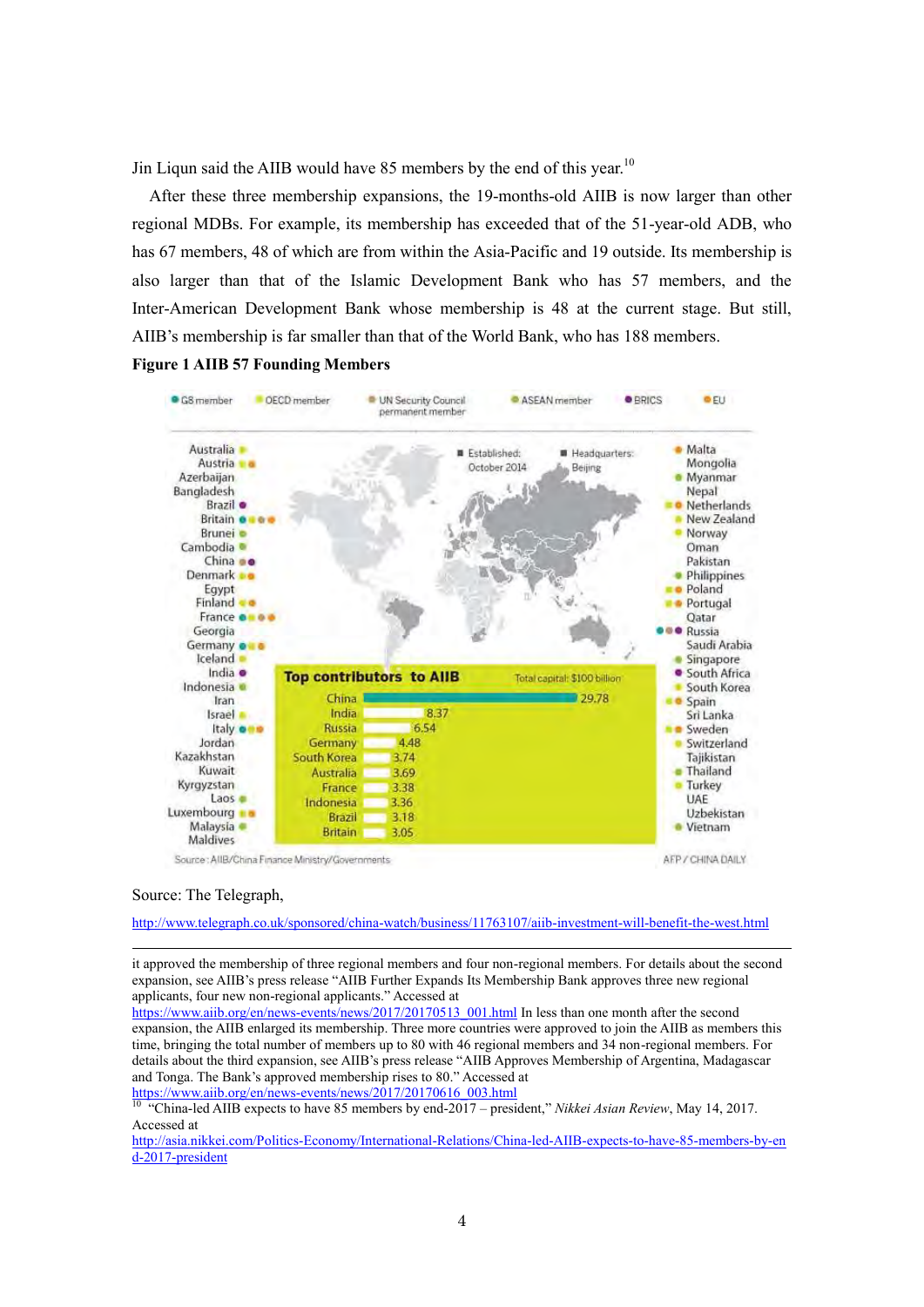The AIIB's wide membership base is not that dissimilar to that of the ADB's when the latter was first established in the 1966. In fact, Takeshi Watanabe, the ADB's first president, supported the view that ADB's membership should include non-regional countries, especially developed countries in North America and Europe.<sup>11</sup> Similarly, a wider membership allows the AIIB to have broader access to major global capital markets, particularly developed capital markets. Additionally, a broader membership subscription also increases the exchanges of technical expertise between developed economies and emerging economies. As will be discussed soon in the following, the AIIB has attracted many EU/OECD countries as well as non-regional developing countries. Reasons why many EU/OECD countries would join the AIIB will be discussed in Section 3. Regarding why the AIIB has received wide support from developing countries, specific reasons may vary across countries but there are a couple of shared factors that have been discussed by observers. Firstly, developing countries see in the AIIB opportunities to get much-needed loans of their infrastructure financing. Secondly, they view the AIIB as a China-led project and hope to cultivate better relationship with China by supporting the AIIB. Thirdly, some also pointed out a consensus among developing countries that they do not have enough representation in existing multilateral international institutions. Some also pointed out that the AIIB as the first multilateral institution initiated by a non-western developing country appeals to the need of emerging powers to increase their voice and representation in global society.<sup>12</sup>

#### 1.2) Potential EU/OECD Members' Positive Role

-

The AIIB's EU/OECD members potentially could have some positive influence over the institutional building and standard setting of the young institution. The European Commission has recognized that "an EU presence in China-driven institutions would contribute to the adoption of best practices and fair, global standards. Adherence to such standards will be promoted by the AIIB entering into partnership with existing Multilateral Development Banks."<sup>13</sup> It has also been argued that joining the AIIB would give the European countries access to the decision-making process within the AIIB, and may even allow the European countries to play a role in shaping the AIIB's organizational structure. This interest is well put by a member in the European Union Chamber of Commerce, "Simply put, if you partake, you have a stake, and will likely be involved in decisions that shape the overall organization - this is

http://www.ispionline.it/sites/default/files/pubblicazioni/analisi304\_villafranca\_02.09.2016.pdf<br>
<sup>13</sup> European Commission F

<sup>11</sup> McCawley, Peter. *Banking On the Future of Asia and the Pacific: 50 Years of the Asian Development Bank*, p40 <sup>12</sup> See for example, Antonio Villafranca, "At the Crossroads of New Global Governance: China's AIIB and the Western World" ISPI Analysis No. 304, September 2016. Accessed at

<sup>13</sup> European Commission European Political Strategy Center, "Engaging China at a Time of Transition: Capitalising on a New Era of Chinese Global Investment and Foreign Policy Initiatives," July 15, 2016. Accessed at [https://ec.europa.eu/epsc/publications/strategic-notes/engaging-china-time-transition\\_en](https://ec.europa.eu/epsc/publications/strategic-notes/engaging-china-time-transition_en)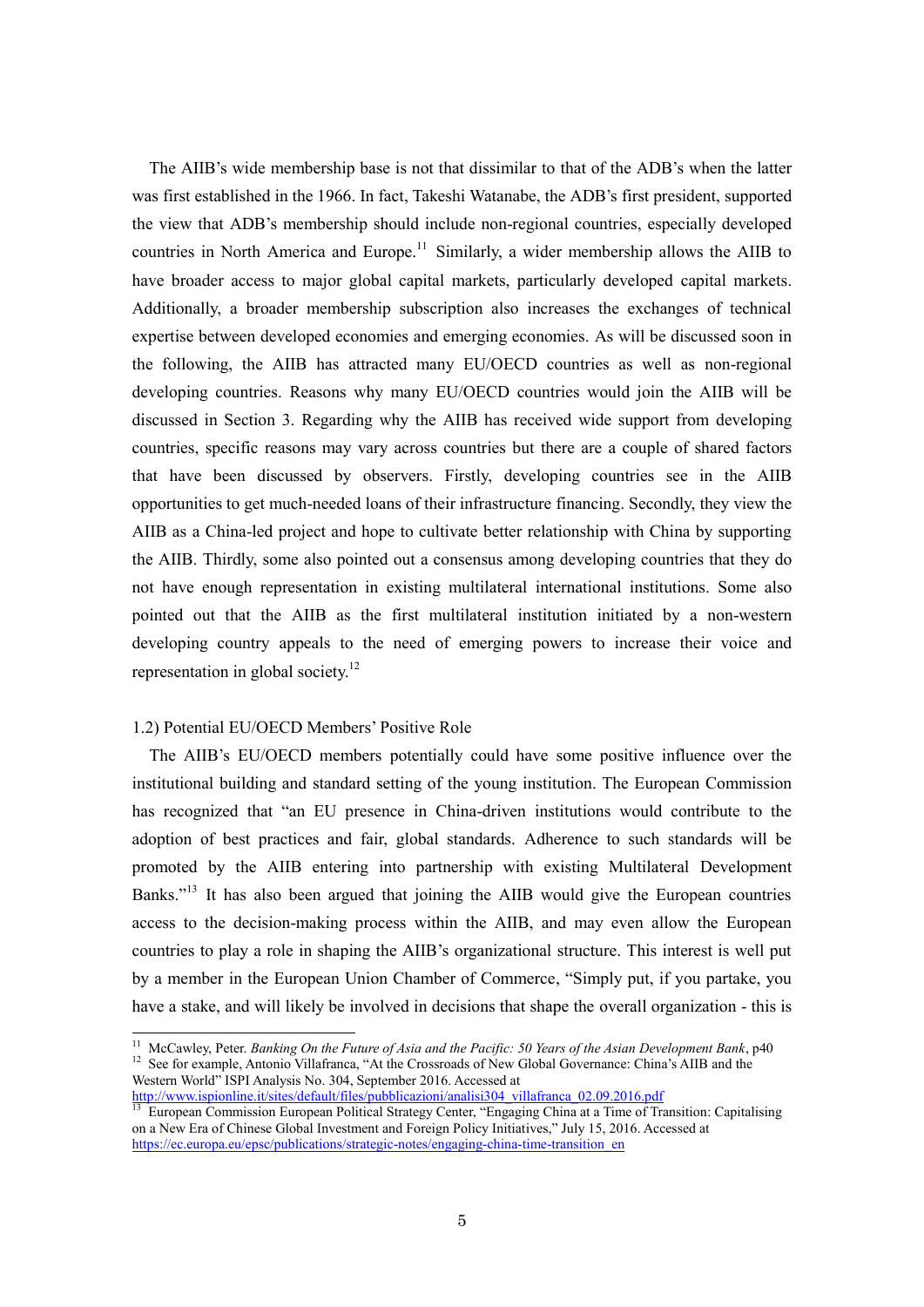what the major European nations are looking for."<sup>14</sup>

There has been some example of EU/OECD members' activism in monitoring the AIIB's funds allocation. In 2016, Demark and the UK, both of whom are AIIB's OECD members, proposed that contributions to the AIIB would qualify as official development aid (ODA).<sup>15</sup> After a thorough review of AIIB's AOA, mandate, work plan and other available materials, the OECD's Secretariat of the Development Assistance Committee (DAC) recommended including AIIB on the List under the category of "Regional development banks,"<sup>16</sup> which means the OECD would recognize the AIIB as one of the ODA-eligible international organizations.<sup>17</sup> Once approved, the Secretariat of DAC will be able to "monitor the future recipient breakdown of the AIIB's borrowers through AIIB's future Creditor Reporting System and thereby confirm that the actual share of funds going to countries on the DAC List of ODA Recipients is over 90%."<sup>18</sup> That is to say, if approved, there would be additional external monitor to make sure that the funds channeled through the AIIB to recipient countries are used properly.

#### 1.3) Governance Structure

Currently, the AIIB is organized around the following four sections:<sup>19</sup>

- 1) Board of Governors: According to the AIIB's AOA, the Board of Governors is the highest decision-making body. As is stated in the AOA, "all the powers of the Bank shall be vested in the Board of Governors" with a few exception.<sup>20</sup> The current Board of Governors consists of 56 members coming from 55 countries plus one governor from Hong Kong as of June 17, 2017. The Board of Governors delegates powers to the Board of Directors that are responsible for the general operation of the AIIB.
- 2) Board of Directors: The AIIB's Board of Director is non-resident and currently has 12 members. The AOA Article 25 (i) and (ii) require that 9 out of these 12 members be elected by the Governors representing regional members, and 3 representing non-regional members as mentioned before. They each represent several founding members as their constituency. This non-resident Board of Directors are responsible for

[http://www.oecd.org/officialdocuments/publicdisplaydocumentpdf/?cote=DCD/DAC/STAT\(2016\)6&docLanguage=E](http://www.oecd.org/officialdocuments/publicdisplaydocumentpdf/?cote=DCD/DAC/STAT(2016)6&docLanguage=En) [n](http://www.oecd.org/officialdocuments/publicdisplaydocumentpdf/?cote=DCD/DAC/STAT(2016)6&docLanguage=En) 

<sup>&</sup>lt;sup>14</sup> "Why Europe defies the US to join a China-led bank," *Deutsche Welle*, March 18, 2015. Accessed at http://www.dw.com/en/why-europe-defies-the-us-to-join-a-china-led-bank/a-18322773

<sup>&</sup>lt;sup>15</sup> For details, see "DAC Working Party on Development Finance Statistics Proposals for changes to Annex 2 of the Converged Statistical Reporting Directives for the Creditor Reporting System (CRS) and the Annual DAC Questionnaire." Accessed at

 $16$  Ibid, p3

<sup>&</sup>lt;sup>17</sup> For the OECD's list of ODA-eligible international organizations, refer to

<http://www.oecd.org/dac/stats/annex2.htm>

 $18$  Ibid, p3

<sup>&</sup>lt;sup>19</sup> For detailed information about the governance structure of AIIB, refer to the AOA Chapter V. For the organization structure, please refer to the chart at

[https://www.aiib.org/en/about-aiib/governance/\\_common/\\_download/AIIB\\_organizational\\_structure.pdf](https://www.aiib.org/en/about-aiib/governance/_common/_download/AIIB_organizational_structure.pdf)  $20$  AIIB AOA 23.1. For the exceptions, also refer to AOA 23.1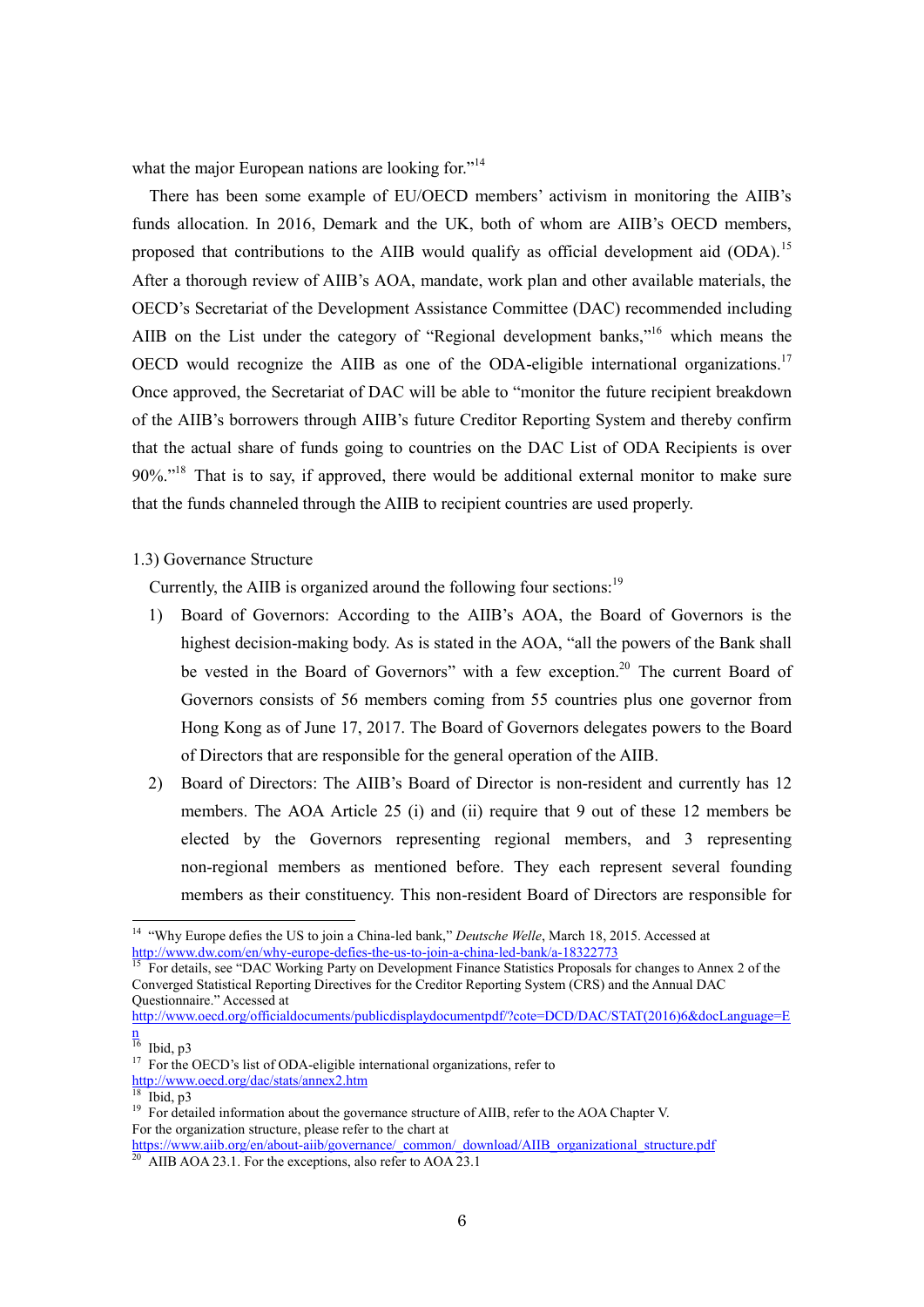approving AIIB's strategy, annual plan and budget; establishing policies; taking decisions concerning Bank operations; and supervising management and operation of the AIIB. The AOA Article 26 (iv) also requires the Board of Directors to establish an oversight mechanism following the principles of "openness, transparency, independence and accountability". The non-resident feature of the Board of Directors has generated some concerns, which will be discussed further in Section 3.

- 3) Senior management team:<sup>21</sup> The senior management team of the AIIB is led by the President, who currently is Mr. Jin Liqun. Mr. Jin has been elected for a five-year term by the Board of Governors in accordance with the AOA Article 29. Underneath the President there are five Vice-Presidents (VPs), a General Counsel and a Chief Risk Officer.<sup>22</sup>
- 4) An International Advisory Panel (IAP): The IAP is to be comprised of global experts who could provide the AIIB's management with impartial advice and perspectives. The IAP meets in tandem with the AIIB's Annual Meeting, or as requested by the President. Panelists of the IAP are appointed by the AIIB's President to serve two-year terms. They are given a small honorarium but no salary. The AIIB pays the costs associated with Panel meetings.<sup>23</sup>

President Jin has emphasized on different occasions that the core value<sup>24</sup> underneath the AIIB's management style is "Lean, Clean and Green": lean with a small efficient management team and highly skilled staff; clean, an ethical organization with zero tolerance for corruption; and green, an institution built on respect for the environment. But still, such messages have not been able to fully eliminate reservations and concerns about the young AIIB. This will be discussed in more detail in Section 3.

#### 1.4) Financial Fundamentals

-

The AIIB's initial total capital is \$100 billion, equivalent to about 61 percent of the ADB's initial total capital, 43 percent of the World Bank's, 30 percent of the European Investment Bank's (EIB), and more than twice of the European Bank for Reconstruction and Development's (EBRD). Of this \$100 billion initial capital, 20 percent is to be largely paid-in

According to the AOA Article 29, VPs are appointed by the Board of Directors on the recommendation of the President, on the basis of an open, transparent and merit-based process. The other officers and staff are appointed by the President in accordance with regulations adopted by the Board of Directors.  $^{23}$  For a list of current Panelists of the IAP, see the AIIB's website at

[https://www.aiib.org/en/about-aiib/governance/board-governors/.content/index/\\_download/20160816034745788.pdf](https://www.aiib.org/en/about-aiib/governance/board-governors/.content/index/_download/20160816034745788.pdf)

 $21$  For more information about the current senior management team, see AIIB's website at https://www.aiib.org/en/about-aiib/governance/senior-management/index.html<br>
<sup>22</sup> According to the AOAA is in 22.75

<https://www.aiib.org/en/about-aiib/governance/international-advisory-panel/index.html>

<sup>&</sup>lt;sup>24</sup> For AIIB's core value "Lean, clean and green" see for example, the Section B of the Code of Conducts for bank personnel, shown in the Summary Proceedings of The Inaugural Meeting of the Board of Governors, p73. Accecced at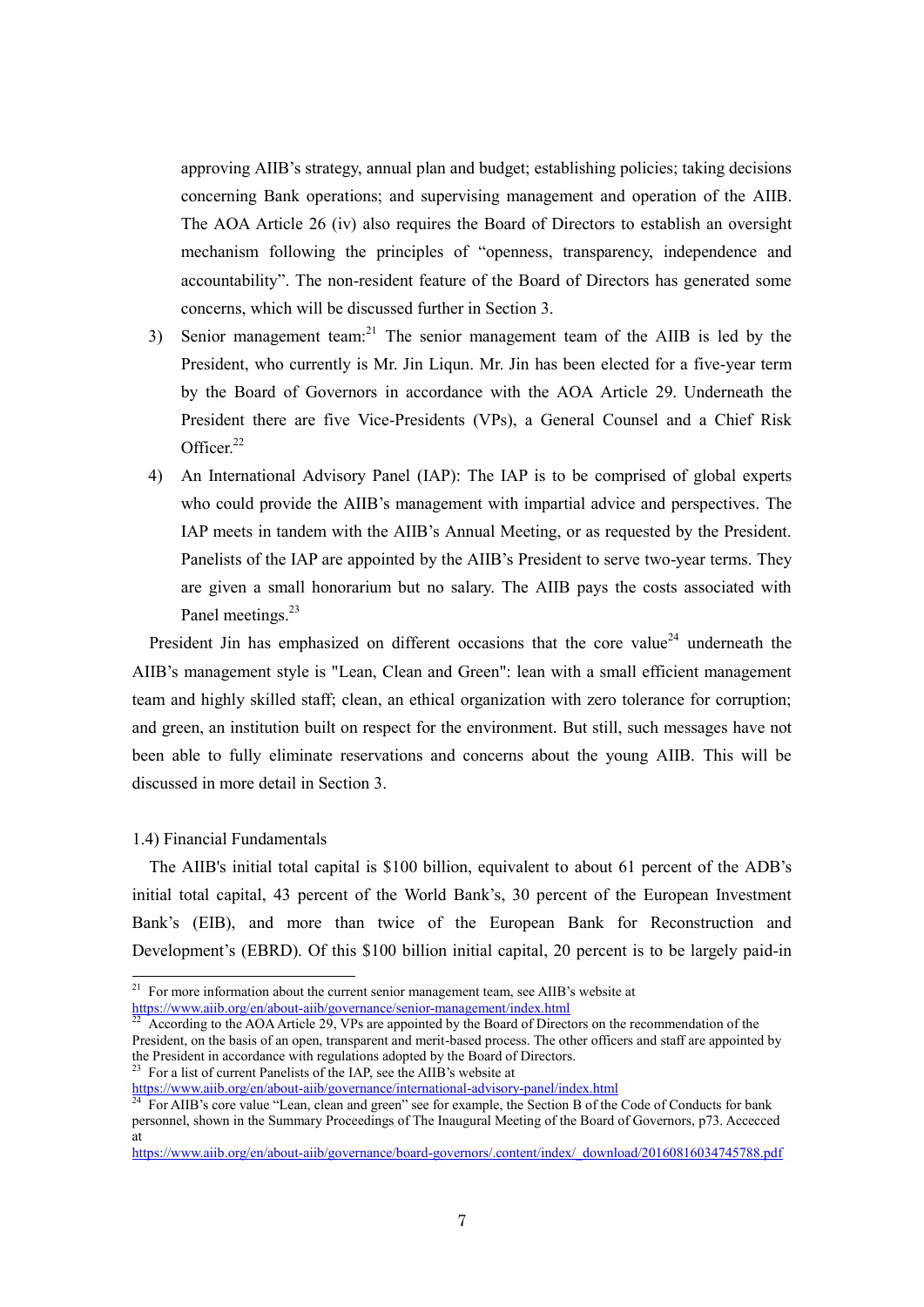by 2019 and fully paid-in by 2024, $25$  and the remaining 80 percent is in callable capital.

Taking a look at the AIIB's end-of-year financial statement in 2016, it shows that the total assets were \$17,795,367,000, and the total member's equity was \$17,789,829,000. The total liabilities were at a level of \$5,538,000, all of which were either staff costs payable (\$436,000) or accrued expenses (\$5,102,000).

On the liability side of the AIIB's balance sheet, there is no debt at the current stage since the AIIB has not issued any debenture or borrowed money from outside. However, to reduce the funding costs and to gain access to wider source of capital, the AIIB cannot rely solely on equity and has to issue debenture and take some leverage, particularly given that the AIIB intends to be a for-profit institution. In February 2017, the AIIB signed an International Swaps and Derivatives Association (ISDA) Master Agreement with the International Finance Corporation (IFC), a member of the World Bank Group. According to the AIIB's Treasurer, Mr. Søren Elbech, this agreement would facilitate local currency bond issuance in client countries.<sup>26</sup>

The AIIB also managed to obtain a high quality credit rating, and was granted Aaa rating by Moody's Investors Service on June  $29<sup>th</sup>$ , 2017. On the same day, the AIIB disclosed that it may issue its first bond in US dollars as early as in 2017. According to Mr. Søren Elbech, the bond would be a benchmark bond but he did not specify a maturity.<sup>27</sup> He also acknowledged that before the AIIB's first bond issuance, there are still several steps must be taken, including getting a risk weighting, completing documentation, installing relevant IT systems, and completing a recruitment plan.<sup>28</sup>

The AIIB also stated its mid-and long term goal regarding how it wants to mobilize private capital in its first Annual Report of 2016. In the medium term of three to five years, it intends to "actively originate and lead transactions that mobilize private capital and make it a trusted partner for all parties involved in the transactions that the Bank leads." In the long term, the AIIB aims to be the "repository of know-how and best practices in infrastructure finance."<sup>29</sup> Given that the AIIB has only been in operation for a very limited time, it is wise to identify how the AIIB's behavior deviates from its stated blueprint.

 $25$  According to the AOA, payments for paid-in capital are due in five instalments, with the exception of members designated as less developed countries, who may pay in ten instalments.

<sup>&</sup>lt;sup>26</sup> "AIIB and IFC Sign ISDA Master Agreement to Expand Infrastructure Investments in Asia" Accecced at [https://www.aiib.org/en/news-events/news/2017/20170209\\_001.html#](https://www.aiib.org/en/news-events/news/2017/20170209_001.html)

<sup>&</sup>lt;sup>27</sup> "AIIB eyes inaugural US dollar bond as soon as this year," *The Business Times*, June 29, 2017. Accessed at <http://www.businesstimes.com.sg/banking-finance/aiib-eyes-inaugural-us-dollar-bond-as-soon-as-this-year>

<sup>&</sup>lt;sup>28</sup> "AIIB may be only months away from issuing bonds," *Nikkei Asian Review*, July 5, 2017. Accessed at <http://asia.nikkei.com/Politics-Economy/Economy/AIIB-may-be-only-months-away-from-issuing-bonds?page=2> Also, "AIIB says preparation needed before bond issuance," Xinhua, June 30, 2017. Accessed at http://news.xinhuanet.com/english/2017-06/30/c\_136407351.htm

AIIB's Annual Report and Accounts 2016 "Connecting Asia for the future," p22. Accessed at [https://www.aiib.org/en/news-events/news/2016/annual-report/.content/download/Annual\\_Report\\_2016.pdf](https://www.aiib.org/en/news-events/news/2016/annual-report/.content/download/Annual_Report_2016.pdf)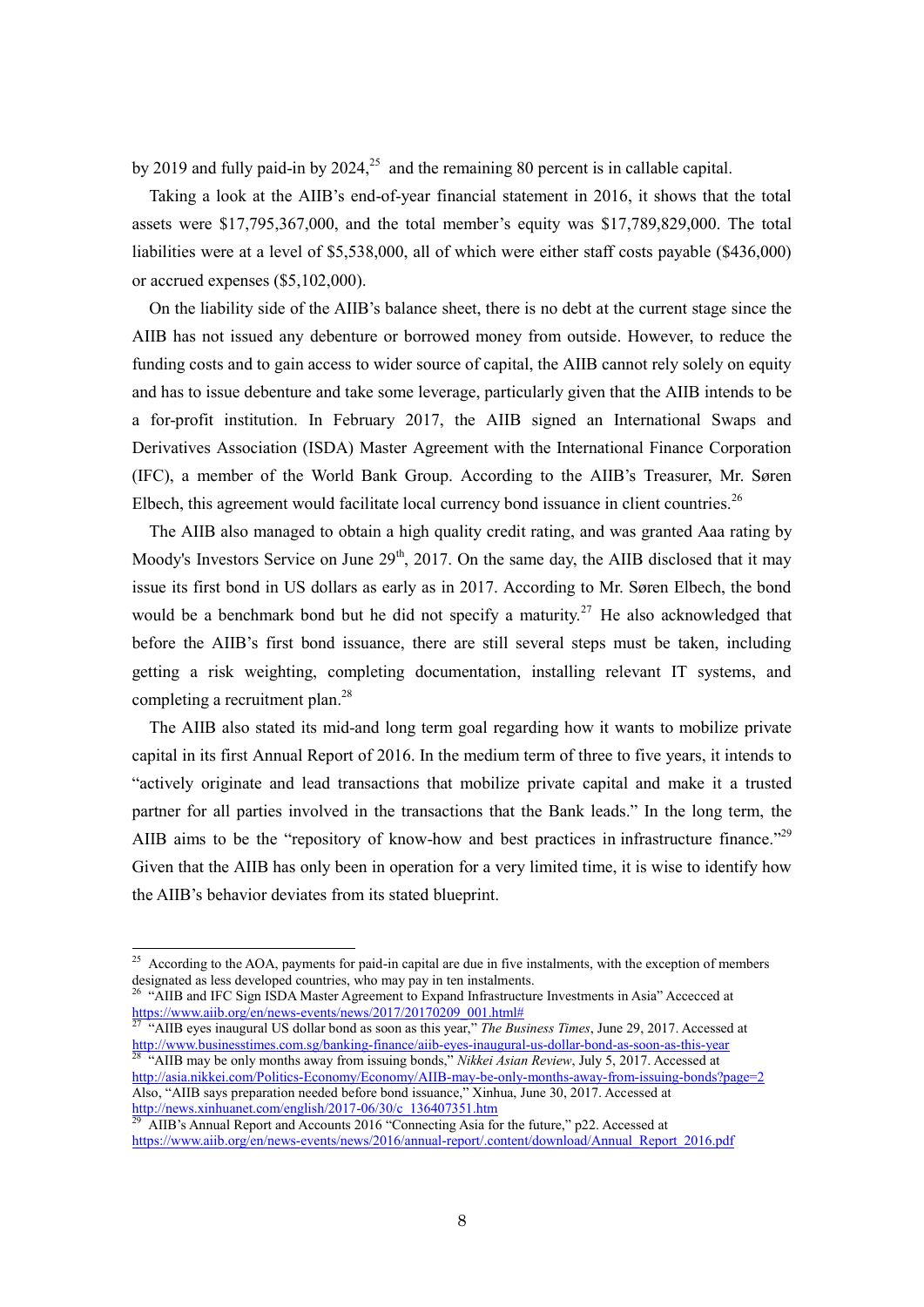### **2. AIIB in Comparative Perspective**

#### 2.1) Major Differences between AIIB and other MDBs

There are several features that distinguish AIIB from other MDBs such as the World Bank and the ADB, which are discussed in the following.

 *Capacity and resource difference.* The AIIB is still a very young institution compared with other Bretton Wood System multilateral institutions. At the current stage, it has less capital base, less technical experience and human resource capacity compared with the World Bank and the ADB. It has about 100 staffs with a goal to reach about 500 by the end of 2018,<sup>30</sup> whereas the ADB has 3,092 employees and the World Bank has more than 10,000. AIIB's small team, given it keeping about 500 staffs after 2018, may restrict the depth of its independent sector expertise. As a consequence, the AIIB might be dependent upon other partners for comprehensive project assessments.

|                             | <b>World Bank</b>  | <b>ADB</b>      | AIIB           |
|-----------------------------|--------------------|-----------------|----------------|
| <b>Capital Base</b>         | \$252.8 billion    | \$142.6 billion | \$100 billion* |
| <b>Credit rating</b>        | Triple A           | Triple A        | Triple A       |
| <b>Bond Denomination</b>    | 58 currencies      | 34 currencies   | NA.            |
| <b>Number of Employees</b>  | more than $10,000$ | 3,092           | About $100**$  |
| <b>Number of Membership</b> | 188                | 67              | $80**$         |

#### **Table 1 Comparison of WB, ADB, and AIIB**

-

Note: \* As of the end of 2016, \$89 billion was subscribed.

- \*\* As of June 2017, including 24 prospective members.
- *Different procurement policies restrictions.* The AIIB applies universal procurement policies and does not tie its loans or project financed by it to AIIB's membership. This is largely similar to the majority of MDBs such as the World Bank and the EBRD, but different from the ADB despite that the ADB has been trying to ease some restrictions in recent years. When the ADB was established, its founders wanted to use the preferential treatment of member countries in procurement as a point of attraction to attract more countries, especially developed countries, to join the ADB.<sup>31</sup> The AIIB's AOA states that

<sup>&</sup>lt;sup>30</sup> "China's AIIB: a surprisingly normal bank," EIU report, October 28, 2016. Accessed at

<http://country.eiu.com/article.aspx?articleid=224763606&Country=Uzbekistan&topic=Politics>

<sup>31</sup> The ADB since its establishment has implemented legal restrictions in the ADB Charter that tie procurement generally to ADB membership. ADB Charter Article 14.9 states that "The proceeds of any loan, investment or other financing undertaken in the ordinary operations of the Bank or with Special Funds established by the Bank pursuant to paragraph 1 (i) of Article 19, shall be used only for procurement in member countries of goods and services produced in member countries, except in any case in which the Board of Directors by a vote of the Directors representing not less than two-thirds of the total voting power of the members, determines to permit procurement in a non-member country or of goods and services produced in a non-member country in special circumstances making such procurement appropriate, as in the case of a non-member country in which a significant amount of financing has been provided to the Bank." In fact, the ADB and the Inter-American Development Bank were the only multilateral development banks that generally continue to tie procurement to member countries. In its very beginning, the ADB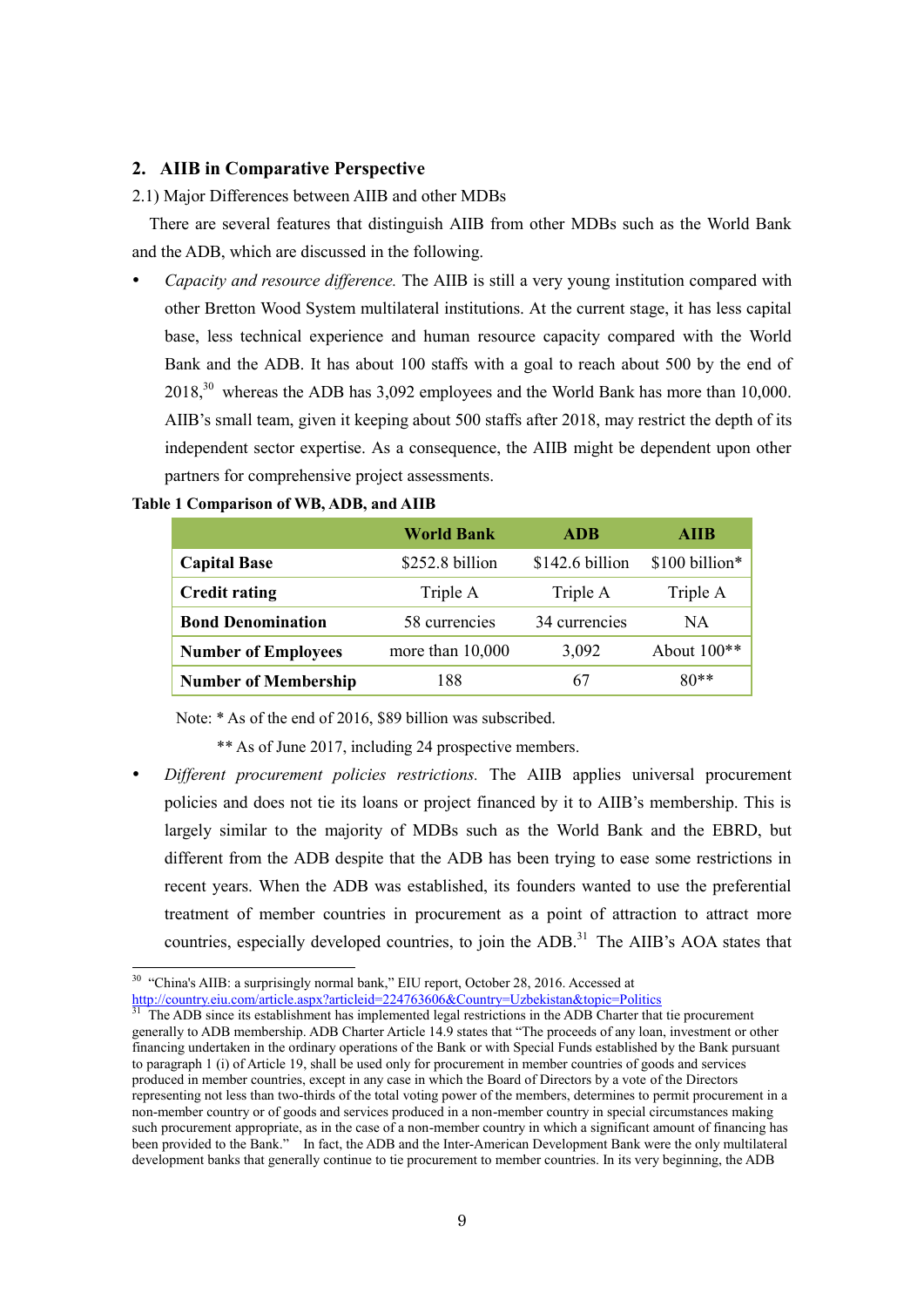there will be no nationality restriction on procurement of goods and services for AIIB-financed operations.<sup>32</sup> This is extremely similar to the EBRD<sup>33</sup> to the extent that even the language and words used by the AIIB are almost the same as the EBRD's procurement policies regarding membership restrictions. However, there is a difference between the AIIB and EBRD on procurement policies: the AIIB has removed the conditionality stated in the EBRD's policies regarding making "loans and other operations conditional on international invitations."

 *Different era of establishment and lack of US support to the AIIB.* The majority of existing MDBs were created between 1950s and 1990s. They have been in operation for at least a decade before the AIIB was launched. The AIIB no doubt entered into the world of MDBs in a very different era compared with the majority of existing MDBs. This means that the AIIB is not an enterprise that starts from scratch with no examples to follow. Rather, there are plenty of existing institutions whose experience and expertise could be appreciated by the AIIB.

Moreover, the US has on average played a constructive and even leading role in the formation of these MDBs. For example, in 1991, US policy makers took the lead to create the European Bank for Reconstruction and Development (EBRD). The US also spent tremendous efforts trying to create a Middle East and North Africa Development Bank in the mid-1990s, though its sweats eventually proved to be wasted.<sup>34</sup> So far, regarding AIIB, the US still has not shown any concrete interest in joining as a member. Rather, the US tried to lobby against Asian countries from joining the  $\text{AIB}$ ,<sup>35</sup> though the efforts failed. Closely aligned with the US, Japan's stance towards the AIIB has not been supportive either.

put in place the member country procurement eligibility restrictions with the intention to attract broader membership, particularly targeting at developed countries. The ADB has studied the pros and cons of such procurement restriction policies for a long time with the intention to possibly relax or remove the restrictions. It has also been making rapid adaptations with the birth of the AIIB and the Trump-led "America First" era. In April 2017, the ADB approved a new procurement framework that will be rolled out in phases for new projects starting July 2017. However, even this modernized procurement policy framework still does not adopt the universal procurement policies.

<sup>&</sup>lt;sup>32</sup> In AIIB's AOA Article 13.8, it clearly states, "The Bank shall place no restriction upon the procurement of goods and services from any country from the proceeds of any financing undertaken in the ordinary or special operations of the Bank."

The EBRD's "Procurement Policies and Rules for projects financed by the European Bank for Reconstruction and Development" (revised in October 2014 and approved by the Bank's Board of Directors on 6 May, 2009) states, "the Bank shall place no restriction upon the procurement of goods and services from any country from the proceeds of any loan, investment or other financing undertaken in the ordinary or special operations of the Bank, and shall, in all appropriate cases, make its loans and other operations conditional on international invitations to tender being arranged."

Dalia Dassa Kay, "Policy Paper 43: Banking on Peace: Lessons from the Middle East Development Bank," University of California-San Diego Institute of Global Conflict and Cooperation, October 1998. Accessed at <http://escholarship.org/uc/item/3gt5t4gs>

<sup>35</sup> For example, see "Why the US Is Trying to Squash China's New Development Bank," *The Diplomat,* October 10, 2014. "U.S. Opposing China's Answer to World Bank," *The New York Times,* October 9, 2014.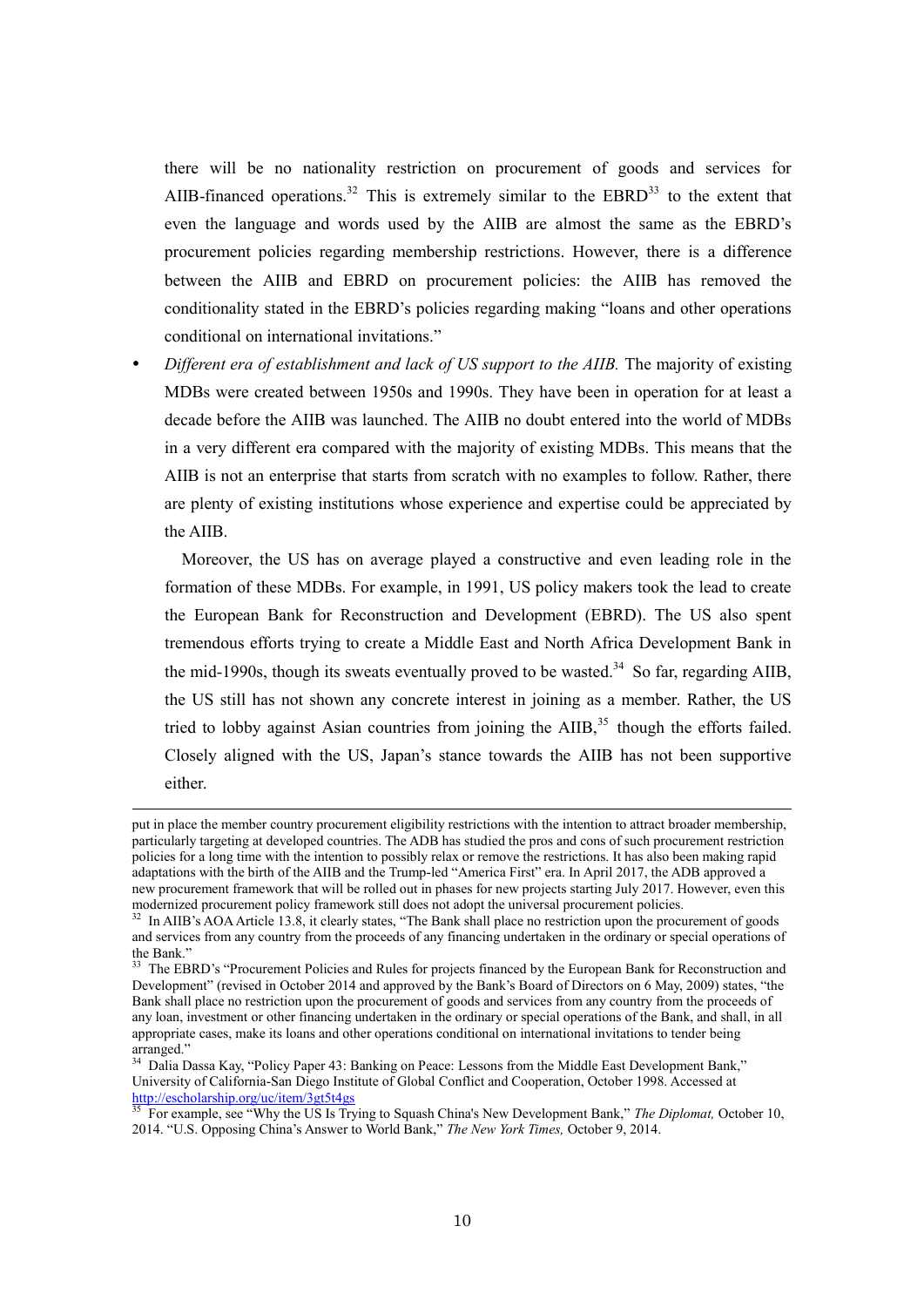



 *AIIB's unique signaling effect compared with other MDBs.* The AIIB is the first multilateral for-profit institution created by a non-western country. The AIIB, together with the New Development Bank (NDB) and the BRICS Contingent Reserve Arrangement (CRA), represents the rise of formidable financial power in emerging market economies, China in particular. These three non-western financial institutions collectively indicate that countries who were borrowers from international development institutions are becoming creditors to developing countries as well.<sup>37</sup> It is true that China still takes out loan from the World Bank (see Figure 3) and the ADB, but China at the same time has also been providing generous loans to other developing countries in the past a few years. That China still borrows from World Bank and the ADB is not because China does not have the capital resource. Rather, it is because China needs the technical expertise of these international institutions. This may imply that the China-initiated AIIB cannot be a challenge or alternative to the World Bank or the ADB at least in the near future, and part of the reason is that the young AIIB still has to rely on other MDBs' technical support and expertise.

#### **Figure 3 The World Bank's Lending to China by Fiscal Year\***

 $36$  The Figure is cited from a CRS report on AIIB, and data used in the graph was from AIIB. See Martin A. Weiss, "Asian Infrastructure Investment Bank (AIIB)," Congressional Research Service, February 3, 2017. Accessed at https://fas.org/sgp/crs/row/R44754.pdf<br>
<sup>37</sup> For answer in C

<sup>37</sup> For example, David Dollar argued that if the current trends continue, "China will become the largest net creditor around 2020." See in David Dollar, "China as a Global Investor," Asia Working Group Paper 4, May 2016. Accessed at<https://www.brookings.edu/research/china-as-a-global-investor/>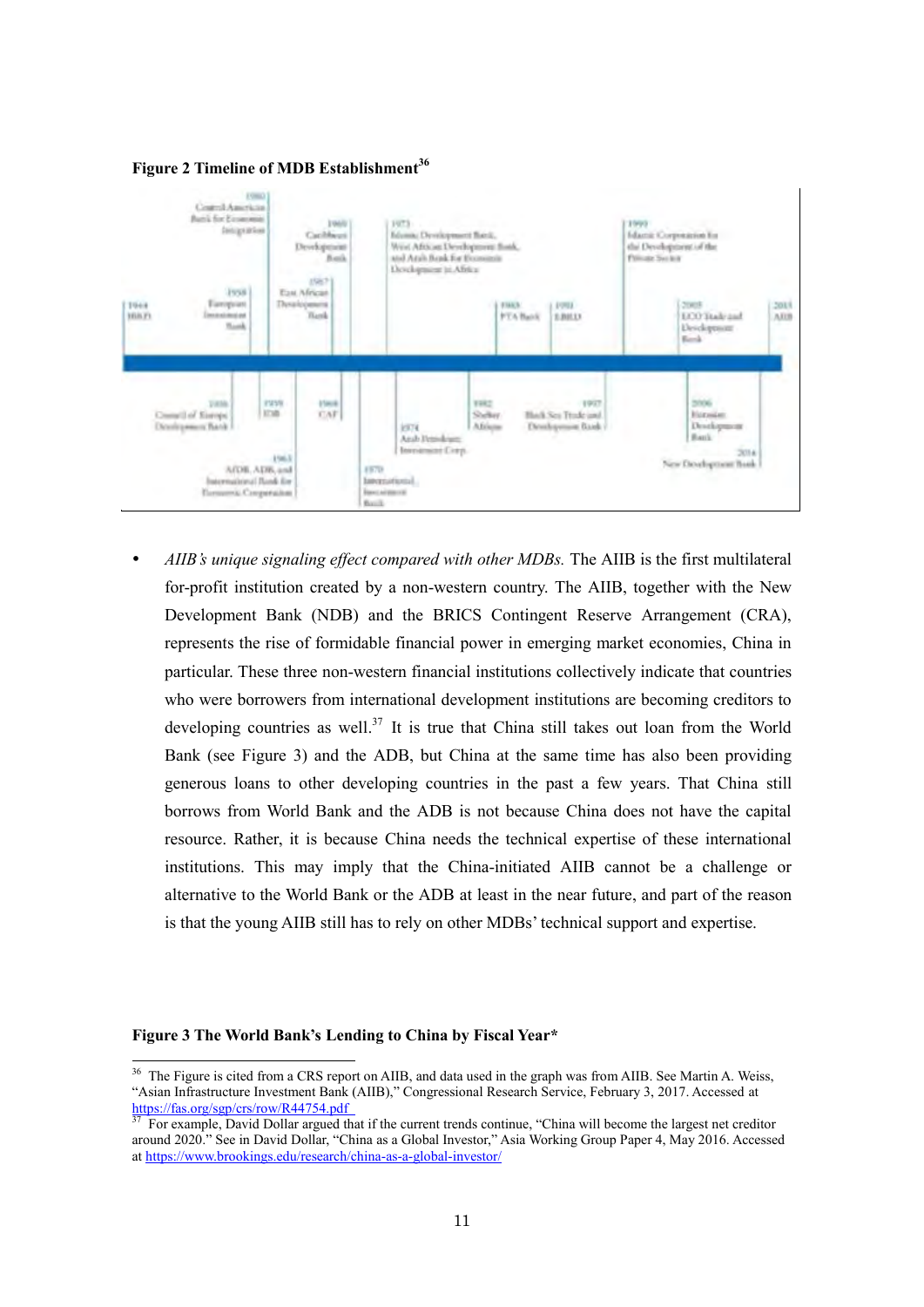

**(as of August 3rd, 2017, include both IBRD and IDA, \$ millions)** 

(Source: the World Bank, [http://www.worldbank.org/en/country/china/projects\)](http://www.worldbank.org/en/country/china/projects)

Note: \* As of June 30, 2014, World Bank's cumulative lending to China was about \$54 billion for 376 projects. The portfolio is allocated basically in environment, transportation, urban development, rural development, energy, water resources management, and human development.

|  | Table 2 ADB's Cumulative lending, grant and technical assistance approvals to PRC* |  |  |
|--|------------------------------------------------------------------------------------|--|--|
|--|------------------------------------------------------------------------------------|--|--|

|  |  | (as of the end of 2016) |  |
|--|--|-------------------------|--|
|  |  |                         |  |

| Sector                                                         | Number of<br>Projects | <b>Total Amount</b><br>(\$Million) | % of total |
|----------------------------------------------------------------|-----------------------|------------------------------------|------------|
| <b>Agriculture, Natural Resources</b><br>and Rural Development | 225                   | 4,676.48                           | 12.88      |
| Education                                                      | 27                    | 312.55                             | 0.86       |
| Energy                                                         | 181                   | 5,939.77                           | 16.36      |
| Finance                                                        | 88                    | 764.67                             | 2.11       |
| Health                                                         | 21                    | 61.22                              | 0.17       |
| Industry and Trade                                             | 56                    | 830.35                             | 2.29       |
| <b>Public Sector Management</b>                                | 126                   | 67.34                              | 0.19       |
| Transport                                                      | 248                   | 17,797.23                          | 49.01      |
| Water and Other Urban<br>Infrastructure and Services           | 119                   | 5,327.23                           | 14.67      |
| Multisector                                                    | 42                    | 536.86                             | 1.48       |
| Total                                                          | 1,133                 | 36,313.69                          | 100        |

(Source: ADB data[, https://www.adb.org/sites/default/files/publication/27789/prc-2016.pdf](https://www.adb.org/sites/default/files/publication/27789/prc-2016.pdf) ) Note: \* Grants and technical assistance include ADB-administered cofinancing; includes sovereign and non-sovereign loans and technical assistance; using primary sector in reporting of approvals; numbers may not sum precisely because of rounding.

*Governance structure difference.* In terms of governance structure, AIIB has two key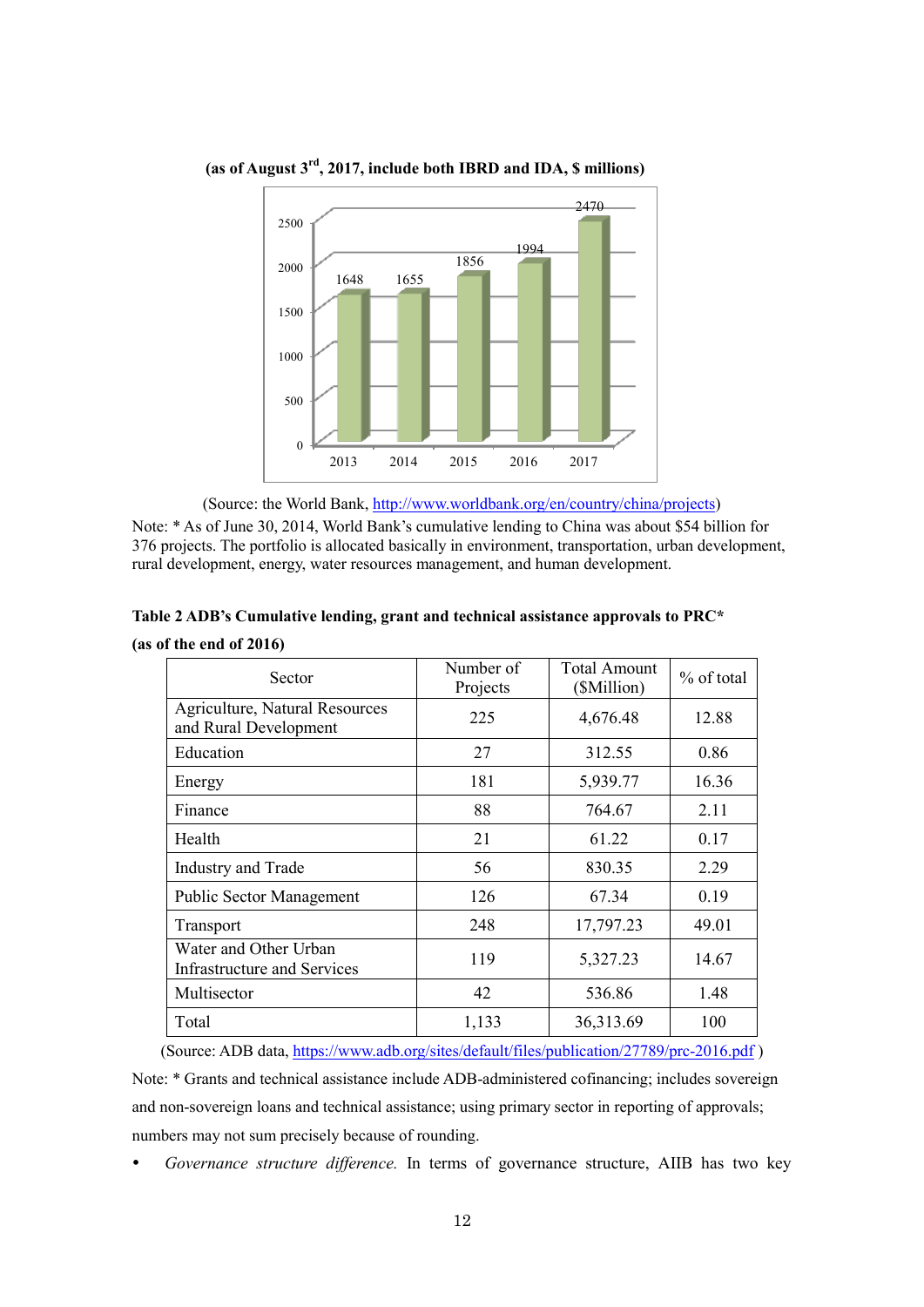features that distinguish it from other MDBs:

(1) Non-resident director system. AIIB does not have a resident Board of Directors that represents member countries' interests on a day-to-day basis. Rather, as part of the AIIB's lean ethos the Board of Governors has delegate a broad range of operational oversight functions to a non-resident Board of Directors composed of 12 directors. These 12 directors do not need to reside in AIIB's headquarter in Beijing. Instead, they can stay in their home countries to vote and make decisions.<sup>38</sup>

(2) AIIB gives more decision-making authority to regional countries and its largest shareholder, China. China has more than a quarter of the vote, more than double of the collective voting power of Cambodia, Indonesia, Laos, Myanmar and Sri Lanka (these five countries are represented by Indonesia). China's voting power is also more than triple of India's voting power, who is AIIB's second largest shareholder. (See Figure 4 and Appendix 1)



**Figure 4 Voting and subscriptions power of AIIB members<sup>39</sup>**

-

 *Membership requirement difference.* According to AIIB's AOA, its membership is open to members of the World Bank or the ADB.<sup>40</sup> This means countries who are already members

 $38$  AIIB By-Laws Section 2(b) states that "Said Rules of Procedure shall provide, inter alia, for regular meetings of the Board of Directors at least quarterly, for special and electronic meetings, and for voting without meeting, as provided in Article 27 of the Articles of Agreement." AIIB Rules of Procedure of the Board of Directors Section 3(b) states that "Pursuant to Section 2(b) of the By-Laws, the Board shall hold regular meetings at least quarterly in each year. The Board may be called into sessions at any time by the President on his own initiative. The President shall call the Board at any time at the written request of any three (3) Directors."

<sup>&</sup>lt;sup>39</sup> The Figure is cited from a CRS report on AIIB, and data used in the graph was from AIIB. See Martin A. Weiss, "Asian Infrastructure Investment Bank (AIIB)," Congressional Research Service, February 3, 2017. Accessed at <https://fas.org/sgp/crs/row/R44754.pdf>

<sup>40</sup> According to the "Agreement Establishing the Asian Development Bank," ADB's membership is open to: 1) members and associate members of the United Nations Economic Commission for Asia and the Far East; and 2) other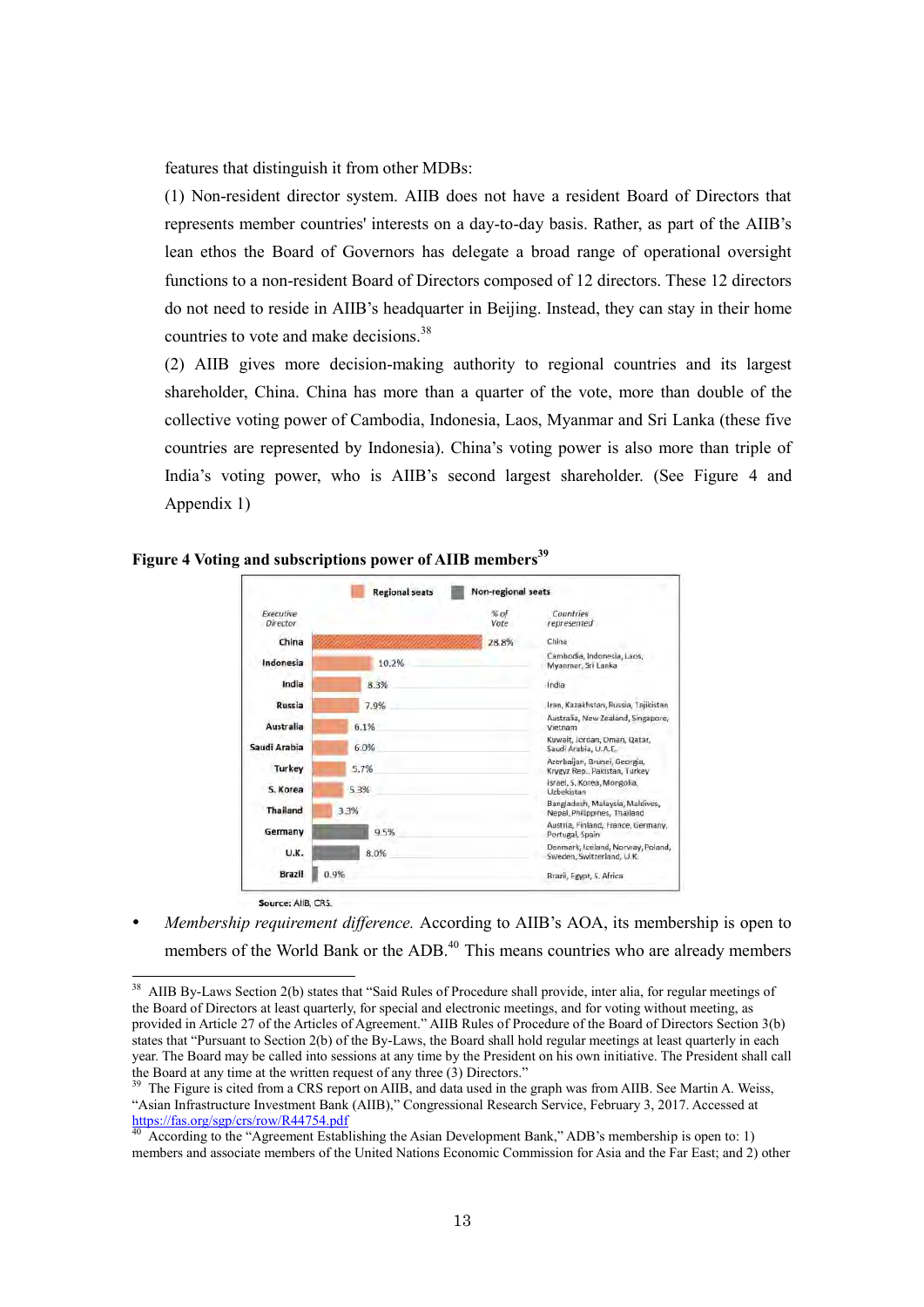of these two established multilateral development banks are automatically candidates for the AIIB membership. Such targeted membership requirement may have facilitated the rapid expansion of AIIB over the past 19 months. Unlike other MDBs, the AIIB allows for non-sovereign entities to apply for AIIB membership, assuming their home country is a member. This may mean that the door is open for special administrative regions or cities, private entities, government-owned investment entities, which contradicts with the traditional non-profit model of the existing development banks. A recent example is Hong Kong. Being a special administrative region of China, it was approved to join the AIIB as a member in March 2017.

2.2) The AIIB, the Belt and Road Initiative, and its Co-financing Activities with Other MDBs and International Partners

It is widely perceived that the AIIB is a tool of Chinese foreign policy, and that it is a vehicle for the implementation of the Belt and Road (One Belt, One Road) Initiative. The AIIB and some Chinese scholars have tried to distinguish itself from China's Belt and Road Initiative. For example, during a meeting with global executives in June 2016, the AIIB President Jin Liqun clarified China's position, saying the AIIB "was not created exclusively for this initiative," <sup>41</sup> and that the AIIB would "finance infrastructure projects in all emerging market economies even though they don't belong to the Belt and Road Initiative."<sup>42</sup> The AIIB's CFO, Thierry De Longuemar, also said in a CNBC interview in June 2017 that while the Belt and Road "is a domestic effort from China, the AIIB is a global initiative covering the entire world.<sup> $34$ </sup> The *Global Times* published an article by Liang Haiming, the chief economist of the China Silk Road iValley Research Institute, in which the author argued that the AIIB and the Belt and Road Initiative have separate goals and different functions, "the AIIB gives China a pivot in the world, while the B&R initiative is a lever on this pivot, helping China bridge the East and the West.<sup> $344$ </sup> It is worth pointing out that despite the efforts on trying to put some distance between the AIIB and the Belt and Road Initiative, there is still a broad perception that these two are closely related.

<https://www.adb.org/sites/default/files/institutional-document/32120/charter.pdf>

regional countries and non-regional developed countries which are members of the United Nations or of any of its specialized agencies. Moreover, a new member must obtain an affirmative vote of two-thirds of the total number of Governors that represents not less than three-fourths of the total votes. Georgia joined ADB in 2007, and Brunei Darussalam and Ireland joined ADB in 2006. See more details in "Agreement to Establishing the Asian Development Bank" Article 3. The full Agreement can be accessed at

<sup>&</sup>lt;sup>41</sup> "AIIB leads support for Belt and Road infrastructure projects," *China Daily*, June 8, 2016. Accessed at [http://europe.chinadaily.com.cn/business/2016-06/08/content\\_25645174.htm](http://europe.chinadaily.com.cn/business/2016-06/08/content_25645174.htm)

 $42$  Ibid.

<sup>&</sup>lt;sup>43</sup> The interview can be accessed at

<https://www.cnbc.com/video/2017/06/15/aiib-is-not-part-of-chinas-one-belt-one-road-initiative.html> <sup>44</sup> "Separate AIIB, B&R goals complement each other," *Global Times*, March 30, 2017. Accessed at <http://www.globaltimes.cn/content/1040405.shtml>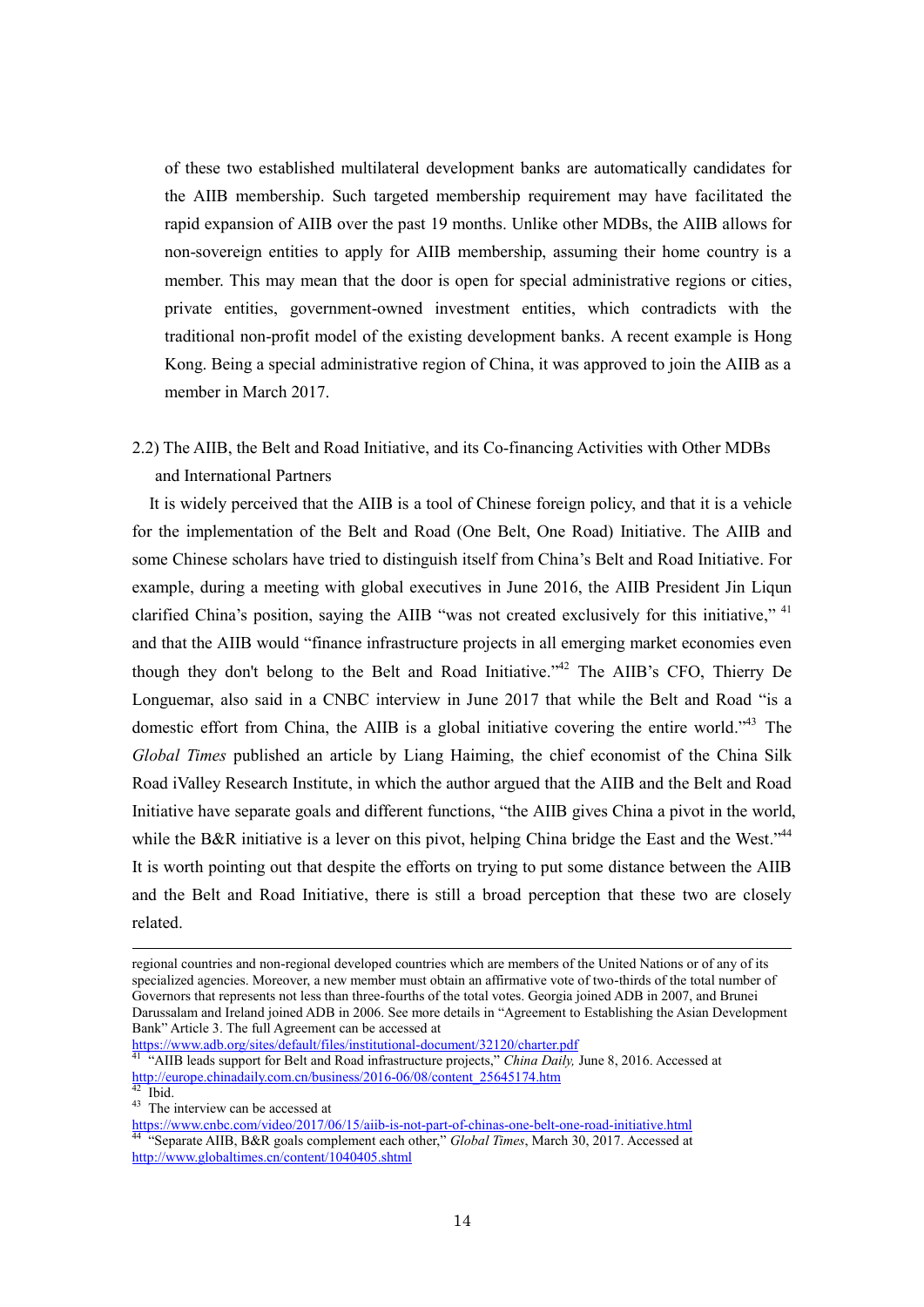A US Congressional Research Service Report on AIIB has noted that China differentiated AIIB projects from its other foreign assistance projects by co-financing its initial projects with the preexisting MDBs.<sup>45</sup> For example, according to a former director of economics at the National Security Council of the US, co-financing, combined with European membership, "will make it more likely this institution largely conforms to the international standards" and potentially will steer the AIIB away from becoming solely a tool of Chinese foreign policy.<sup>46</sup> This supports China's stated intention to complement existing MDBs rather than compete with them. It also means that the AIIB can depend on its partners, if they would allow so, for expertise on a wide range of policy and procedural issues as it develops its lending portfolio.

Between April and May in 2016, the AIIB signed a co-financing framework agreement with the World Bank and three non-binding Memorandum of Understandings with the ADB, the EBRD, and the EIB respectively. In October, 2016, the heads of AIIB and the heads of the IMF and some other MDBs also issued a jointed statement affirming that their operations would be grounded in the latest international agreements on sustainable development (the 2015 Paris Agreement on Climate Change and the United Nations 2030 Agenda for Sustainable Development).<sup>47</sup> As of June 2017, the AIIB has approved 14 projects totaling \$2,314 billion in loans to finance projects in several countries across Southeast Asia (Myanmar and Indonesia), South Asia (India, Bangladesh, and Pakistan), Central Asia and Caucasia (Azerbaijan, Tajikistan and Georgia), and Middle East (Oman). Among these approved 14 projects, 11 projects are co-financed with other MDBs and international partners, including the ADB, the EBRD, and the UK Department for International Development. (See Table 5 for an overview of AIIB approved projects, and see Appendix 2 for detailed descriptions.) These not only reflect the general trend of cofinancing and cooperation between the AIIB and other MDBs, but also reveal that the AIIB's current stance to live up to international standards by partnering with existing MDBs.

In 2017, the AIIB aims to approve loans for 10-15 projects worth \$2.5 billion.<sup>48</sup> This is a cautious goal perhaps as a consequence of the AIIB's limited human resource capacities at the present stage.

<sup>&</sup>lt;sup>45</sup> For this Congressional Research Service Report on AIIB, see Martin A. Weiss, "Asian Infrastructure Investment Bank (AIIB)," accessed at<https://fas.org/sgp/crs/row/R44754.pdf>The quote is from Zhong Nan and Cai Xiao, "AIIB Leas support for Belt and Road Infrastructure Projects," *China Daily,* June 8, 2016.

<sup>46</sup> Matthew Goodman, quoted in Ian Talley, "U.S. Looks to Work with China-Let Infrastructure Fund," *The Wall Street Journal*, March 22, 2015

<sup>&</sup>lt;sup>47</sup> "Statement by Multilateral Development Banks: Delivering on the 2030 Agenda," the World Bank press release, October 9, 2016. Accessed at

<http://www.worldbank.org/en/news/press-release/2016/10/09/delivering-on-the-2030-agenda-statement> <sup>48</sup> "AIIB first year in review: more members, more investment," CGTN.com, January 17, 2017. Accessed at [https://news.cgtn.com/news/3d416a4e3267544d/share\\_p.html](https://news.cgtn.com/news/3d416a4e3267544d/share_p.html)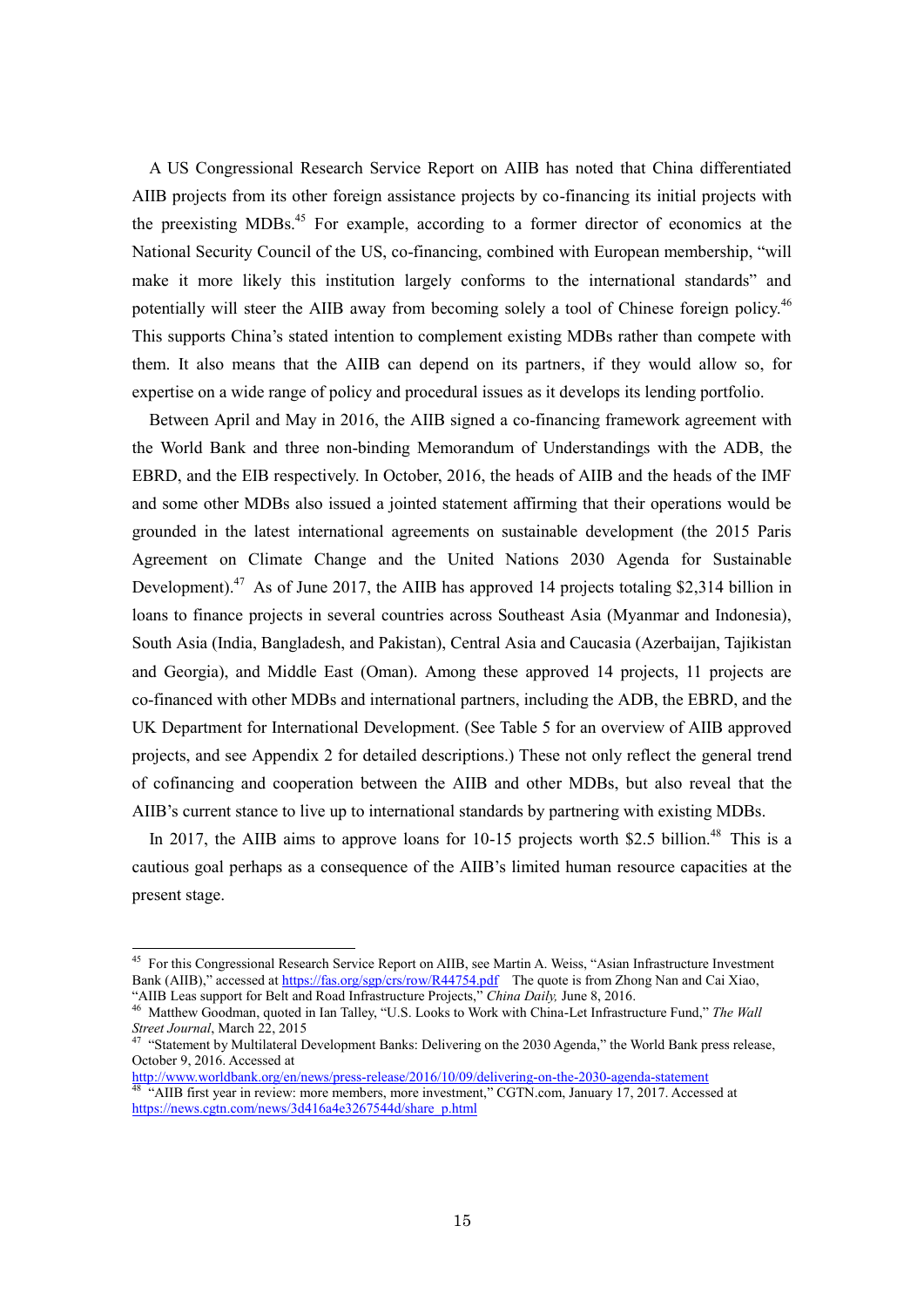| <b>Sector</b>             | Country<br><b>Project Name</b> |                                                                                       | <b>Total Cost</b><br>(\$million) | <b>Type of finance</b>                                                                 | AIIB<br>Contribution<br>(\$million) |
|---------------------------|--------------------------------|---------------------------------------------------------------------------------------|----------------------------------|----------------------------------------------------------------------------------------|-------------------------------------|
|                           | India                          | Andhra Pradesh<br>$24x7 - Power For$<br>All                                           | \$571                            | Co-finance with<br>WB (IBRD)                                                           | \$160.00                            |
|                           | <b>Banglades</b><br>h          | Natural Gas<br>Infrastructure and<br>Efficiency<br>Improvement<br>Project             | \$453                            | Co-finance with<br>ADB                                                                 | \$160.00                            |
|                           | <b>Banglades</b><br>h          | Distribution System<br>Upgrade and<br><b>Expansion Project</b>                        | \$262.29                         | Not co-financed<br>with other MDBs                                                     | \$165.00                            |
| <b>Energy</b>             | Azerbaija<br>n                 | Trans Anatolian<br>Natural Gas<br>Pipeline Project<br>(TANAP)                         | \$8,600                          | Co-financed with<br>the WB                                                             | \$600.00                            |
|                           | Myanmar                        | Myingyan Power<br>Plant Project.                                                      | NA                               | Co-financed with<br>the IFC, ADB,<br>and certain<br>commercial<br>lenders              | \$20.00                             |
|                           | Pakistan                       | Tarbela 5<br>Hydropower<br><b>Extension Project.</b>                                  | \$823.50                         | Co-financed with<br>the WB                                                             | \$300.00                            |
|                           |                                | <b>Sector Subtotal (\$million)</b>                                                    |                                  |                                                                                        | \$1,405.00                          |
|                           | Georgia                        | Batumi Bypass<br>Road Project                                                         | \$315.20                         | Co-finance with<br>ADB                                                                 | \$114.00                            |
|                           | Oman                           | Duqm Port<br>Commercial<br>Terminal and<br>Operational Zone<br>Development<br>Project | \$353.33                         | Not co-financed<br>with other MDBs                                                     | \$265.00                            |
| <b>Transpo</b><br>rtation | Oman                           | Railway System<br>Preparation Project.                                                | \$60                             | Not co-financed<br>with other MDBs                                                     | \$36.00                             |
|                           | Pakistan                       | National Motorway<br>M-4 Project.                                                     | \$273                            | Co-financed with<br><b>UK</b> Department<br>for International<br>Development<br>(DFID) | \$100.00                            |
|                           | Tajikistan                     | Dushanbe-Uzbekist<br>an Border Road<br>Improvement<br>Project.                        | \$105.90                         | Co-financed with<br>the EBRD                                                           | \$27.50                             |
|                           | \$542.50                       |                                                                                       |                                  |                                                                                        |                                     |
| Urban                     | Indonesia                      | Regional<br>Infrastructure<br>Development Fund<br>Project                             | \$406                            | Co-financed with<br><b>WB</b>                                                          | \$100.00                            |
|                           | Indonesia                      | National Slum<br><b>Upgrading Project</b>                                             | \$1,743                          | Co-financed with<br>WB                                                                 | \$216.50                            |

**Table 3 Overview of AIIB Approved Projects (As of June 2017)**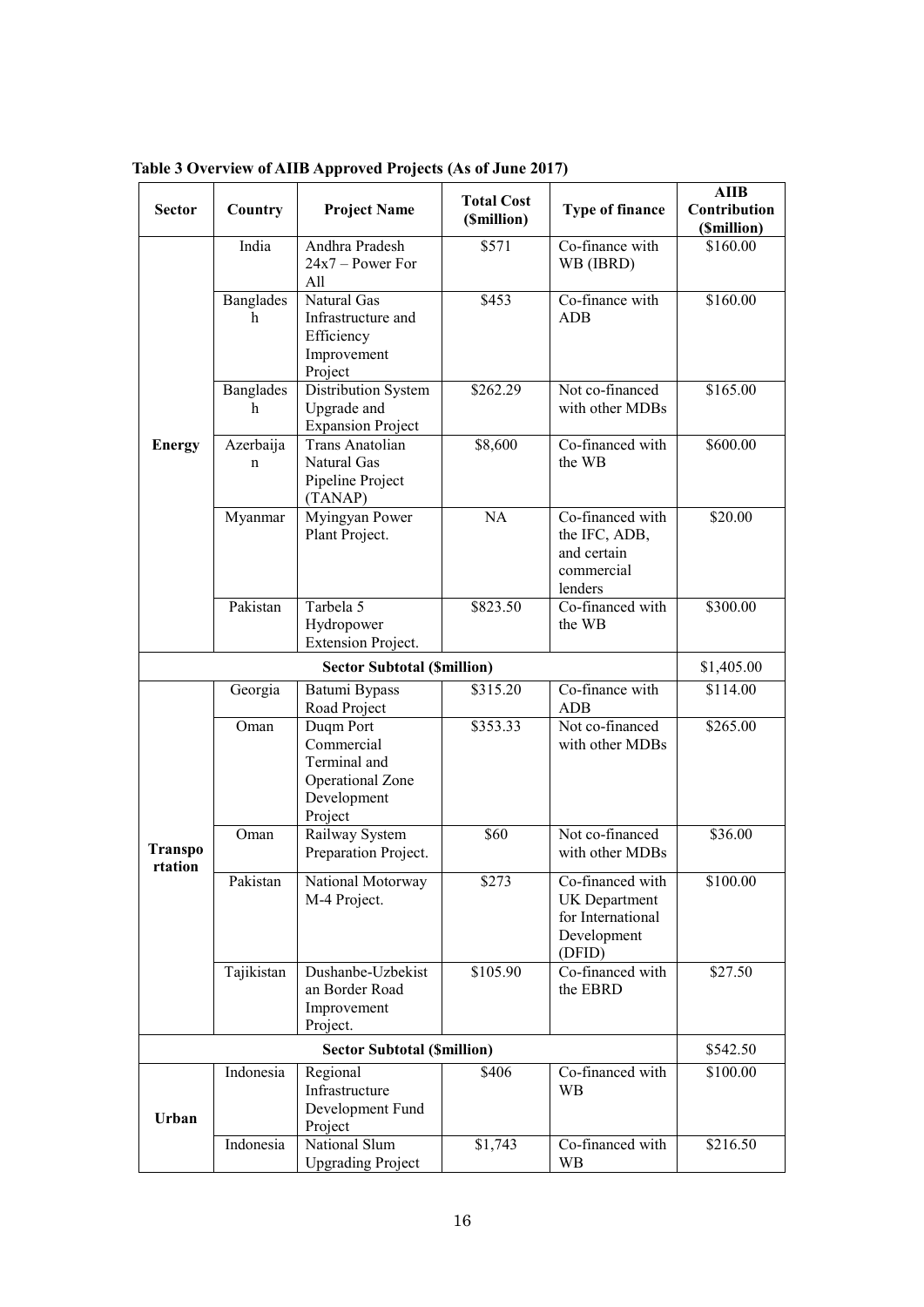| <b>Sector Subtotal (Smillion)</b> |           |                                                            |       | \$316.50                     |         |
|-----------------------------------|-----------|------------------------------------------------------------|-------|------------------------------|---------|
| Multi-se<br>ctor                  | Indonesia | Dam Operational<br>Improvement and<br>Safety Project Phase | \$300 | Co-finance with<br>WB (IBRD) | \$50.00 |
| <b>Sector Subtotal (Smillion)</b> |           |                                                            |       |                              | \$50.00 |
| <b>Total (Smillion)</b>           |           |                                                            |       | \$2,314.00                   |         |

# **3. AIIB: Different Perspectives from China, Participating EU/OECD Members, and the US and Japan**

#### 3.1) The China Perspective: Why China Initiates the AIIB

 $\overline{a}$ 

It has been argued by many that the AIIB's establishment not only reflects China's rising economic and financial muscle. More importantly, China initiated the AIIB because of China's frustration over its failed attempts to increase its representation in existing international institutions.<sup>49</sup> particularly after the US Congress deliberately rejected the IMF reform, which if approved could have given China a greater voice in the IMF. Some also pointed out that China views the Trans-Pacific Partnership (TPP) under the Obama Administration as an intentional containment of China.

These arguments are not groundless. Despite that China views itself as a developing country, the Chinese economy has become the second largest in the world and China is regarded as a critical rising power in the international system. However, China's influence in existing international institutions is not commensurate with its economic size. (For example, Figure 5.) Many Chinese opinion leaders and policymakers view the current configuration of international institutions as a monopoly of western developed countries. They argue that China and other developing countries are underrepresented in the existing international institutions. This is the reason why China has been proposing to reform existing international institutions to increase the voice and influence of China and other developing countries in these multilateral institutions. China views the US obstruction of such reform is concrete evidence that these institutions are not "China's" institutions but "Western" institutions. China could not choose to quit them. China was frustrated by this situation and maybe by itself including its internal politics as well. As a result, China decided to establish new multilateral institution like the AIIB, where China can play a key role.

 $49$  For a discussion about the AIIB and China's changing role in international economic governance, see, for example, Jonathan R. Strand et. al., "China's Leadership in Global Economic Governance and the Creation of the Asian Infrastructure Investment Bank," *Rising Powers Quarterly,* Volume 1, Issue 1, September, 2016. Accessed at [http://risingpowersproject.com/quarterly/chinas-leadership-global-economic-governance-creation-asian-infrastructure](http://risingpowersproject.com/quarterly/chinas-leadership-global-economic-governance-creation-asian-infrastructure-investment-bank/) [-investment-bank/](http://risingpowersproject.com/quarterly/chinas-leadership-global-economic-governance-creation-asian-infrastructure-investment-bank/)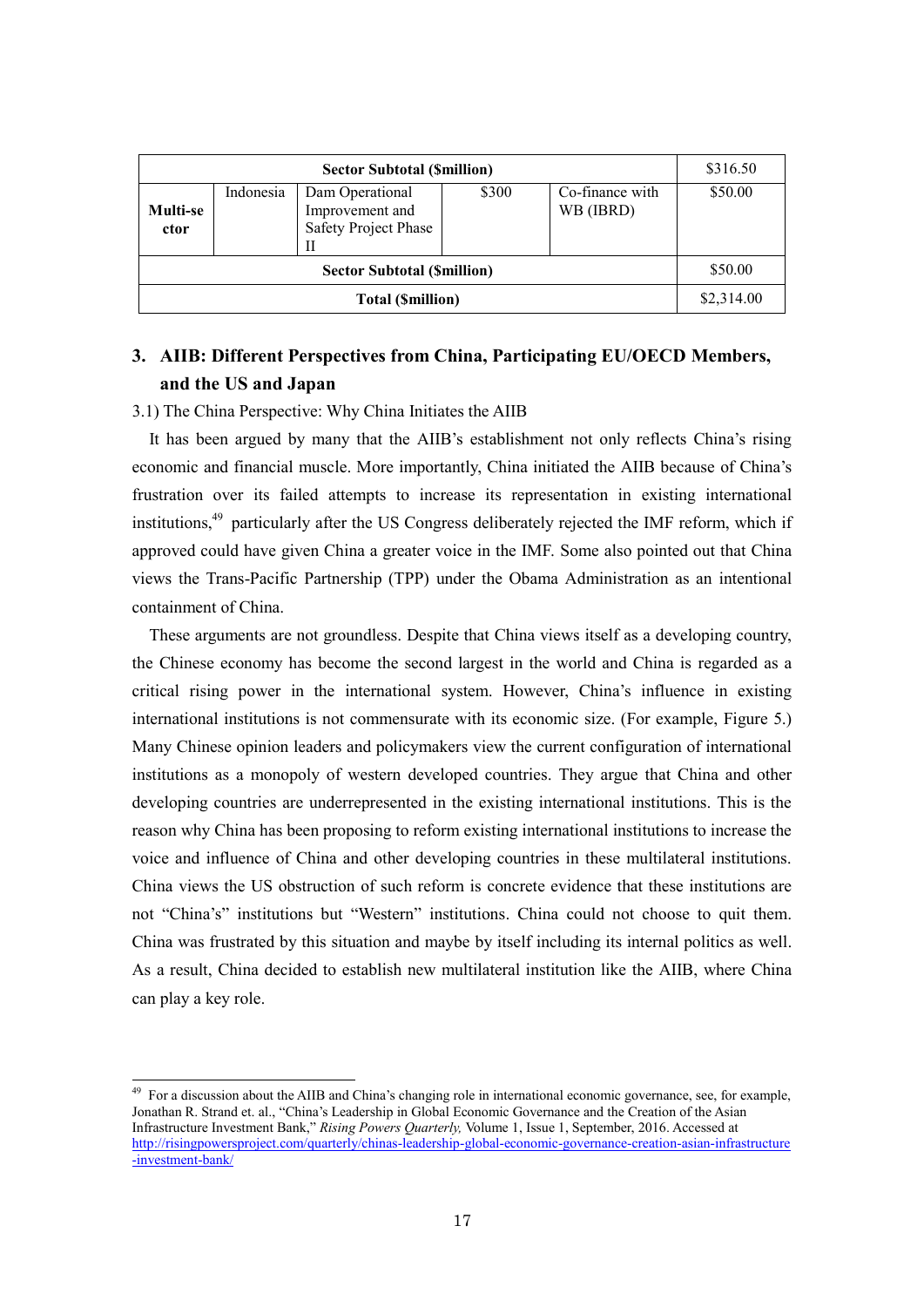



Source: the World Bank<sup>50</sup>

Apart from international politics, it has also been pointed out by some Chinese and international observers that China has established the AIIB to export its domestic excess production capacity, to promote RMB internationalization, to facilitate China's Belt and Road Strategy, and to increase China's international influence. It would be very difficult to quantify the weight of each of these factors in China's calculation of establishing the AIIB, but it would be equally difficult to completely dismiss the possible connections.

3.2) The Participating EU/OECD Members' Perspective: Why Joining the AIIB

As of June 2017, 14 out of 28 EU countries are also members of the AIIB.<sup>51</sup> They collectively have 19.6426 percent of the AIIB's total voting power, which is next only to China (voting power 27.5186 percent) (See Table 4). There are also some non-EU Western European countries that have joined AIIB, including Iceland, Norway and Switzerland (See Table 5). The number of AIIB's OECD member, both regional and non-regional, has reached 19. They together have a voting power of 29.3632 percent, which is actually larger than China's voting power (See Table 6). The fact that the AIIB has received wide support from EU/OECD members does not necessarily mean that these countries have no concern or reservation over the young institution. In fact, in November 2016, the European Parliament raised its concern that "so far the AIIB's governance structures do not foresee adequate involvement of shareholders in project financing decisions, and that the publicly available project documentation lacks any detail on the fulfilment of the environmental and social measures that the AIIB requires from its

<sup>&</sup>lt;sup>50</sup> "International Bank for Reconstruction and Development Subscriptions and Voting power of Member Countries" Accessed at

<http://siteresources.worldbank.org/BODINT/Resources/278027-1215524804501/IBRDCountryVotingTable.pdf>

<sup>&</sup>lt;sup>51</sup> Of these 14 EU members, UK is included. See note for Table 1.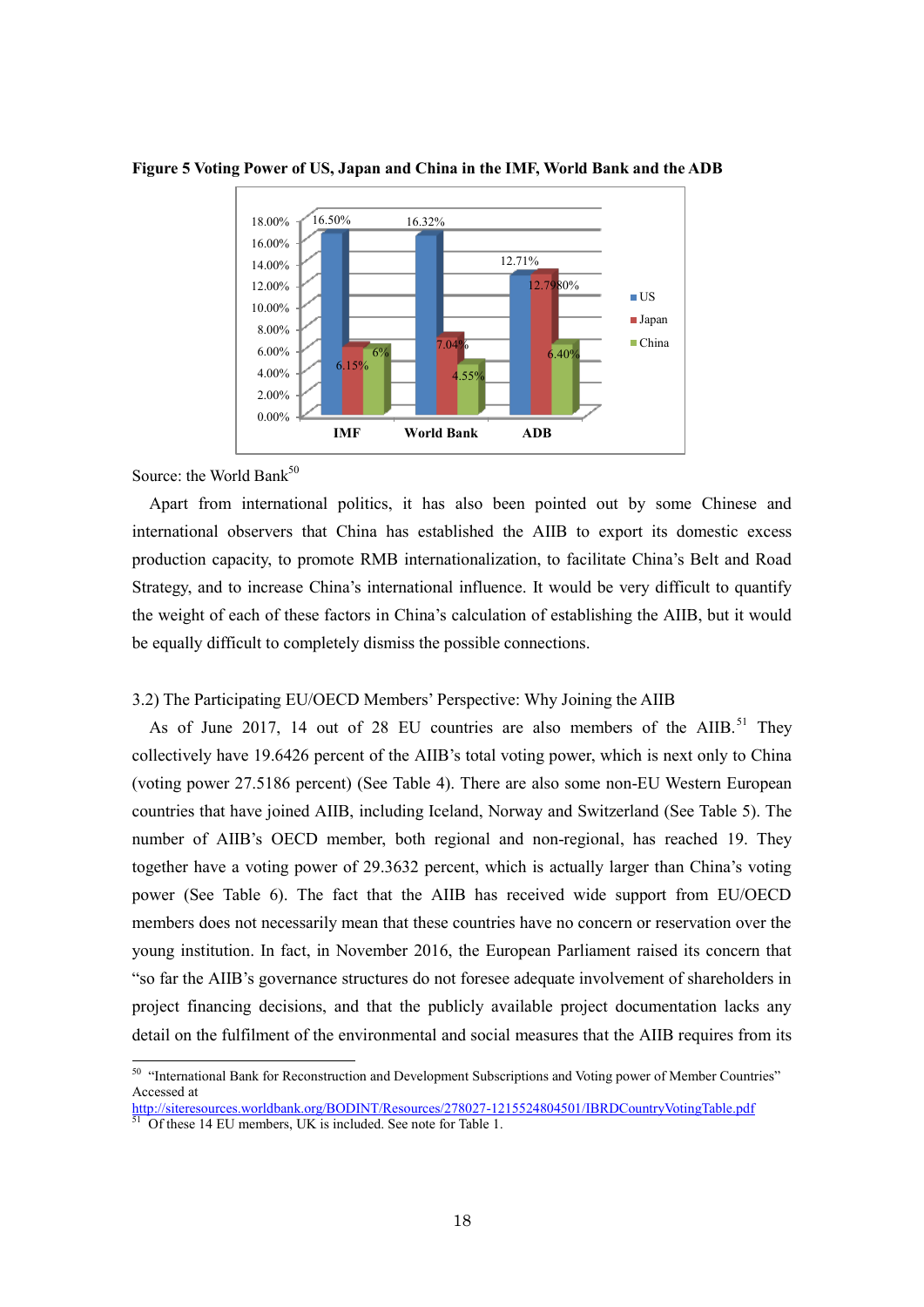lenders."<sup>52</sup>

-

Then, why members of the EU/OECD still queued up to join the AIIB and even became founding members, despite that joining the AIIB is in defiance of US pressure? It is not simply because of their goodwill to help with the institutional building of the young AIIB or prevent the AIIB to become a China-dominated multilateral institution. Rather, it is exactly because they view the AIIB as a major Chinese project and it is believed that giving support to the AIIB would be perceived as supporting China by the Chinese government that they opted in. Many EU/OECD countries considered joining the AIIB would contribute to a better relationship with China, which could possibly result in better trade and investment relationship, and an advantageous position to win AIIB projects and increase their investment in Asia as well.

To put it simply, these countries see potential political economic gains outweigh the risks by joining the AIIB. After all, there are no urgent national security issues that could suddenly disrupt the relationship between China and these participating EU/OECD members. Each of the EU/OECD countries who have signed up for the AIIB may have their own specific cost-benefit calculations, but a shared motivation among them is that they do not doubt that the potential benefits from a stronger relationship with China, the second largest economy in the world, will be greater than whatever the perceived risks are. The fact that Luxembourg, UK, Switzerland, France, Germany and Italy signed up for the AIIB within one week in March 2015 not only reflected the level of sophistication of China's diplomacy and China's influence, but also suggested the perceived commercial advantage by the Europeans. After all, London, Luxembourg, and Frankfurt are among the contenders to host the AIIB's European office. Any city that could win the bid to manage the AIIB's transactions would possibly strengthen its position as a global financial center. This motivation could be particularly strong for the UK and the City of London when the Brits and the EU are in the process of Brexit negotiation.

| Country    | Membership<br>Date | Voting Power (of<br>total) |
|------------|--------------------|----------------------------|
| Austria    | Dec 25, 2015       | 0.7274%                    |
| Denmark    | Jan 15, 2016       | 0.6073%                    |
| Finland    | Jan 07, 2016       | 0.5531%                    |
| France     | June 16, 2016      | 3.3579%                    |
| Germany    | Dec 25, 2015       | 4.3723%                    |
| Hungary    | Jun 16, 2017       | 0.3058%                    |
| Italy      | Jul 13, 2016       | 2.6224%                    |
| Luxembourg | Dec 25, 2015       | 0.3330%                    |

 $52$  European Parliament Committee on International Trade, "Opinion," 2016/2099(INI). Accessed at [http://www.europarl.europa.eu/sides/getDoc.do?type=COMPARL&reference=PE-589.330&format=PDF&language=](http://www.europarl.europa.eu/sides/getDoc.do?type=COMPARL&reference=PE-589.330&format=PDF&language=EN&secondRef=03) [EN&secondRef=03](http://www.europarl.europa.eu/sides/getDoc.do?type=COMPARL&reference=PE-589.330&format=PDF&language=EN&secondRef=03)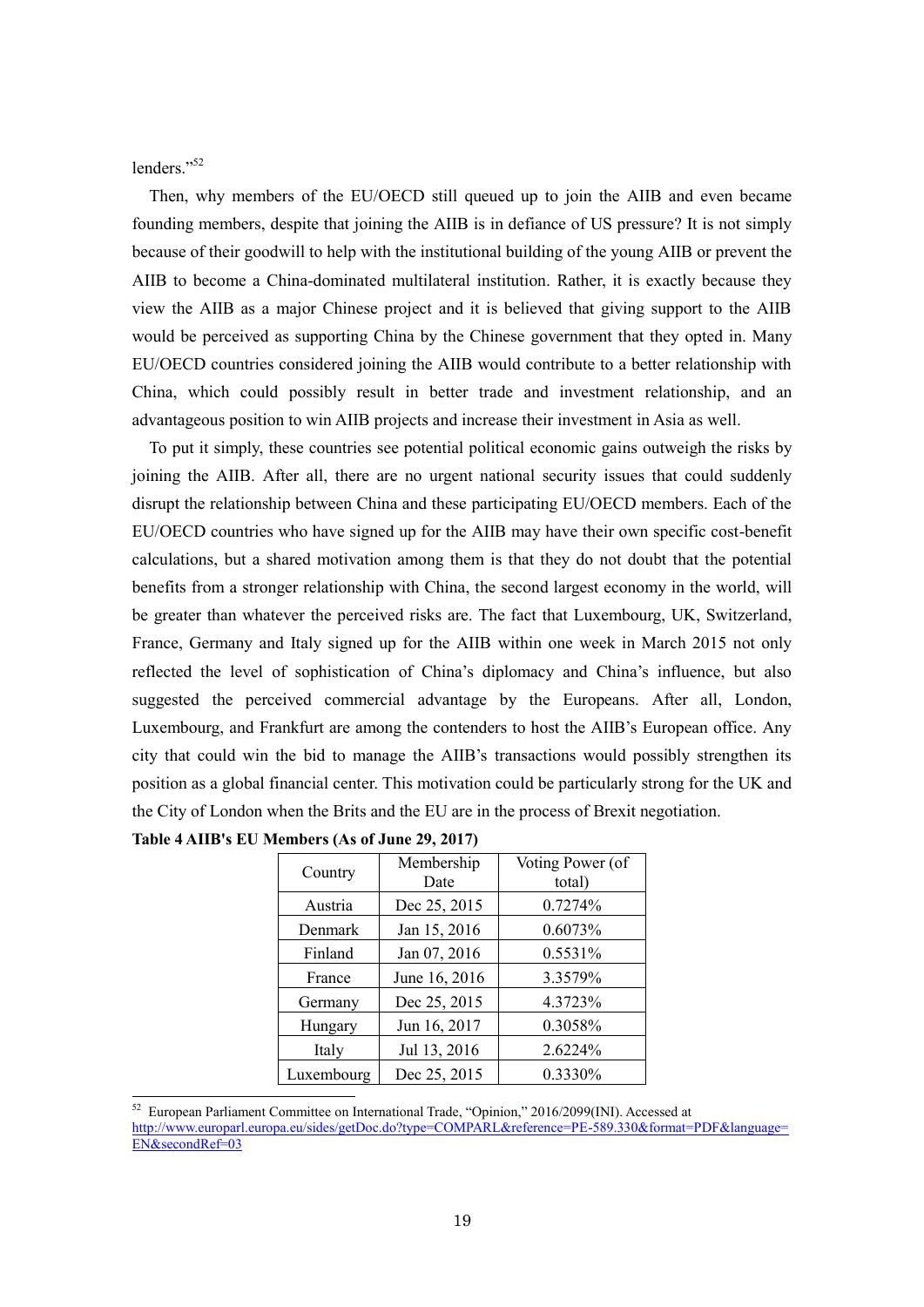| Malta       | Jan 07, 2016 | 0.2816%  |
|-------------|--------------|----------|
| Netherlands | Dec 25, 2015 | 1.2128%  |
| Poland      | Jun 15, 2016 | 1.0303%  |
| Portugal    | Feb 08, 2017 | 0.3287%  |
| Sweden      | Jun 23, 2016 | 0.8457%  |
| $UK*$       | Dec 25, 2015 | 3.0643%  |
| Total       |              | 19.6426% |

Note:\*The UK is currently in the process of Brexit negotiation.

| Table 5 AIIB's Non-EU Western European Members (As of June 29, 2017) |  |  |  |  |
|----------------------------------------------------------------------|--|--|--|--|
|----------------------------------------------------------------------|--|--|--|--|

|             | Membership   | Voting Power (of |
|-------------|--------------|------------------|
| Country     | Date         | total)           |
| Iceland     | Mar 04, 2016 | 0.2853%          |
| Norway      | Dec 25, 2015 | 0.7730%          |
| Switzerland | Apr 25, 2016 | 0.9156%          |

# **Table 6 AIIB's OECD Members (As of June 29, 2017)**

|             | Country               | Membership    | Voting Power (of |
|-------------|-----------------------|---------------|------------------|
|             |                       | Date          | total)           |
| Regional    | Australia             | Dec 25, 2015  | 3.6467%          |
| <b>OECD</b> | Korea                 | Dec 25, 2015  | 3.6901%          |
| Member      | <b>New</b><br>Zealand | Dec 25, 2015  | 0.6915%          |
|             | Austria               | Dec 25, 2015  | 0.7274%          |
| Non         | Denmark               | Jan 15, 2016  | 0.6073%          |
| Regional    | Finland               | Jan 07, 2016  | 0.5531%          |
| <b>OECD</b> | France                | June 16, 2016 | 3.3579%          |
| Member      | Germany               | Dec 25, 2015  | 4.3723%          |
|             | Hungary               | Jun 16, 2017  | 0.3058%          |
|             | Iceland               | Mar 04, 2016  | 0.2853%          |
|             | Italy                 | Jul 13, 2016  | 2.6224%          |
|             | Luxembourg            | Dec 25, 2015  | 0.3330%          |
|             | Netherlands           | Dec 25, 2015  | 1.2128%          |
|             | Norway                | Dec 25, 2015  | 0.7730%          |
|             | Poland                | Jun 15, 2016  | 1.0303%          |
|             | Portugal              | Feb 08, 2017  | 0.3287%          |
|             | Sweden                | Jun 23, 2016  | 0.8457%          |
|             | Switzerland           | Apr 25, 2016  | 0.9156%          |
|             | UK                    | Dec 25, 2015  | 3.0643%          |
| Total       |                       | 19 members    | 29.3632%         |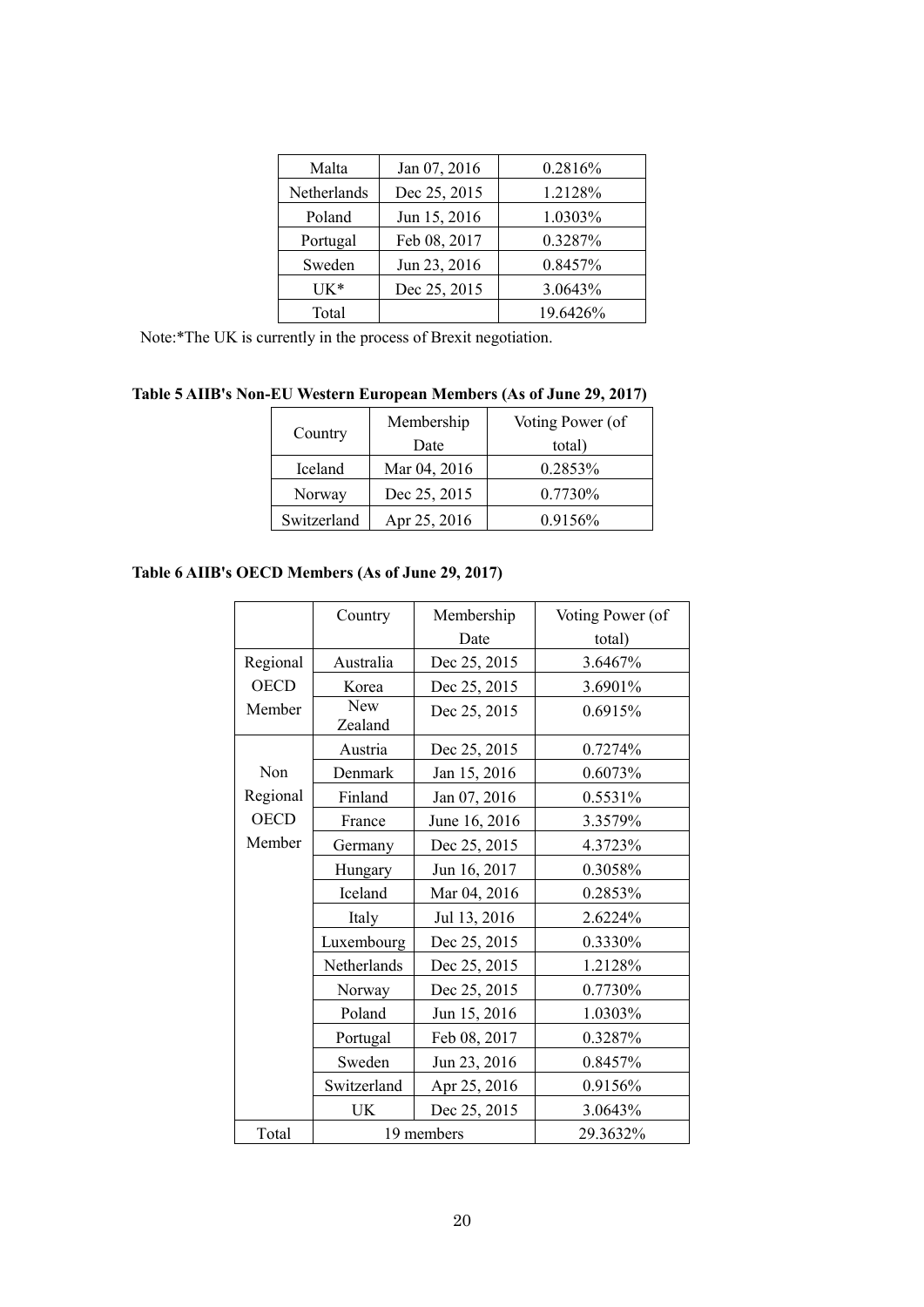#### 3.3) The US and Japan Perspective: Why Suspicious and not joining?

Despite the fact that a significant portion of America's allies have joined the AIIB against the US opposition, the US itself and Japan still hold back on joining the AIIB. The US and Japan are the only two members of the G7 that have not joined the AIIB.

In the case of the US, it is nearly impossible for it to join the AIIB without the approval of the Congress. The US inevitably views the China-initiated AIIB as an unwelcome challenge to the existing international order and the primacy of postwar Bretton Wood System led by the US in particular. The US government worries that China will use the bank to set the global economic agenda on its own terms, forgoing the environmental protections, human rights, anticorruption measures and other governance standards long promoted by its Western counterparts.<sup>53</sup>

For Japan, its leadership role in the ADB, its strained ties with China including but not limited to national security issues, the TPP negotiations, and the pressure from the US not to participate, have all complicated Japan's calculation regarding whether to join the AIIB and when to join. As a result, so far Japan has been taking a cautious position against joining the AIIB. Japan's position comes after some carefully calibrated cost-benefit analysis, not simply because of the strained Sino-Japan bilateral relationship or the US opposition. In fact, the ruling Liberal Democratic Party (LDP) looked into the possible membership in the AIIB in June 2016 before a meeting of Japanese and Chinese finance officials in Beijing. At that time, a panel of ruling LDP lawmakers was tasked with drafting a report on this issue. According to Kenya Akiba, a member of the LDP's panel, the report concluded that "it was a right decision not to become a founding member. The government should closely monitor the situation and deal with it carefully." He said that Japan is "taking the long view and will make judgement only when issues such as governance, debt sustainability and establishment of a permanent board are resolved<sup>"54</sup>

The major argument against the AIIB on the side of US and Japan surrounds the AIIB's governance structure, its transparency, and its observation of existing international norms. The facts that China is the largest shareholder of the AIIB, Beijing hosts the headquarter, and the President is a Chinese national all have given rise to a wide range of concerns that are not completely groundless or irrational. The concerns could be generalized into two categories: firstly, China may dominate the AIIB's operation. This means the AIIB in practice could become a tool for the Chinese government and the Chinese Communist Party to implement its international strategies by funding projects in other countries that best serves China's own strategic interests. Secondly, the AIIB may yield to Chinese political power, subject to

<sup>53</sup> "China Creates a World Bank of Its Own, and the U.S. Balks," *The New York Times*, December 4, 2015. Accessed at

<https://www.nytimes.com/2015/12/05/business/international/china-creates-an-asian-bank-as-the-us-stands-aloof.html> <sup>54</sup> "Japan Abe's ruling party calls for cautious approach to AIIB," *Reuters*, June 3, 2015. Accessed at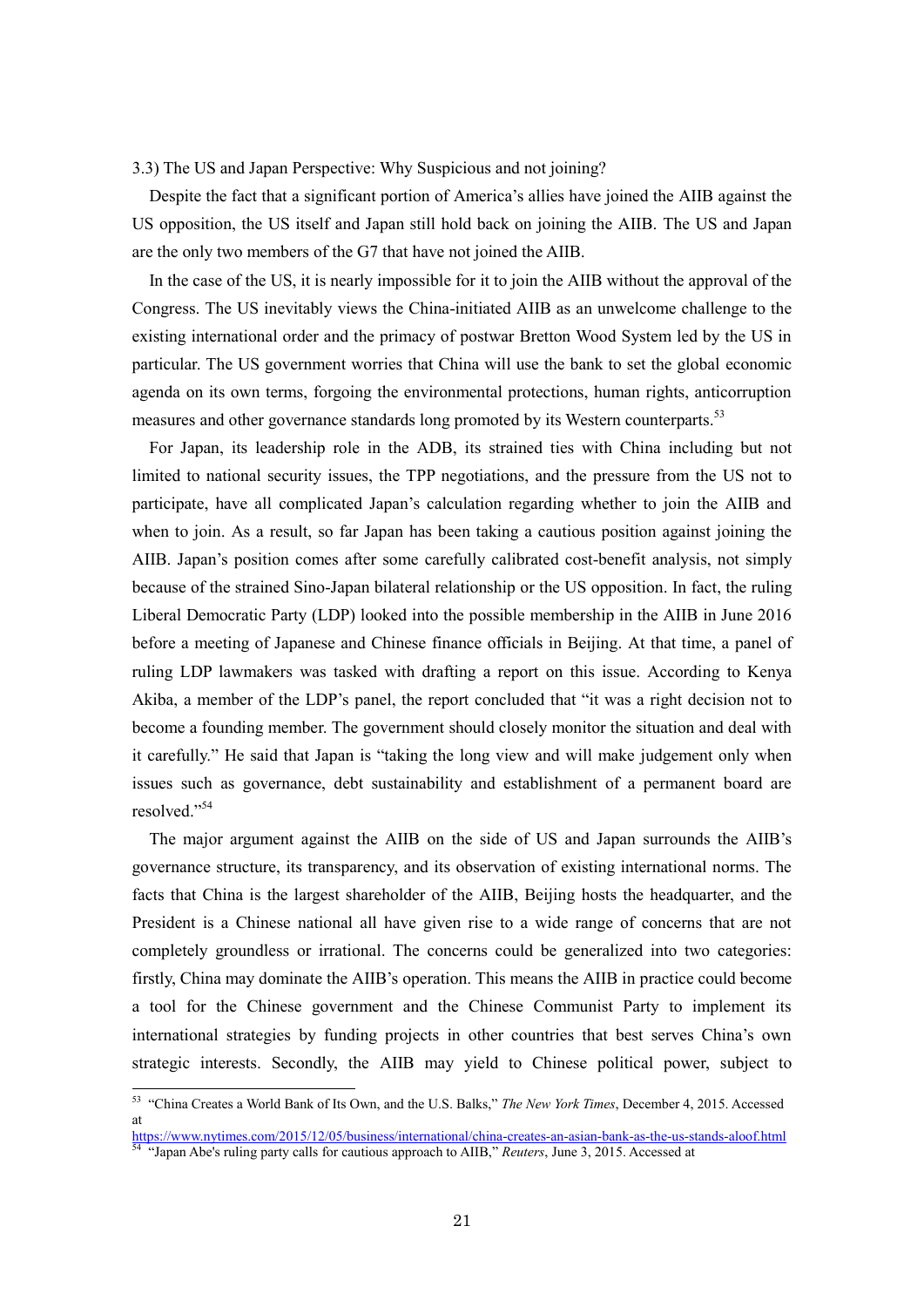corruption to finance poorly planned projects and/or grant unfair contracts to China's State Owned Enterprises (SOEs).

Additionally, the issue of voting power may have also contributed to US and Japan's hesitation or rejection to join the AIIB. The voting shares are based on the size of the economy of each member country, and each Founding Members get additional 600 Founding Member votes.<sup>55</sup> Also, as mentioned earlier, the AIIB's AOA caps the influence of non-regional members. This has an important implication: even if the US and Japan were to join the AIIB, it is unlikely that these two countries would obtain large enough voting power that is considered as commensurable with their paid-in capital. To put it simply, the US and Japan are unlikely to have enough influence over the AIIB's decision making process. The potential voting power deficit may have disincentivized the US and Japan to join the AIIB.

|                   | Japan's Voting Power | <b>US Voting Power</b> |
|-------------------|----------------------|------------------------|
| ADB.              | 12.798%              | 12.710\%               |
| World Bank (IBRD) | $7.04\%$             | $16.32\%$              |
| IMF               | 6.15%                | $16.52\%$              |

**Table 7 US Japan Voting Power Comparision in ADB, World Bank and the IMF** 

## **4. Challenges for the AIIB Moving Forward: Easy to Grow, but Not Easy to Grow up.**

Although AIIB has attracted a great number of developing and developed countries to join as members and it has co-financed several projects with other MDBs, there is no guarantee for any easy success in the future. There are several formidable challenges for the young multilateral institution down the road. For the AIIB, these challenges may become hurdles that make it not that easy for the AIIB to become a fully-fledged multilateral "go-to" bank for infrastructure investment in developing countries in the region and beyond.

 *Create investor-ready bankable projects.* Not all the infrastructure investment needs in Asia is immediately bankable and ready for investors' money. Capital, regardless it's sovereign or private, will not flow in to any project without any proper preparation. President Mr. Jin Liqun noted, "Although Asia faces a huge infrastructure financing gap, there is a shortage of 'shovel-ready' bankable projects owing to the capacity limitations."<sup>56</sup> The young AIIB lacks the talent and expertise to create investor-ready bankable projects, despite that it has

<http://www.reuters.com/article/japan-economy-aiib-idUSL3N0YP3O020150603>

<sup>55</sup> According to AIIB AOA Article 28, "The total voting power of each member shall consist of the sum of its basic votes, share votes and, in the case of a Founding Member, its Founding Member votes." Also, Article 28 1.3 "Each Founding Member shall be allocated six hundred (600) Founding Member votes."

<sup>56</sup> "AIIB's Board of Directors establish a Project Preparation Special Fund: China provides initial \$50 million start-up contribution." AIIB official news release. June 25, 2016. Accessed at [https://www.aiib.org/en/news-events/news/2016/20160625\\_004.html](https://www.aiib.org/en/news-events/news/2016/20160625_004.html)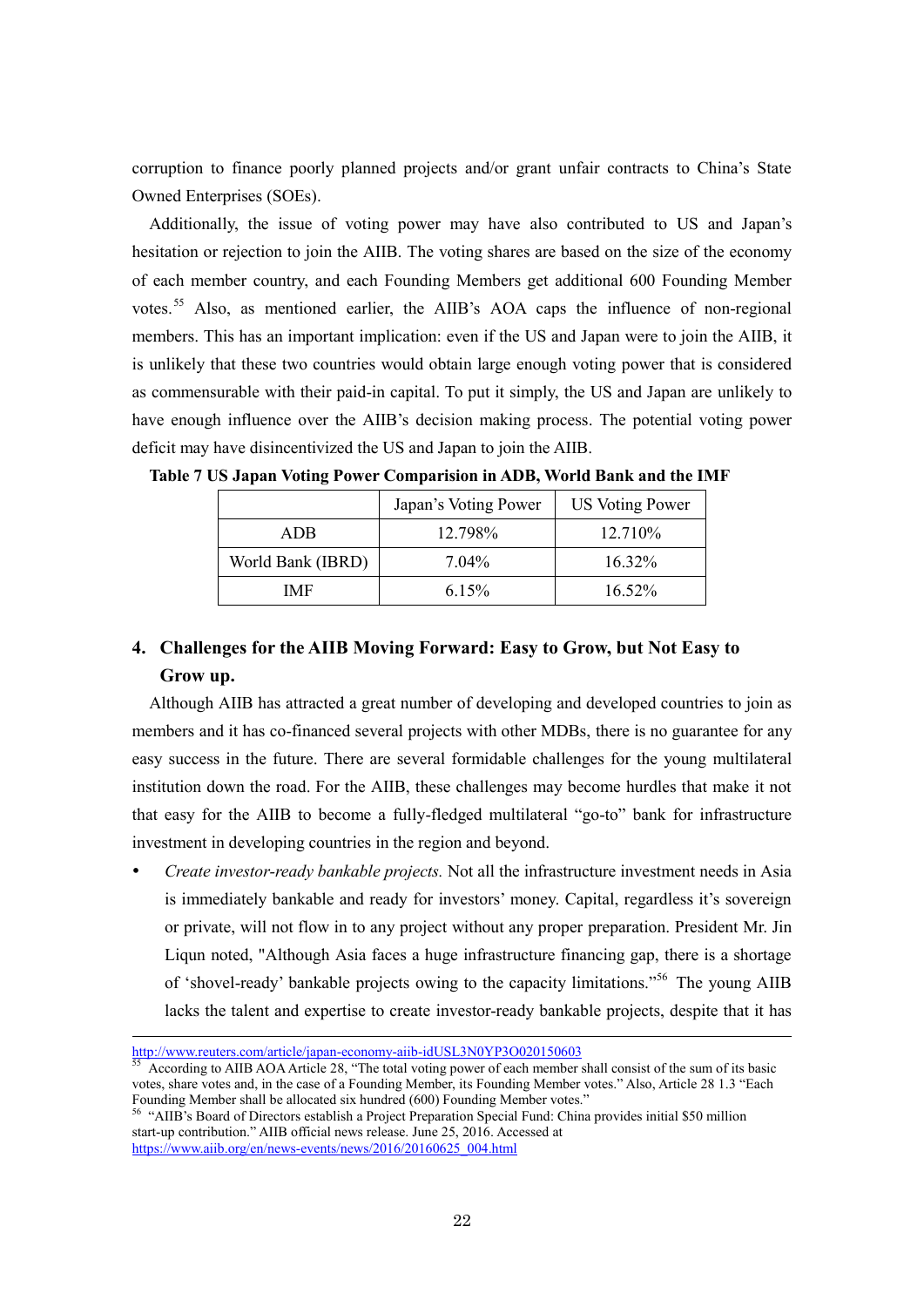created a Project Preparation Special Fund thanks to \$50 million by China.<sup>57</sup> It is simply too young and too inexperienced. Moving forward, it may face talent recruitment difficulties, especially for job vacancies in Beijing, as world-class professionals may either have other alternative opportunities, or they could be hesitant to work there given concerns over its environmental issues.

- *Make infrastructure profitable to mobilize capital in global capital markets.* The AIIB aims to raise money in global capital markets to invest in the improvement of transregional connectivity. However, infrastructure projects are not naturally attractive investment due to huge uncertainties throughout the entire life cycle as well as unjustified risk-profit balance. Getting a top-notch credit rating is just a start. The AIIB has to find innovative ways to improve the risk-adjusted profitability of its projects. This issue itself has been a big challenge for many MDBs who engage in infrastructure financing for a long time. It is uncertain if the AIIB could outperform the other much more matured MDBs to find a solution to tackle the profitability problem in infrastructure financing.
- *Manage its "perceived" relations with the Chinese government*. Although the AIIB and its President Mr. Jin Liqun have emphasized many times in many different occasions that the AIIB is inclusive, and the bank seeks to observe the best international standard in terms of governance. However, there are still many skeptical voices. The AIIB is a Chinese initiation. Its lion share of initial capital is provided by China. Its headquarter is in Beijing. China bears the largest share of voting power at the country level. For skeptics as represented by the US and Japan, if it looks like a duck, walks like a duck and quacks like a duck, then it's a duck. The AIIB's current structure may easily subject it to being perceived as a strategic tool of the Chinese government to promote its national interests overseas. How to manage such perception will be a challenge for the AIIB going forward. If not managed properly, the perceived heavy hand of China over the AIIB may lead to the impression that the AIIB's governance in practice may deviate from its supposed high standard. This would put the AIIB's top-notch credit rating at risk, because an evaluation of high-standard governance is a non-trivial factor that led to the highest possible credit rating of the AIIB given by Moody, Fitch and S&P.

### **5. Conclusion**

A major take-away of this report is that it is too early to make any informed definitive judgment call regarding the institutional characters of AIIB. As an MDB, the AIIB has only been in operation for a very limited period of time, and is not a full-fledged institution yet. At the current stage, based upon the limited cases of investment that AIIB either co-financed or

<sup>-</sup> $57$  Ibid.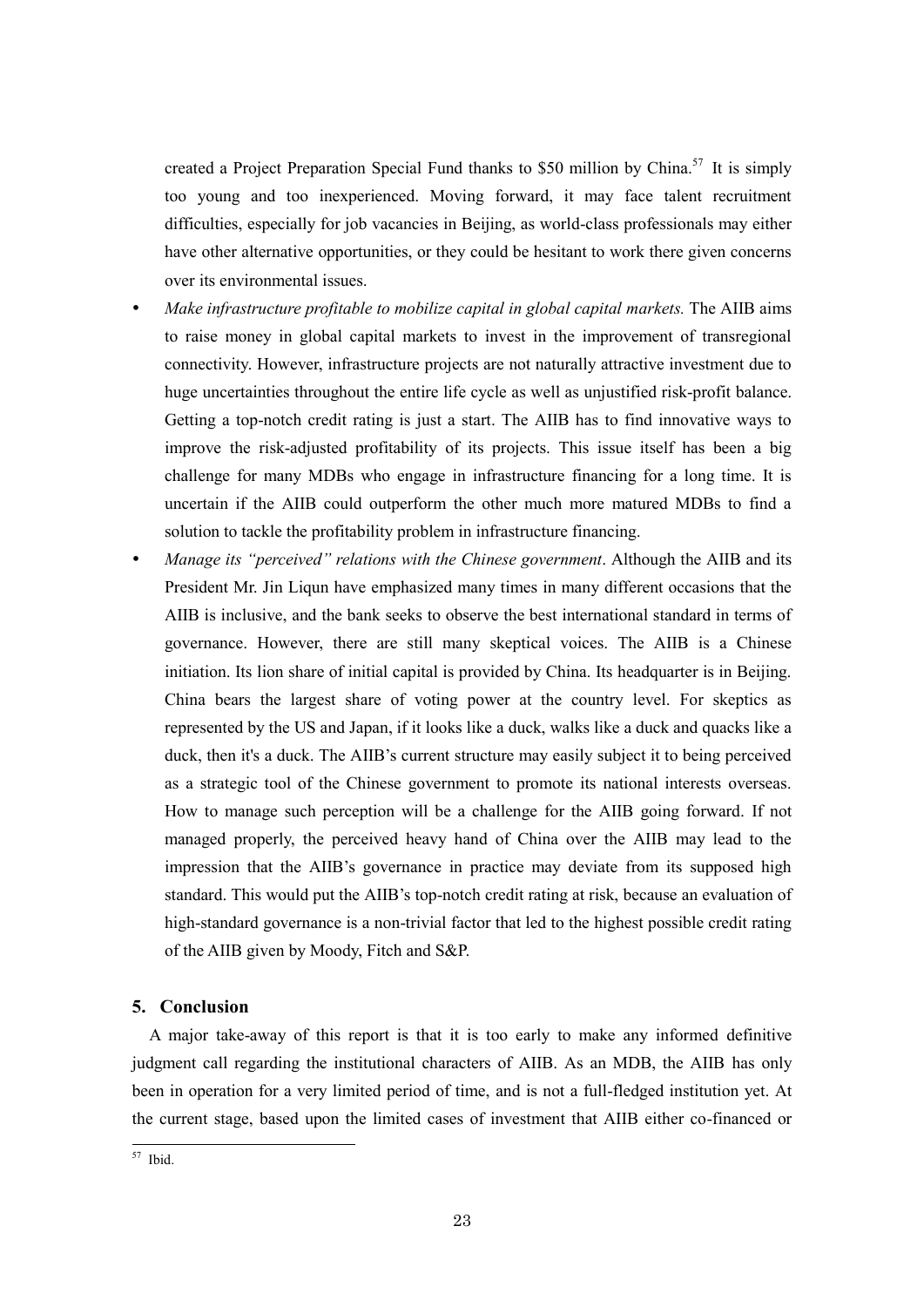financed by itself, the best way to understand AIIB's behavior is to place it along a spectrum with development banks on one extreme, and investment banks on the other extreme. The preliminary feature revealed by the 14 investments (as of June 2017) arguably demonstrates the AIIB is trying to behave more like a for-profit semi-investment bank specializing in infrastructure investments rather than a pure poverty-reduction oriented development bank.

Some non-traditional features of the AIIB, particularly its AIIB nonresident director system combined with China's dominant voting power, have incurred some criticisms regarding AIIB's autonomy and immunity to China's global-wide geopolitical and geoeconomic agenda. Given that AIIB has been in operation for only 19 months, it is premature to judge the nature of the relationship between the AIIB and China's global agenda. It is hopeful that the AIIB's broad membership and shareholder base, especially the high presence of EU and OECD members in the AIIB, could mitigate potential risks associated with China's dominance. This requires the AIIB to develop a strong and resilient institutional structure that could endure political and economic risks.

At the current stage, there is not enough evidence to definitively judge to what extent AIIB's value and behavior depart from traditional MDBs such as the World Bank or ADB. Nevertheless, it is safe to say that the AIIB is far from the World Bank in Asia. The AIIB has different agenda than existing MDBs. Its prime objective is not poverty reduction, but wealth generation. The AIIB aims to "build things that generate a commercial return or upgrade economic efficiency."<sup>58</sup>

Despite a lack of sufficient track record, the AIIB still managed to obtain highest possible credit rating from three international credit rating agencies. The high rating not only endorses the bank's high capital adequacy and robust liquidity position, but also validates the strong political will of AIIB's members and the bank's governance frameworks. A good rating will help the AIIB issue bonds at favorable rate and utilize capital markets to reduce its funding costs. This certainly will contribute to AIIB's efforts to define itself as a for-profit infrastructure investment bank. However, there is no guarantee that the rating will hold forever. Many factors may impact the rating in the future, including but not limited to AIIB's self-capital ratio, liquidity, management, yieldability, risk management ability, and its autonomy and independency from China's influence.

<sup>58</sup> "AIIB chief unveils aim to rival lenders such as ADB and World Bank," *Financial Times*, May 4, 2017.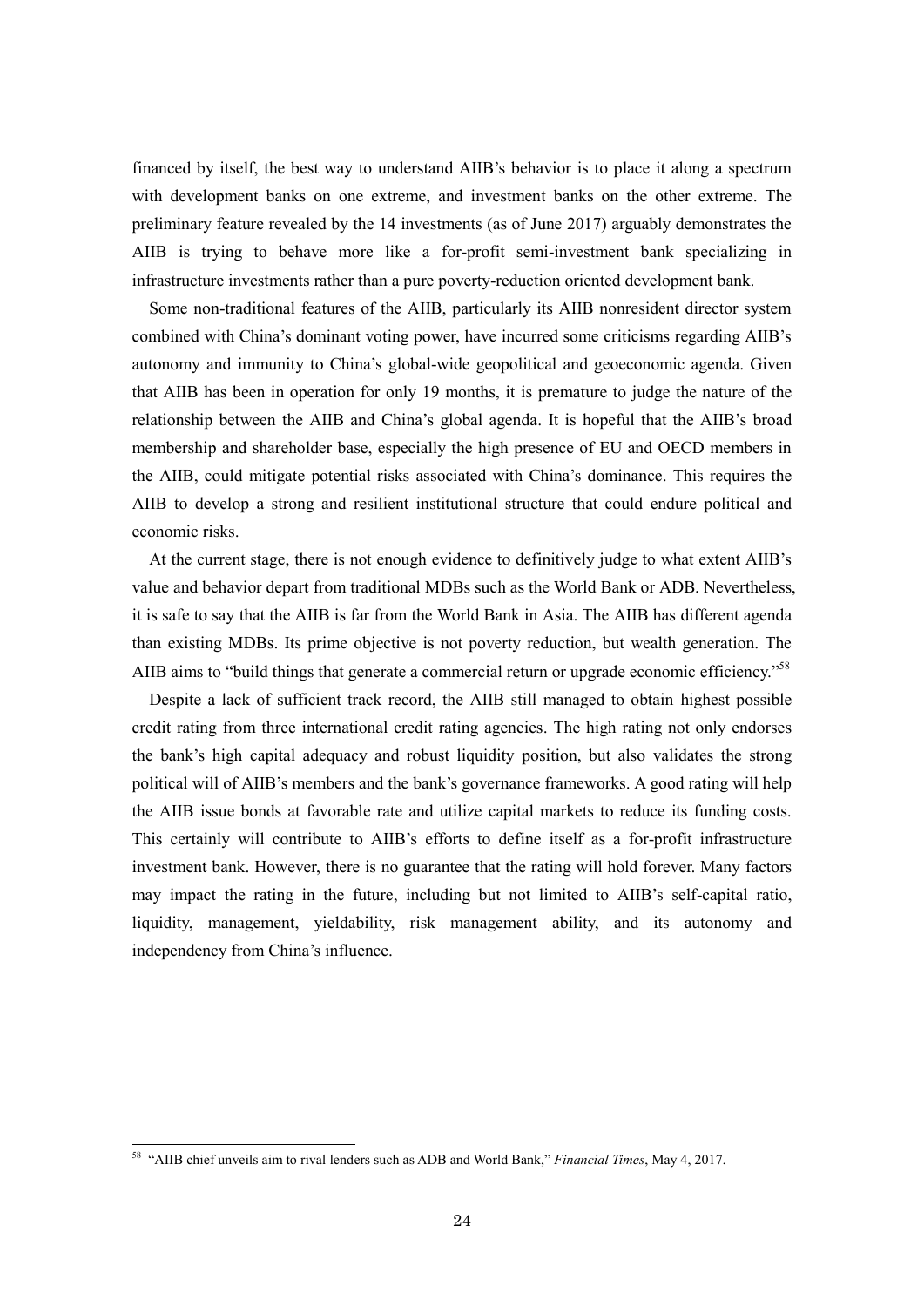# **Appendix 1**

## Members and Prospective Members of the Bank as of June 2017

| <b>REGI</b><br><b>REGI</b><br>Percent of<br>Percent of<br>Amount:<br>Number of<br>ONAL<br><b>DING</b><br>DATE<br>ONAL<br>(million USD)<br>Total<br>Votes<br>Total<br>(Regional Member)<br>$\star$<br>$\star$<br>2015/12/25<br>3.97%<br>Australia<br>3,691.2<br>39,854<br>1<br>$\star$<br>$\star$<br>254.1<br>0.27%<br>5,483<br>$\overline{2}$<br>Azerbaijan<br>2016/6/24<br>$\star$<br>$\star$<br>Bangladesh<br>3<br>2016/3/22<br>660.5<br>0.71%<br>9,547<br>$\star$<br>$\star$<br>2015/12/25<br>52.4<br>0.06%<br>3,466<br>4<br>Brunei Darussalam<br>$\star$<br>5<br>$\star$<br>2016/5/17<br>62.3<br>0.07%<br>3,565<br>0.33%<br>Cambodia<br>$\star$<br>$\star$<br>2015/12/25<br>32.02%<br>27.52%<br>6<br>China<br>29,780.4<br>300,746<br>$\star$<br>$\star$<br>2015/12/25<br>0.06%<br>3,481<br>0.32%<br>$\overline{7}$<br>Georgia<br>53.9<br>×<br>Hong Kong, China<br>0.91%<br>8<br>2017/6/7<br>765.1<br>0.82%<br>9,993<br>$^\star$<br>$\star$<br>9.00%<br>7.93%<br>9<br>India<br>2016/1/11<br>8,367.3<br>86,615<br>$\star$<br>*<br>2016/1/14<br>3.34%<br>10 Indonesia<br>3,360.7<br>3.61%<br>36,549<br>$\star$<br>$\star$<br>2017/1/16<br>1.70%<br>18,750<br>1,580.8<br>1.72%<br>11<br>Iran<br>$\star$<br>$\star$<br>12 <sup>°</sup><br>2016/1/15<br>749.9<br>0.81%<br>10,441<br>0.96%<br>Israel<br>$\star$<br>$\star$<br>4,134<br>0.38%<br>13 <sup>1</sup><br>Jordan<br>2015/12/25<br>119.2<br>0.13%<br>$\star$<br>$\star$<br>10,235<br>0.94%<br>14 Kazakhstan<br>2016/4/18<br>729.3<br>0.78%<br>$\star$<br>*<br>2015/12/25<br>3,738.7<br>4.02%<br>40,329<br>3.69%<br>15 Korea<br>$\star$<br>$^\star$<br>16 Kyrgyz Republic<br>2016/4/11<br>26.8<br>0.03%<br>3,210<br>0.29%<br>$\star$<br>$\star$<br>Lao PDR<br>43.0<br>0.05%<br>3.372<br>0.31%<br>17<br>2016/1/15<br>$\star$<br>$\star$<br>4,037<br>18 Malaysia<br>2017/3/27<br>109.5<br>0.12%<br>0.37%<br>$\star$<br>$\star$<br>19 Maldives<br>2016/1/4<br>0.01%<br>3,014<br>0.28%<br>7.2<br>$\star$<br>$\star$<br>0.31%<br>20 Mongolia<br>2015/12/25<br>41.1<br>0.04%<br>3,353<br>$\star$<br>$\star$<br>2015/12/25<br>0.28%<br>5,587<br>Myanmar<br>264.5<br>21<br>$\star$<br>$\star$<br>80.9<br>0.09%<br>3,751<br>22 Nepal<br>2016/1/13<br>$\star$<br>$\star$<br>2015/12/25<br>0.50%<br>23<br>New Zealand<br>461.5<br>7,557<br>$\star$<br>$\star$<br>259.2<br>0.28%<br>5,534<br>24 Oman<br>2016/6/21<br>$\star$<br>$\star$<br>25 Pakistan<br>2015/12/25<br>1,034.1<br>1.11%<br>13,283<br>$\star$<br>26 Philippines<br>$\star$<br>2016/12/28<br>979.1<br>1.05%<br>12,733<br>$\star$<br>0.82%<br>$\star$<br>604.4<br>0.65%<br>8,986<br>27<br>Qatar<br>2016/6/24<br>$\star$<br>$\star$<br>6,536.2<br>7.03%<br>68,304<br>6.25%<br>Russia<br>2015/12/28<br>28<br>$\star$<br>29 Saudi Arabia<br>$^{\star}$<br>2016/2/19<br>28,388<br>2,544.6<br>2.74%<br>2.60%<br>×<br>$\star$<br>0.27%<br>5,442<br>30 Singapore<br>2015/12/25<br>250.0<br>0.50%<br>$\star$<br>$\star$<br>2016/6/22<br>0.29%<br>5,632<br>0.52%<br>Sri Lanka<br>269.0<br>31<br>$\star$<br>*<br>0.03%<br>3,251<br>0.30%<br>32<br>Tajikistan<br>2016/1/16<br>30.9<br>$\star$<br>$\star$<br>Thailand<br>1,427.5<br>33<br>2016/6/20<br>1.54%<br>17,217<br>1.58%<br>$\star$<br>$\star$<br>2016/1/15<br>2,609.9<br>2.81%<br>29,041<br>2.66%<br>34 I<br>Turkey<br>$\star$<br>$\star$<br>United Arab Emirates<br>1.28%<br>35<br>2016/1/15<br>1,185.7<br>14,799<br>1.35%<br>$\star$<br>$\star$<br>5,140<br>0.47%<br>36 Uzbekistan<br>2016/11/30<br>219.8<br>0.24%<br>$\star$<br>37 Vietnam<br>$\star$<br>2016/4/11<br>663.3<br>0.71%<br>9,575<br>0.88%<br>73,614.0<br>79.16%<br>844,394<br>77.26%<br><b>Total Regional</b><br>37<br>36<br>(Non-Regional Member)<br>$\star$<br>×<br>2015/12/25<br>0.54%<br>38 Austria<br>500.8<br>7,950<br>0.73%<br>$\star$<br>$\star$<br>369.5<br>0.40%<br>6,637<br>39 Denmark<br>2016/1/15<br>$\star$<br>$\star$<br>40 Egypt<br>2016/8/4<br>650.5<br>0.70%<br>9,447<br>$\star$<br>2017/5/13<br>45.8<br>0.05%<br>41 Ethiopia<br>2,800<br>$\star$<br>310.3<br>6,045<br>42 Finland<br>2016/1/7<br>0.33%<br>$\star$<br>$\star$<br>43 France<br>2016/6/16<br>3,375.6<br>3.63%<br>36,698<br>$\star$<br>$\star$<br>2015/12/25<br>4,484.2<br>4.82%<br>47,784<br>44 Germany<br>$\star$<br>100.0<br>3,342<br>45 Hungary<br>2017/6/16<br>0.11%<br>$\star$<br>$\star$<br>2016/3/4<br>17.6<br>3,118<br>Iceland<br>0.02%<br>46<br>$\star$<br>×<br>2016/7/13<br>2.77%<br>47<br>Italy<br>2,571.8<br>28,660<br>$\star$<br>$\star$<br>2015/12/25<br>3,639<br>Luxembourg<br>69.7<br>0.08%<br>0.33%<br>48<br>$\ast$<br>×<br>2016/1/7<br>13.6<br>0.01%<br>3,078<br>0.28%<br>49 Malta<br>$\star$<br>Netherlands<br>2015/12/25<br>1.11%<br>1.21%<br>50<br>1,031.3<br>13,255<br>$\star$<br>$\star$<br>8,448<br>Norway<br>2015/12/25<br>550.6<br>0.59%<br>0.77%<br>51<br>$\star$<br>×<br>52<br>2016/6/15<br>831.8<br>0.89%<br>11,260<br>1.03%<br>Poland<br>$\star$<br>$\star$<br>2017/2/8<br>53 Portugal<br>65.0<br>0.07%<br>3,592<br>0.33%<br>$\star$<br>$\star$<br>2016/6/23<br>Sweden<br>630.0<br>0.68%<br>9.242<br>0.85%<br>54<br>55 Switzerland<br>2016/4/25<br>706.4<br>10,006<br>0.76%<br>0.92%<br>$\star$<br>×<br>56 United Kingdom<br>2015/12/25<br>3,054.7<br>3.28%<br>33,489<br>3.06%<br>Total Non-Regional<br>17<br>19,379.2<br>20.84%<br>248,490<br>22.74%<br>19<br>19<br>53<br>Total (56 countries)<br>37<br>92,993.2<br>100.00%<br>1,092,884<br>100.00% |                |  |  | NON- | FOUN MEMBERSHIP | TOTAL SUBSCRIPTIONS |  | <b>VOTING POWER</b> |       |
|-------------------------------------------------------------------------------------------------------------------------------------------------------------------------------------------------------------------------------------------------------------------------------------------------------------------------------------------------------------------------------------------------------------------------------------------------------------------------------------------------------------------------------------------------------------------------------------------------------------------------------------------------------------------------------------------------------------------------------------------------------------------------------------------------------------------------------------------------------------------------------------------------------------------------------------------------------------------------------------------------------------------------------------------------------------------------------------------------------------------------------------------------------------------------------------------------------------------------------------------------------------------------------------------------------------------------------------------------------------------------------------------------------------------------------------------------------------------------------------------------------------------------------------------------------------------------------------------------------------------------------------------------------------------------------------------------------------------------------------------------------------------------------------------------------------------------------------------------------------------------------------------------------------------------------------------------------------------------------------------------------------------------------------------------------------------------------------------------------------------------------------------------------------------------------------------------------------------------------------------------------------------------------------------------------------------------------------------------------------------------------------------------------------------------------------------------------------------------------------------------------------------------------------------------------------------------------------------------------------------------------------------------------------------------------------------------------------------------------------------------------------------------------------------------------------------------------------------------------------------------------------------------------------------------------------------------------------------------------------------------------------------------------------------------------------------------------------------------------------------------------------------------------------------------------------------------------------------------------------------------------------------------------------------------------------------------------------------------------------------------------------------------------------------------------------------------------------------------------------------------------------------------------------------------------------------------------------------------------------------------------------------------------------------------------------------------------------------------------------------------------------------------------------------------------------------------------------------------------------------------------------------------------------------------------------------------------------------------------------------------------------------------------------------------------------------------------------------------------------------------------------------------------------------------------------------------------------------------------------------------------------------------------------------------------------------------------------------------------------------------------------------------------------------------------------------------------------------------------------------------------------------------------------------------------------------------------------------------------------------------------------------------------------------------------------------------------------------------------------------------------------------------------------------------------------------------------------------------------------------------------------------------------------------------------------------------------------------------------------------------------------------------------------------------------------------------------------------------------------------------------------------------------------------------------------------------------------------------------------------------------------------------------------------------------------------------------------------------------------------------------------|----------------|--|--|------|-----------------|---------------------|--|---------------------|-------|
|                                                                                                                                                                                                                                                                                                                                                                                                                                                                                                                                                                                                                                                                                                                                                                                                                                                                                                                                                                                                                                                                                                                                                                                                                                                                                                                                                                                                                                                                                                                                                                                                                                                                                                                                                                                                                                                                                                                                                                                                                                                                                                                                                                                                                                                                                                                                                                                                                                                                                                                                                                                                                                                                                                                                                                                                                                                                                                                                                                                                                                                                                                                                                                                                                                                                                                                                                                                                                                                                                                                                                                                                                                                                                                                                                                                                                                                                                                                                                                                                                                                                                                                                                                                                                                                                                                                                                                                                                                                                                                                                                                                                                                                                                                                                                                                                                                                                                                                                                                                                                                                                                                                                                                                                                                                                                                                                                                                     | <b>MEMBERS</b> |  |  |      |                 |                     |  |                     |       |
|                                                                                                                                                                                                                                                                                                                                                                                                                                                                                                                                                                                                                                                                                                                                                                                                                                                                                                                                                                                                                                                                                                                                                                                                                                                                                                                                                                                                                                                                                                                                                                                                                                                                                                                                                                                                                                                                                                                                                                                                                                                                                                                                                                                                                                                                                                                                                                                                                                                                                                                                                                                                                                                                                                                                                                                                                                                                                                                                                                                                                                                                                                                                                                                                                                                                                                                                                                                                                                                                                                                                                                                                                                                                                                                                                                                                                                                                                                                                                                                                                                                                                                                                                                                                                                                                                                                                                                                                                                                                                                                                                                                                                                                                                                                                                                                                                                                                                                                                                                                                                                                                                                                                                                                                                                                                                                                                                                                     |                |  |  |      |                 |                     |  |                     |       |
|                                                                                                                                                                                                                                                                                                                                                                                                                                                                                                                                                                                                                                                                                                                                                                                                                                                                                                                                                                                                                                                                                                                                                                                                                                                                                                                                                                                                                                                                                                                                                                                                                                                                                                                                                                                                                                                                                                                                                                                                                                                                                                                                                                                                                                                                                                                                                                                                                                                                                                                                                                                                                                                                                                                                                                                                                                                                                                                                                                                                                                                                                                                                                                                                                                                                                                                                                                                                                                                                                                                                                                                                                                                                                                                                                                                                                                                                                                                                                                                                                                                                                                                                                                                                                                                                                                                                                                                                                                                                                                                                                                                                                                                                                                                                                                                                                                                                                                                                                                                                                                                                                                                                                                                                                                                                                                                                                                                     |                |  |  |      |                 |                     |  |                     |       |
|                                                                                                                                                                                                                                                                                                                                                                                                                                                                                                                                                                                                                                                                                                                                                                                                                                                                                                                                                                                                                                                                                                                                                                                                                                                                                                                                                                                                                                                                                                                                                                                                                                                                                                                                                                                                                                                                                                                                                                                                                                                                                                                                                                                                                                                                                                                                                                                                                                                                                                                                                                                                                                                                                                                                                                                                                                                                                                                                                                                                                                                                                                                                                                                                                                                                                                                                                                                                                                                                                                                                                                                                                                                                                                                                                                                                                                                                                                                                                                                                                                                                                                                                                                                                                                                                                                                                                                                                                                                                                                                                                                                                                                                                                                                                                                                                                                                                                                                                                                                                                                                                                                                                                                                                                                                                                                                                                                                     |                |  |  |      |                 |                     |  |                     | 3.65% |
|                                                                                                                                                                                                                                                                                                                                                                                                                                                                                                                                                                                                                                                                                                                                                                                                                                                                                                                                                                                                                                                                                                                                                                                                                                                                                                                                                                                                                                                                                                                                                                                                                                                                                                                                                                                                                                                                                                                                                                                                                                                                                                                                                                                                                                                                                                                                                                                                                                                                                                                                                                                                                                                                                                                                                                                                                                                                                                                                                                                                                                                                                                                                                                                                                                                                                                                                                                                                                                                                                                                                                                                                                                                                                                                                                                                                                                                                                                                                                                                                                                                                                                                                                                                                                                                                                                                                                                                                                                                                                                                                                                                                                                                                                                                                                                                                                                                                                                                                                                                                                                                                                                                                                                                                                                                                                                                                                                                     |                |  |  |      |                 |                     |  |                     | 0.50% |
|                                                                                                                                                                                                                                                                                                                                                                                                                                                                                                                                                                                                                                                                                                                                                                                                                                                                                                                                                                                                                                                                                                                                                                                                                                                                                                                                                                                                                                                                                                                                                                                                                                                                                                                                                                                                                                                                                                                                                                                                                                                                                                                                                                                                                                                                                                                                                                                                                                                                                                                                                                                                                                                                                                                                                                                                                                                                                                                                                                                                                                                                                                                                                                                                                                                                                                                                                                                                                                                                                                                                                                                                                                                                                                                                                                                                                                                                                                                                                                                                                                                                                                                                                                                                                                                                                                                                                                                                                                                                                                                                                                                                                                                                                                                                                                                                                                                                                                                                                                                                                                                                                                                                                                                                                                                                                                                                                                                     |                |  |  |      |                 |                     |  |                     | 0.87% |
|                                                                                                                                                                                                                                                                                                                                                                                                                                                                                                                                                                                                                                                                                                                                                                                                                                                                                                                                                                                                                                                                                                                                                                                                                                                                                                                                                                                                                                                                                                                                                                                                                                                                                                                                                                                                                                                                                                                                                                                                                                                                                                                                                                                                                                                                                                                                                                                                                                                                                                                                                                                                                                                                                                                                                                                                                                                                                                                                                                                                                                                                                                                                                                                                                                                                                                                                                                                                                                                                                                                                                                                                                                                                                                                                                                                                                                                                                                                                                                                                                                                                                                                                                                                                                                                                                                                                                                                                                                                                                                                                                                                                                                                                                                                                                                                                                                                                                                                                                                                                                                                                                                                                                                                                                                                                                                                                                                                     |                |  |  |      |                 |                     |  |                     | 0.32% |
|                                                                                                                                                                                                                                                                                                                                                                                                                                                                                                                                                                                                                                                                                                                                                                                                                                                                                                                                                                                                                                                                                                                                                                                                                                                                                                                                                                                                                                                                                                                                                                                                                                                                                                                                                                                                                                                                                                                                                                                                                                                                                                                                                                                                                                                                                                                                                                                                                                                                                                                                                                                                                                                                                                                                                                                                                                                                                                                                                                                                                                                                                                                                                                                                                                                                                                                                                                                                                                                                                                                                                                                                                                                                                                                                                                                                                                                                                                                                                                                                                                                                                                                                                                                                                                                                                                                                                                                                                                                                                                                                                                                                                                                                                                                                                                                                                                                                                                                                                                                                                                                                                                                                                                                                                                                                                                                                                                                     |                |  |  |      |                 |                     |  |                     |       |
|                                                                                                                                                                                                                                                                                                                                                                                                                                                                                                                                                                                                                                                                                                                                                                                                                                                                                                                                                                                                                                                                                                                                                                                                                                                                                                                                                                                                                                                                                                                                                                                                                                                                                                                                                                                                                                                                                                                                                                                                                                                                                                                                                                                                                                                                                                                                                                                                                                                                                                                                                                                                                                                                                                                                                                                                                                                                                                                                                                                                                                                                                                                                                                                                                                                                                                                                                                                                                                                                                                                                                                                                                                                                                                                                                                                                                                                                                                                                                                                                                                                                                                                                                                                                                                                                                                                                                                                                                                                                                                                                                                                                                                                                                                                                                                                                                                                                                                                                                                                                                                                                                                                                                                                                                                                                                                                                                                                     |                |  |  |      |                 |                     |  |                     |       |
|                                                                                                                                                                                                                                                                                                                                                                                                                                                                                                                                                                                                                                                                                                                                                                                                                                                                                                                                                                                                                                                                                                                                                                                                                                                                                                                                                                                                                                                                                                                                                                                                                                                                                                                                                                                                                                                                                                                                                                                                                                                                                                                                                                                                                                                                                                                                                                                                                                                                                                                                                                                                                                                                                                                                                                                                                                                                                                                                                                                                                                                                                                                                                                                                                                                                                                                                                                                                                                                                                                                                                                                                                                                                                                                                                                                                                                                                                                                                                                                                                                                                                                                                                                                                                                                                                                                                                                                                                                                                                                                                                                                                                                                                                                                                                                                                                                                                                                                                                                                                                                                                                                                                                                                                                                                                                                                                                                                     |                |  |  |      |                 |                     |  |                     |       |
|                                                                                                                                                                                                                                                                                                                                                                                                                                                                                                                                                                                                                                                                                                                                                                                                                                                                                                                                                                                                                                                                                                                                                                                                                                                                                                                                                                                                                                                                                                                                                                                                                                                                                                                                                                                                                                                                                                                                                                                                                                                                                                                                                                                                                                                                                                                                                                                                                                                                                                                                                                                                                                                                                                                                                                                                                                                                                                                                                                                                                                                                                                                                                                                                                                                                                                                                                                                                                                                                                                                                                                                                                                                                                                                                                                                                                                                                                                                                                                                                                                                                                                                                                                                                                                                                                                                                                                                                                                                                                                                                                                                                                                                                                                                                                                                                                                                                                                                                                                                                                                                                                                                                                                                                                                                                                                                                                                                     |                |  |  |      |                 |                     |  |                     |       |
|                                                                                                                                                                                                                                                                                                                                                                                                                                                                                                                                                                                                                                                                                                                                                                                                                                                                                                                                                                                                                                                                                                                                                                                                                                                                                                                                                                                                                                                                                                                                                                                                                                                                                                                                                                                                                                                                                                                                                                                                                                                                                                                                                                                                                                                                                                                                                                                                                                                                                                                                                                                                                                                                                                                                                                                                                                                                                                                                                                                                                                                                                                                                                                                                                                                                                                                                                                                                                                                                                                                                                                                                                                                                                                                                                                                                                                                                                                                                                                                                                                                                                                                                                                                                                                                                                                                                                                                                                                                                                                                                                                                                                                                                                                                                                                                                                                                                                                                                                                                                                                                                                                                                                                                                                                                                                                                                                                                     |                |  |  |      |                 |                     |  |                     |       |
|                                                                                                                                                                                                                                                                                                                                                                                                                                                                                                                                                                                                                                                                                                                                                                                                                                                                                                                                                                                                                                                                                                                                                                                                                                                                                                                                                                                                                                                                                                                                                                                                                                                                                                                                                                                                                                                                                                                                                                                                                                                                                                                                                                                                                                                                                                                                                                                                                                                                                                                                                                                                                                                                                                                                                                                                                                                                                                                                                                                                                                                                                                                                                                                                                                                                                                                                                                                                                                                                                                                                                                                                                                                                                                                                                                                                                                                                                                                                                                                                                                                                                                                                                                                                                                                                                                                                                                                                                                                                                                                                                                                                                                                                                                                                                                                                                                                                                                                                                                                                                                                                                                                                                                                                                                                                                                                                                                                     |                |  |  |      |                 |                     |  |                     |       |
|                                                                                                                                                                                                                                                                                                                                                                                                                                                                                                                                                                                                                                                                                                                                                                                                                                                                                                                                                                                                                                                                                                                                                                                                                                                                                                                                                                                                                                                                                                                                                                                                                                                                                                                                                                                                                                                                                                                                                                                                                                                                                                                                                                                                                                                                                                                                                                                                                                                                                                                                                                                                                                                                                                                                                                                                                                                                                                                                                                                                                                                                                                                                                                                                                                                                                                                                                                                                                                                                                                                                                                                                                                                                                                                                                                                                                                                                                                                                                                                                                                                                                                                                                                                                                                                                                                                                                                                                                                                                                                                                                                                                                                                                                                                                                                                                                                                                                                                                                                                                                                                                                                                                                                                                                                                                                                                                                                                     |                |  |  |      |                 |                     |  |                     |       |
|                                                                                                                                                                                                                                                                                                                                                                                                                                                                                                                                                                                                                                                                                                                                                                                                                                                                                                                                                                                                                                                                                                                                                                                                                                                                                                                                                                                                                                                                                                                                                                                                                                                                                                                                                                                                                                                                                                                                                                                                                                                                                                                                                                                                                                                                                                                                                                                                                                                                                                                                                                                                                                                                                                                                                                                                                                                                                                                                                                                                                                                                                                                                                                                                                                                                                                                                                                                                                                                                                                                                                                                                                                                                                                                                                                                                                                                                                                                                                                                                                                                                                                                                                                                                                                                                                                                                                                                                                                                                                                                                                                                                                                                                                                                                                                                                                                                                                                                                                                                                                                                                                                                                                                                                                                                                                                                                                                                     |                |  |  |      |                 |                     |  |                     |       |
|                                                                                                                                                                                                                                                                                                                                                                                                                                                                                                                                                                                                                                                                                                                                                                                                                                                                                                                                                                                                                                                                                                                                                                                                                                                                                                                                                                                                                                                                                                                                                                                                                                                                                                                                                                                                                                                                                                                                                                                                                                                                                                                                                                                                                                                                                                                                                                                                                                                                                                                                                                                                                                                                                                                                                                                                                                                                                                                                                                                                                                                                                                                                                                                                                                                                                                                                                                                                                                                                                                                                                                                                                                                                                                                                                                                                                                                                                                                                                                                                                                                                                                                                                                                                                                                                                                                                                                                                                                                                                                                                                                                                                                                                                                                                                                                                                                                                                                                                                                                                                                                                                                                                                                                                                                                                                                                                                                                     |                |  |  |      |                 |                     |  |                     |       |
|                                                                                                                                                                                                                                                                                                                                                                                                                                                                                                                                                                                                                                                                                                                                                                                                                                                                                                                                                                                                                                                                                                                                                                                                                                                                                                                                                                                                                                                                                                                                                                                                                                                                                                                                                                                                                                                                                                                                                                                                                                                                                                                                                                                                                                                                                                                                                                                                                                                                                                                                                                                                                                                                                                                                                                                                                                                                                                                                                                                                                                                                                                                                                                                                                                                                                                                                                                                                                                                                                                                                                                                                                                                                                                                                                                                                                                                                                                                                                                                                                                                                                                                                                                                                                                                                                                                                                                                                                                                                                                                                                                                                                                                                                                                                                                                                                                                                                                                                                                                                                                                                                                                                                                                                                                                                                                                                                                                     |                |  |  |      |                 |                     |  |                     |       |
|                                                                                                                                                                                                                                                                                                                                                                                                                                                                                                                                                                                                                                                                                                                                                                                                                                                                                                                                                                                                                                                                                                                                                                                                                                                                                                                                                                                                                                                                                                                                                                                                                                                                                                                                                                                                                                                                                                                                                                                                                                                                                                                                                                                                                                                                                                                                                                                                                                                                                                                                                                                                                                                                                                                                                                                                                                                                                                                                                                                                                                                                                                                                                                                                                                                                                                                                                                                                                                                                                                                                                                                                                                                                                                                                                                                                                                                                                                                                                                                                                                                                                                                                                                                                                                                                                                                                                                                                                                                                                                                                                                                                                                                                                                                                                                                                                                                                                                                                                                                                                                                                                                                                                                                                                                                                                                                                                                                     |                |  |  |      |                 |                     |  |                     |       |
|                                                                                                                                                                                                                                                                                                                                                                                                                                                                                                                                                                                                                                                                                                                                                                                                                                                                                                                                                                                                                                                                                                                                                                                                                                                                                                                                                                                                                                                                                                                                                                                                                                                                                                                                                                                                                                                                                                                                                                                                                                                                                                                                                                                                                                                                                                                                                                                                                                                                                                                                                                                                                                                                                                                                                                                                                                                                                                                                                                                                                                                                                                                                                                                                                                                                                                                                                                                                                                                                                                                                                                                                                                                                                                                                                                                                                                                                                                                                                                                                                                                                                                                                                                                                                                                                                                                                                                                                                                                                                                                                                                                                                                                                                                                                                                                                                                                                                                                                                                                                                                                                                                                                                                                                                                                                                                                                                                                     |                |  |  |      |                 |                     |  |                     |       |
|                                                                                                                                                                                                                                                                                                                                                                                                                                                                                                                                                                                                                                                                                                                                                                                                                                                                                                                                                                                                                                                                                                                                                                                                                                                                                                                                                                                                                                                                                                                                                                                                                                                                                                                                                                                                                                                                                                                                                                                                                                                                                                                                                                                                                                                                                                                                                                                                                                                                                                                                                                                                                                                                                                                                                                                                                                                                                                                                                                                                                                                                                                                                                                                                                                                                                                                                                                                                                                                                                                                                                                                                                                                                                                                                                                                                                                                                                                                                                                                                                                                                                                                                                                                                                                                                                                                                                                                                                                                                                                                                                                                                                                                                                                                                                                                                                                                                                                                                                                                                                                                                                                                                                                                                                                                                                                                                                                                     |                |  |  |      |                 |                     |  |                     |       |
|                                                                                                                                                                                                                                                                                                                                                                                                                                                                                                                                                                                                                                                                                                                                                                                                                                                                                                                                                                                                                                                                                                                                                                                                                                                                                                                                                                                                                                                                                                                                                                                                                                                                                                                                                                                                                                                                                                                                                                                                                                                                                                                                                                                                                                                                                                                                                                                                                                                                                                                                                                                                                                                                                                                                                                                                                                                                                                                                                                                                                                                                                                                                                                                                                                                                                                                                                                                                                                                                                                                                                                                                                                                                                                                                                                                                                                                                                                                                                                                                                                                                                                                                                                                                                                                                                                                                                                                                                                                                                                                                                                                                                                                                                                                                                                                                                                                                                                                                                                                                                                                                                                                                                                                                                                                                                                                                                                                     |                |  |  |      |                 |                     |  |                     |       |
|                                                                                                                                                                                                                                                                                                                                                                                                                                                                                                                                                                                                                                                                                                                                                                                                                                                                                                                                                                                                                                                                                                                                                                                                                                                                                                                                                                                                                                                                                                                                                                                                                                                                                                                                                                                                                                                                                                                                                                                                                                                                                                                                                                                                                                                                                                                                                                                                                                                                                                                                                                                                                                                                                                                                                                                                                                                                                                                                                                                                                                                                                                                                                                                                                                                                                                                                                                                                                                                                                                                                                                                                                                                                                                                                                                                                                                                                                                                                                                                                                                                                                                                                                                                                                                                                                                                                                                                                                                                                                                                                                                                                                                                                                                                                                                                                                                                                                                                                                                                                                                                                                                                                                                                                                                                                                                                                                                                     |                |  |  |      |                 |                     |  |                     |       |
|                                                                                                                                                                                                                                                                                                                                                                                                                                                                                                                                                                                                                                                                                                                                                                                                                                                                                                                                                                                                                                                                                                                                                                                                                                                                                                                                                                                                                                                                                                                                                                                                                                                                                                                                                                                                                                                                                                                                                                                                                                                                                                                                                                                                                                                                                                                                                                                                                                                                                                                                                                                                                                                                                                                                                                                                                                                                                                                                                                                                                                                                                                                                                                                                                                                                                                                                                                                                                                                                                                                                                                                                                                                                                                                                                                                                                                                                                                                                                                                                                                                                                                                                                                                                                                                                                                                                                                                                                                                                                                                                                                                                                                                                                                                                                                                                                                                                                                                                                                                                                                                                                                                                                                                                                                                                                                                                                                                     |                |  |  |      |                 |                     |  |                     |       |
|                                                                                                                                                                                                                                                                                                                                                                                                                                                                                                                                                                                                                                                                                                                                                                                                                                                                                                                                                                                                                                                                                                                                                                                                                                                                                                                                                                                                                                                                                                                                                                                                                                                                                                                                                                                                                                                                                                                                                                                                                                                                                                                                                                                                                                                                                                                                                                                                                                                                                                                                                                                                                                                                                                                                                                                                                                                                                                                                                                                                                                                                                                                                                                                                                                                                                                                                                                                                                                                                                                                                                                                                                                                                                                                                                                                                                                                                                                                                                                                                                                                                                                                                                                                                                                                                                                                                                                                                                                                                                                                                                                                                                                                                                                                                                                                                                                                                                                                                                                                                                                                                                                                                                                                                                                                                                                                                                                                     |                |  |  |      |                 |                     |  |                     |       |
|                                                                                                                                                                                                                                                                                                                                                                                                                                                                                                                                                                                                                                                                                                                                                                                                                                                                                                                                                                                                                                                                                                                                                                                                                                                                                                                                                                                                                                                                                                                                                                                                                                                                                                                                                                                                                                                                                                                                                                                                                                                                                                                                                                                                                                                                                                                                                                                                                                                                                                                                                                                                                                                                                                                                                                                                                                                                                                                                                                                                                                                                                                                                                                                                                                                                                                                                                                                                                                                                                                                                                                                                                                                                                                                                                                                                                                                                                                                                                                                                                                                                                                                                                                                                                                                                                                                                                                                                                                                                                                                                                                                                                                                                                                                                                                                                                                                                                                                                                                                                                                                                                                                                                                                                                                                                                                                                                                                     |                |  |  |      |                 |                     |  |                     | 0.51% |
|                                                                                                                                                                                                                                                                                                                                                                                                                                                                                                                                                                                                                                                                                                                                                                                                                                                                                                                                                                                                                                                                                                                                                                                                                                                                                                                                                                                                                                                                                                                                                                                                                                                                                                                                                                                                                                                                                                                                                                                                                                                                                                                                                                                                                                                                                                                                                                                                                                                                                                                                                                                                                                                                                                                                                                                                                                                                                                                                                                                                                                                                                                                                                                                                                                                                                                                                                                                                                                                                                                                                                                                                                                                                                                                                                                                                                                                                                                                                                                                                                                                                                                                                                                                                                                                                                                                                                                                                                                                                                                                                                                                                                                                                                                                                                                                                                                                                                                                                                                                                                                                                                                                                                                                                                                                                                                                                                                                     |                |  |  |      |                 |                     |  |                     | 0.34% |
|                                                                                                                                                                                                                                                                                                                                                                                                                                                                                                                                                                                                                                                                                                                                                                                                                                                                                                                                                                                                                                                                                                                                                                                                                                                                                                                                                                                                                                                                                                                                                                                                                                                                                                                                                                                                                                                                                                                                                                                                                                                                                                                                                                                                                                                                                                                                                                                                                                                                                                                                                                                                                                                                                                                                                                                                                                                                                                                                                                                                                                                                                                                                                                                                                                                                                                                                                                                                                                                                                                                                                                                                                                                                                                                                                                                                                                                                                                                                                                                                                                                                                                                                                                                                                                                                                                                                                                                                                                                                                                                                                                                                                                                                                                                                                                                                                                                                                                                                                                                                                                                                                                                                                                                                                                                                                                                                                                                     |                |  |  |      |                 |                     |  |                     | 0.69% |
|                                                                                                                                                                                                                                                                                                                                                                                                                                                                                                                                                                                                                                                                                                                                                                                                                                                                                                                                                                                                                                                                                                                                                                                                                                                                                                                                                                                                                                                                                                                                                                                                                                                                                                                                                                                                                                                                                                                                                                                                                                                                                                                                                                                                                                                                                                                                                                                                                                                                                                                                                                                                                                                                                                                                                                                                                                                                                                                                                                                                                                                                                                                                                                                                                                                                                                                                                                                                                                                                                                                                                                                                                                                                                                                                                                                                                                                                                                                                                                                                                                                                                                                                                                                                                                                                                                                                                                                                                                                                                                                                                                                                                                                                                                                                                                                                                                                                                                                                                                                                                                                                                                                                                                                                                                                                                                                                                                                     |                |  |  |      |                 |                     |  |                     | 0.51% |
|                                                                                                                                                                                                                                                                                                                                                                                                                                                                                                                                                                                                                                                                                                                                                                                                                                                                                                                                                                                                                                                                                                                                                                                                                                                                                                                                                                                                                                                                                                                                                                                                                                                                                                                                                                                                                                                                                                                                                                                                                                                                                                                                                                                                                                                                                                                                                                                                                                                                                                                                                                                                                                                                                                                                                                                                                                                                                                                                                                                                                                                                                                                                                                                                                                                                                                                                                                                                                                                                                                                                                                                                                                                                                                                                                                                                                                                                                                                                                                                                                                                                                                                                                                                                                                                                                                                                                                                                                                                                                                                                                                                                                                                                                                                                                                                                                                                                                                                                                                                                                                                                                                                                                                                                                                                                                                                                                                                     |                |  |  |      |                 |                     |  |                     | 1.22% |
|                                                                                                                                                                                                                                                                                                                                                                                                                                                                                                                                                                                                                                                                                                                                                                                                                                                                                                                                                                                                                                                                                                                                                                                                                                                                                                                                                                                                                                                                                                                                                                                                                                                                                                                                                                                                                                                                                                                                                                                                                                                                                                                                                                                                                                                                                                                                                                                                                                                                                                                                                                                                                                                                                                                                                                                                                                                                                                                                                                                                                                                                                                                                                                                                                                                                                                                                                                                                                                                                                                                                                                                                                                                                                                                                                                                                                                                                                                                                                                                                                                                                                                                                                                                                                                                                                                                                                                                                                                                                                                                                                                                                                                                                                                                                                                                                                                                                                                                                                                                                                                                                                                                                                                                                                                                                                                                                                                                     |                |  |  |      |                 |                     |  |                     | 1.17% |
|                                                                                                                                                                                                                                                                                                                                                                                                                                                                                                                                                                                                                                                                                                                                                                                                                                                                                                                                                                                                                                                                                                                                                                                                                                                                                                                                                                                                                                                                                                                                                                                                                                                                                                                                                                                                                                                                                                                                                                                                                                                                                                                                                                                                                                                                                                                                                                                                                                                                                                                                                                                                                                                                                                                                                                                                                                                                                                                                                                                                                                                                                                                                                                                                                                                                                                                                                                                                                                                                                                                                                                                                                                                                                                                                                                                                                                                                                                                                                                                                                                                                                                                                                                                                                                                                                                                                                                                                                                                                                                                                                                                                                                                                                                                                                                                                                                                                                                                                                                                                                                                                                                                                                                                                                                                                                                                                                                                     |                |  |  |      |                 |                     |  |                     |       |
|                                                                                                                                                                                                                                                                                                                                                                                                                                                                                                                                                                                                                                                                                                                                                                                                                                                                                                                                                                                                                                                                                                                                                                                                                                                                                                                                                                                                                                                                                                                                                                                                                                                                                                                                                                                                                                                                                                                                                                                                                                                                                                                                                                                                                                                                                                                                                                                                                                                                                                                                                                                                                                                                                                                                                                                                                                                                                                                                                                                                                                                                                                                                                                                                                                                                                                                                                                                                                                                                                                                                                                                                                                                                                                                                                                                                                                                                                                                                                                                                                                                                                                                                                                                                                                                                                                                                                                                                                                                                                                                                                                                                                                                                                                                                                                                                                                                                                                                                                                                                                                                                                                                                                                                                                                                                                                                                                                                     |                |  |  |      |                 |                     |  |                     |       |
|                                                                                                                                                                                                                                                                                                                                                                                                                                                                                                                                                                                                                                                                                                                                                                                                                                                                                                                                                                                                                                                                                                                                                                                                                                                                                                                                                                                                                                                                                                                                                                                                                                                                                                                                                                                                                                                                                                                                                                                                                                                                                                                                                                                                                                                                                                                                                                                                                                                                                                                                                                                                                                                                                                                                                                                                                                                                                                                                                                                                                                                                                                                                                                                                                                                                                                                                                                                                                                                                                                                                                                                                                                                                                                                                                                                                                                                                                                                                                                                                                                                                                                                                                                                                                                                                                                                                                                                                                                                                                                                                                                                                                                                                                                                                                                                                                                                                                                                                                                                                                                                                                                                                                                                                                                                                                                                                                                                     |                |  |  |      |                 |                     |  |                     |       |
|                                                                                                                                                                                                                                                                                                                                                                                                                                                                                                                                                                                                                                                                                                                                                                                                                                                                                                                                                                                                                                                                                                                                                                                                                                                                                                                                                                                                                                                                                                                                                                                                                                                                                                                                                                                                                                                                                                                                                                                                                                                                                                                                                                                                                                                                                                                                                                                                                                                                                                                                                                                                                                                                                                                                                                                                                                                                                                                                                                                                                                                                                                                                                                                                                                                                                                                                                                                                                                                                                                                                                                                                                                                                                                                                                                                                                                                                                                                                                                                                                                                                                                                                                                                                                                                                                                                                                                                                                                                                                                                                                                                                                                                                                                                                                                                                                                                                                                                                                                                                                                                                                                                                                                                                                                                                                                                                                                                     |                |  |  |      |                 |                     |  |                     |       |
|                                                                                                                                                                                                                                                                                                                                                                                                                                                                                                                                                                                                                                                                                                                                                                                                                                                                                                                                                                                                                                                                                                                                                                                                                                                                                                                                                                                                                                                                                                                                                                                                                                                                                                                                                                                                                                                                                                                                                                                                                                                                                                                                                                                                                                                                                                                                                                                                                                                                                                                                                                                                                                                                                                                                                                                                                                                                                                                                                                                                                                                                                                                                                                                                                                                                                                                                                                                                                                                                                                                                                                                                                                                                                                                                                                                                                                                                                                                                                                                                                                                                                                                                                                                                                                                                                                                                                                                                                                                                                                                                                                                                                                                                                                                                                                                                                                                                                                                                                                                                                                                                                                                                                                                                                                                                                                                                                                                     |                |  |  |      |                 |                     |  |                     |       |
|                                                                                                                                                                                                                                                                                                                                                                                                                                                                                                                                                                                                                                                                                                                                                                                                                                                                                                                                                                                                                                                                                                                                                                                                                                                                                                                                                                                                                                                                                                                                                                                                                                                                                                                                                                                                                                                                                                                                                                                                                                                                                                                                                                                                                                                                                                                                                                                                                                                                                                                                                                                                                                                                                                                                                                                                                                                                                                                                                                                                                                                                                                                                                                                                                                                                                                                                                                                                                                                                                                                                                                                                                                                                                                                                                                                                                                                                                                                                                                                                                                                                                                                                                                                                                                                                                                                                                                                                                                                                                                                                                                                                                                                                                                                                                                                                                                                                                                                                                                                                                                                                                                                                                                                                                                                                                                                                                                                     |                |  |  |      |                 |                     |  |                     |       |
|                                                                                                                                                                                                                                                                                                                                                                                                                                                                                                                                                                                                                                                                                                                                                                                                                                                                                                                                                                                                                                                                                                                                                                                                                                                                                                                                                                                                                                                                                                                                                                                                                                                                                                                                                                                                                                                                                                                                                                                                                                                                                                                                                                                                                                                                                                                                                                                                                                                                                                                                                                                                                                                                                                                                                                                                                                                                                                                                                                                                                                                                                                                                                                                                                                                                                                                                                                                                                                                                                                                                                                                                                                                                                                                                                                                                                                                                                                                                                                                                                                                                                                                                                                                                                                                                                                                                                                                                                                                                                                                                                                                                                                                                                                                                                                                                                                                                                                                                                                                                                                                                                                                                                                                                                                                                                                                                                                                     |                |  |  |      |                 |                     |  |                     |       |
|                                                                                                                                                                                                                                                                                                                                                                                                                                                                                                                                                                                                                                                                                                                                                                                                                                                                                                                                                                                                                                                                                                                                                                                                                                                                                                                                                                                                                                                                                                                                                                                                                                                                                                                                                                                                                                                                                                                                                                                                                                                                                                                                                                                                                                                                                                                                                                                                                                                                                                                                                                                                                                                                                                                                                                                                                                                                                                                                                                                                                                                                                                                                                                                                                                                                                                                                                                                                                                                                                                                                                                                                                                                                                                                                                                                                                                                                                                                                                                                                                                                                                                                                                                                                                                                                                                                                                                                                                                                                                                                                                                                                                                                                                                                                                                                                                                                                                                                                                                                                                                                                                                                                                                                                                                                                                                                                                                                     |                |  |  |      |                 |                     |  |                     |       |
|                                                                                                                                                                                                                                                                                                                                                                                                                                                                                                                                                                                                                                                                                                                                                                                                                                                                                                                                                                                                                                                                                                                                                                                                                                                                                                                                                                                                                                                                                                                                                                                                                                                                                                                                                                                                                                                                                                                                                                                                                                                                                                                                                                                                                                                                                                                                                                                                                                                                                                                                                                                                                                                                                                                                                                                                                                                                                                                                                                                                                                                                                                                                                                                                                                                                                                                                                                                                                                                                                                                                                                                                                                                                                                                                                                                                                                                                                                                                                                                                                                                                                                                                                                                                                                                                                                                                                                                                                                                                                                                                                                                                                                                                                                                                                                                                                                                                                                                                                                                                                                                                                                                                                                                                                                                                                                                                                                                     |                |  |  |      |                 |                     |  |                     |       |
|                                                                                                                                                                                                                                                                                                                                                                                                                                                                                                                                                                                                                                                                                                                                                                                                                                                                                                                                                                                                                                                                                                                                                                                                                                                                                                                                                                                                                                                                                                                                                                                                                                                                                                                                                                                                                                                                                                                                                                                                                                                                                                                                                                                                                                                                                                                                                                                                                                                                                                                                                                                                                                                                                                                                                                                                                                                                                                                                                                                                                                                                                                                                                                                                                                                                                                                                                                                                                                                                                                                                                                                                                                                                                                                                                                                                                                                                                                                                                                                                                                                                                                                                                                                                                                                                                                                                                                                                                                                                                                                                                                                                                                                                                                                                                                                                                                                                                                                                                                                                                                                                                                                                                                                                                                                                                                                                                                                     |                |  |  |      |                 |                     |  |                     |       |
|                                                                                                                                                                                                                                                                                                                                                                                                                                                                                                                                                                                                                                                                                                                                                                                                                                                                                                                                                                                                                                                                                                                                                                                                                                                                                                                                                                                                                                                                                                                                                                                                                                                                                                                                                                                                                                                                                                                                                                                                                                                                                                                                                                                                                                                                                                                                                                                                                                                                                                                                                                                                                                                                                                                                                                                                                                                                                                                                                                                                                                                                                                                                                                                                                                                                                                                                                                                                                                                                                                                                                                                                                                                                                                                                                                                                                                                                                                                                                                                                                                                                                                                                                                                                                                                                                                                                                                                                                                                                                                                                                                                                                                                                                                                                                                                                                                                                                                                                                                                                                                                                                                                                                                                                                                                                                                                                                                                     |                |  |  |      |                 |                     |  |                     |       |
|                                                                                                                                                                                                                                                                                                                                                                                                                                                                                                                                                                                                                                                                                                                                                                                                                                                                                                                                                                                                                                                                                                                                                                                                                                                                                                                                                                                                                                                                                                                                                                                                                                                                                                                                                                                                                                                                                                                                                                                                                                                                                                                                                                                                                                                                                                                                                                                                                                                                                                                                                                                                                                                                                                                                                                                                                                                                                                                                                                                                                                                                                                                                                                                                                                                                                                                                                                                                                                                                                                                                                                                                                                                                                                                                                                                                                                                                                                                                                                                                                                                                                                                                                                                                                                                                                                                                                                                                                                                                                                                                                                                                                                                                                                                                                                                                                                                                                                                                                                                                                                                                                                                                                                                                                                                                                                                                                                                     |                |  |  |      |                 |                     |  |                     |       |
|                                                                                                                                                                                                                                                                                                                                                                                                                                                                                                                                                                                                                                                                                                                                                                                                                                                                                                                                                                                                                                                                                                                                                                                                                                                                                                                                                                                                                                                                                                                                                                                                                                                                                                                                                                                                                                                                                                                                                                                                                                                                                                                                                                                                                                                                                                                                                                                                                                                                                                                                                                                                                                                                                                                                                                                                                                                                                                                                                                                                                                                                                                                                                                                                                                                                                                                                                                                                                                                                                                                                                                                                                                                                                                                                                                                                                                                                                                                                                                                                                                                                                                                                                                                                                                                                                                                                                                                                                                                                                                                                                                                                                                                                                                                                                                                                                                                                                                                                                                                                                                                                                                                                                                                                                                                                                                                                                                                     |                |  |  |      |                 |                     |  |                     |       |
|                                                                                                                                                                                                                                                                                                                                                                                                                                                                                                                                                                                                                                                                                                                                                                                                                                                                                                                                                                                                                                                                                                                                                                                                                                                                                                                                                                                                                                                                                                                                                                                                                                                                                                                                                                                                                                                                                                                                                                                                                                                                                                                                                                                                                                                                                                                                                                                                                                                                                                                                                                                                                                                                                                                                                                                                                                                                                                                                                                                                                                                                                                                                                                                                                                                                                                                                                                                                                                                                                                                                                                                                                                                                                                                                                                                                                                                                                                                                                                                                                                                                                                                                                                                                                                                                                                                                                                                                                                                                                                                                                                                                                                                                                                                                                                                                                                                                                                                                                                                                                                                                                                                                                                                                                                                                                                                                                                                     |                |  |  |      |                 |                     |  |                     |       |
|                                                                                                                                                                                                                                                                                                                                                                                                                                                                                                                                                                                                                                                                                                                                                                                                                                                                                                                                                                                                                                                                                                                                                                                                                                                                                                                                                                                                                                                                                                                                                                                                                                                                                                                                                                                                                                                                                                                                                                                                                                                                                                                                                                                                                                                                                                                                                                                                                                                                                                                                                                                                                                                                                                                                                                                                                                                                                                                                                                                                                                                                                                                                                                                                                                                                                                                                                                                                                                                                                                                                                                                                                                                                                                                                                                                                                                                                                                                                                                                                                                                                                                                                                                                                                                                                                                                                                                                                                                                                                                                                                                                                                                                                                                                                                                                                                                                                                                                                                                                                                                                                                                                                                                                                                                                                                                                                                                                     |                |  |  |      |                 |                     |  |                     |       |
|                                                                                                                                                                                                                                                                                                                                                                                                                                                                                                                                                                                                                                                                                                                                                                                                                                                                                                                                                                                                                                                                                                                                                                                                                                                                                                                                                                                                                                                                                                                                                                                                                                                                                                                                                                                                                                                                                                                                                                                                                                                                                                                                                                                                                                                                                                                                                                                                                                                                                                                                                                                                                                                                                                                                                                                                                                                                                                                                                                                                                                                                                                                                                                                                                                                                                                                                                                                                                                                                                                                                                                                                                                                                                                                                                                                                                                                                                                                                                                                                                                                                                                                                                                                                                                                                                                                                                                                                                                                                                                                                                                                                                                                                                                                                                                                                                                                                                                                                                                                                                                                                                                                                                                                                                                                                                                                                                                                     |                |  |  |      |                 |                     |  |                     | 0.61% |
|                                                                                                                                                                                                                                                                                                                                                                                                                                                                                                                                                                                                                                                                                                                                                                                                                                                                                                                                                                                                                                                                                                                                                                                                                                                                                                                                                                                                                                                                                                                                                                                                                                                                                                                                                                                                                                                                                                                                                                                                                                                                                                                                                                                                                                                                                                                                                                                                                                                                                                                                                                                                                                                                                                                                                                                                                                                                                                                                                                                                                                                                                                                                                                                                                                                                                                                                                                                                                                                                                                                                                                                                                                                                                                                                                                                                                                                                                                                                                                                                                                                                                                                                                                                                                                                                                                                                                                                                                                                                                                                                                                                                                                                                                                                                                                                                                                                                                                                                                                                                                                                                                                                                                                                                                                                                                                                                                                                     |                |  |  |      |                 |                     |  |                     | 0.86% |
|                                                                                                                                                                                                                                                                                                                                                                                                                                                                                                                                                                                                                                                                                                                                                                                                                                                                                                                                                                                                                                                                                                                                                                                                                                                                                                                                                                                                                                                                                                                                                                                                                                                                                                                                                                                                                                                                                                                                                                                                                                                                                                                                                                                                                                                                                                                                                                                                                                                                                                                                                                                                                                                                                                                                                                                                                                                                                                                                                                                                                                                                                                                                                                                                                                                                                                                                                                                                                                                                                                                                                                                                                                                                                                                                                                                                                                                                                                                                                                                                                                                                                                                                                                                                                                                                                                                                                                                                                                                                                                                                                                                                                                                                                                                                                                                                                                                                                                                                                                                                                                                                                                                                                                                                                                                                                                                                                                                     |                |  |  |      |                 |                     |  |                     | 0.26% |
|                                                                                                                                                                                                                                                                                                                                                                                                                                                                                                                                                                                                                                                                                                                                                                                                                                                                                                                                                                                                                                                                                                                                                                                                                                                                                                                                                                                                                                                                                                                                                                                                                                                                                                                                                                                                                                                                                                                                                                                                                                                                                                                                                                                                                                                                                                                                                                                                                                                                                                                                                                                                                                                                                                                                                                                                                                                                                                                                                                                                                                                                                                                                                                                                                                                                                                                                                                                                                                                                                                                                                                                                                                                                                                                                                                                                                                                                                                                                                                                                                                                                                                                                                                                                                                                                                                                                                                                                                                                                                                                                                                                                                                                                                                                                                                                                                                                                                                                                                                                                                                                                                                                                                                                                                                                                                                                                                                                     |                |  |  |      |                 |                     |  |                     | 0.55% |
|                                                                                                                                                                                                                                                                                                                                                                                                                                                                                                                                                                                                                                                                                                                                                                                                                                                                                                                                                                                                                                                                                                                                                                                                                                                                                                                                                                                                                                                                                                                                                                                                                                                                                                                                                                                                                                                                                                                                                                                                                                                                                                                                                                                                                                                                                                                                                                                                                                                                                                                                                                                                                                                                                                                                                                                                                                                                                                                                                                                                                                                                                                                                                                                                                                                                                                                                                                                                                                                                                                                                                                                                                                                                                                                                                                                                                                                                                                                                                                                                                                                                                                                                                                                                                                                                                                                                                                                                                                                                                                                                                                                                                                                                                                                                                                                                                                                                                                                                                                                                                                                                                                                                                                                                                                                                                                                                                                                     |                |  |  |      |                 |                     |  |                     | 3.36% |
|                                                                                                                                                                                                                                                                                                                                                                                                                                                                                                                                                                                                                                                                                                                                                                                                                                                                                                                                                                                                                                                                                                                                                                                                                                                                                                                                                                                                                                                                                                                                                                                                                                                                                                                                                                                                                                                                                                                                                                                                                                                                                                                                                                                                                                                                                                                                                                                                                                                                                                                                                                                                                                                                                                                                                                                                                                                                                                                                                                                                                                                                                                                                                                                                                                                                                                                                                                                                                                                                                                                                                                                                                                                                                                                                                                                                                                                                                                                                                                                                                                                                                                                                                                                                                                                                                                                                                                                                                                                                                                                                                                                                                                                                                                                                                                                                                                                                                                                                                                                                                                                                                                                                                                                                                                                                                                                                                                                     |                |  |  |      |                 |                     |  |                     | 4.37% |
|                                                                                                                                                                                                                                                                                                                                                                                                                                                                                                                                                                                                                                                                                                                                                                                                                                                                                                                                                                                                                                                                                                                                                                                                                                                                                                                                                                                                                                                                                                                                                                                                                                                                                                                                                                                                                                                                                                                                                                                                                                                                                                                                                                                                                                                                                                                                                                                                                                                                                                                                                                                                                                                                                                                                                                                                                                                                                                                                                                                                                                                                                                                                                                                                                                                                                                                                                                                                                                                                                                                                                                                                                                                                                                                                                                                                                                                                                                                                                                                                                                                                                                                                                                                                                                                                                                                                                                                                                                                                                                                                                                                                                                                                                                                                                                                                                                                                                                                                                                                                                                                                                                                                                                                                                                                                                                                                                                                     |                |  |  |      |                 |                     |  |                     | 0.31% |
|                                                                                                                                                                                                                                                                                                                                                                                                                                                                                                                                                                                                                                                                                                                                                                                                                                                                                                                                                                                                                                                                                                                                                                                                                                                                                                                                                                                                                                                                                                                                                                                                                                                                                                                                                                                                                                                                                                                                                                                                                                                                                                                                                                                                                                                                                                                                                                                                                                                                                                                                                                                                                                                                                                                                                                                                                                                                                                                                                                                                                                                                                                                                                                                                                                                                                                                                                                                                                                                                                                                                                                                                                                                                                                                                                                                                                                                                                                                                                                                                                                                                                                                                                                                                                                                                                                                                                                                                                                                                                                                                                                                                                                                                                                                                                                                                                                                                                                                                                                                                                                                                                                                                                                                                                                                                                                                                                                                     |                |  |  |      |                 |                     |  |                     | 0.29% |
|                                                                                                                                                                                                                                                                                                                                                                                                                                                                                                                                                                                                                                                                                                                                                                                                                                                                                                                                                                                                                                                                                                                                                                                                                                                                                                                                                                                                                                                                                                                                                                                                                                                                                                                                                                                                                                                                                                                                                                                                                                                                                                                                                                                                                                                                                                                                                                                                                                                                                                                                                                                                                                                                                                                                                                                                                                                                                                                                                                                                                                                                                                                                                                                                                                                                                                                                                                                                                                                                                                                                                                                                                                                                                                                                                                                                                                                                                                                                                                                                                                                                                                                                                                                                                                                                                                                                                                                                                                                                                                                                                                                                                                                                                                                                                                                                                                                                                                                                                                                                                                                                                                                                                                                                                                                                                                                                                                                     |                |  |  |      |                 |                     |  |                     | 2.62% |
|                                                                                                                                                                                                                                                                                                                                                                                                                                                                                                                                                                                                                                                                                                                                                                                                                                                                                                                                                                                                                                                                                                                                                                                                                                                                                                                                                                                                                                                                                                                                                                                                                                                                                                                                                                                                                                                                                                                                                                                                                                                                                                                                                                                                                                                                                                                                                                                                                                                                                                                                                                                                                                                                                                                                                                                                                                                                                                                                                                                                                                                                                                                                                                                                                                                                                                                                                                                                                                                                                                                                                                                                                                                                                                                                                                                                                                                                                                                                                                                                                                                                                                                                                                                                                                                                                                                                                                                                                                                                                                                                                                                                                                                                                                                                                                                                                                                                                                                                                                                                                                                                                                                                                                                                                                                                                                                                                                                     |                |  |  |      |                 |                     |  |                     |       |
|                                                                                                                                                                                                                                                                                                                                                                                                                                                                                                                                                                                                                                                                                                                                                                                                                                                                                                                                                                                                                                                                                                                                                                                                                                                                                                                                                                                                                                                                                                                                                                                                                                                                                                                                                                                                                                                                                                                                                                                                                                                                                                                                                                                                                                                                                                                                                                                                                                                                                                                                                                                                                                                                                                                                                                                                                                                                                                                                                                                                                                                                                                                                                                                                                                                                                                                                                                                                                                                                                                                                                                                                                                                                                                                                                                                                                                                                                                                                                                                                                                                                                                                                                                                                                                                                                                                                                                                                                                                                                                                                                                                                                                                                                                                                                                                                                                                                                                                                                                                                                                                                                                                                                                                                                                                                                                                                                                                     |                |  |  |      |                 |                     |  |                     |       |
|                                                                                                                                                                                                                                                                                                                                                                                                                                                                                                                                                                                                                                                                                                                                                                                                                                                                                                                                                                                                                                                                                                                                                                                                                                                                                                                                                                                                                                                                                                                                                                                                                                                                                                                                                                                                                                                                                                                                                                                                                                                                                                                                                                                                                                                                                                                                                                                                                                                                                                                                                                                                                                                                                                                                                                                                                                                                                                                                                                                                                                                                                                                                                                                                                                                                                                                                                                                                                                                                                                                                                                                                                                                                                                                                                                                                                                                                                                                                                                                                                                                                                                                                                                                                                                                                                                                                                                                                                                                                                                                                                                                                                                                                                                                                                                                                                                                                                                                                                                                                                                                                                                                                                                                                                                                                                                                                                                                     |                |  |  |      |                 |                     |  |                     |       |
|                                                                                                                                                                                                                                                                                                                                                                                                                                                                                                                                                                                                                                                                                                                                                                                                                                                                                                                                                                                                                                                                                                                                                                                                                                                                                                                                                                                                                                                                                                                                                                                                                                                                                                                                                                                                                                                                                                                                                                                                                                                                                                                                                                                                                                                                                                                                                                                                                                                                                                                                                                                                                                                                                                                                                                                                                                                                                                                                                                                                                                                                                                                                                                                                                                                                                                                                                                                                                                                                                                                                                                                                                                                                                                                                                                                                                                                                                                                                                                                                                                                                                                                                                                                                                                                                                                                                                                                                                                                                                                                                                                                                                                                                                                                                                                                                                                                                                                                                                                                                                                                                                                                                                                                                                                                                                                                                                                                     |                |  |  |      |                 |                     |  |                     |       |
|                                                                                                                                                                                                                                                                                                                                                                                                                                                                                                                                                                                                                                                                                                                                                                                                                                                                                                                                                                                                                                                                                                                                                                                                                                                                                                                                                                                                                                                                                                                                                                                                                                                                                                                                                                                                                                                                                                                                                                                                                                                                                                                                                                                                                                                                                                                                                                                                                                                                                                                                                                                                                                                                                                                                                                                                                                                                                                                                                                                                                                                                                                                                                                                                                                                                                                                                                                                                                                                                                                                                                                                                                                                                                                                                                                                                                                                                                                                                                                                                                                                                                                                                                                                                                                                                                                                                                                                                                                                                                                                                                                                                                                                                                                                                                                                                                                                                                                                                                                                                                                                                                                                                                                                                                                                                                                                                                                                     |                |  |  |      |                 |                     |  |                     |       |
|                                                                                                                                                                                                                                                                                                                                                                                                                                                                                                                                                                                                                                                                                                                                                                                                                                                                                                                                                                                                                                                                                                                                                                                                                                                                                                                                                                                                                                                                                                                                                                                                                                                                                                                                                                                                                                                                                                                                                                                                                                                                                                                                                                                                                                                                                                                                                                                                                                                                                                                                                                                                                                                                                                                                                                                                                                                                                                                                                                                                                                                                                                                                                                                                                                                                                                                                                                                                                                                                                                                                                                                                                                                                                                                                                                                                                                                                                                                                                                                                                                                                                                                                                                                                                                                                                                                                                                                                                                                                                                                                                                                                                                                                                                                                                                                                                                                                                                                                                                                                                                                                                                                                                                                                                                                                                                                                                                                     |                |  |  |      |                 |                     |  |                     |       |
|                                                                                                                                                                                                                                                                                                                                                                                                                                                                                                                                                                                                                                                                                                                                                                                                                                                                                                                                                                                                                                                                                                                                                                                                                                                                                                                                                                                                                                                                                                                                                                                                                                                                                                                                                                                                                                                                                                                                                                                                                                                                                                                                                                                                                                                                                                                                                                                                                                                                                                                                                                                                                                                                                                                                                                                                                                                                                                                                                                                                                                                                                                                                                                                                                                                                                                                                                                                                                                                                                                                                                                                                                                                                                                                                                                                                                                                                                                                                                                                                                                                                                                                                                                                                                                                                                                                                                                                                                                                                                                                                                                                                                                                                                                                                                                                                                                                                                                                                                                                                                                                                                                                                                                                                                                                                                                                                                                                     |                |  |  |      |                 |                     |  |                     |       |
|                                                                                                                                                                                                                                                                                                                                                                                                                                                                                                                                                                                                                                                                                                                                                                                                                                                                                                                                                                                                                                                                                                                                                                                                                                                                                                                                                                                                                                                                                                                                                                                                                                                                                                                                                                                                                                                                                                                                                                                                                                                                                                                                                                                                                                                                                                                                                                                                                                                                                                                                                                                                                                                                                                                                                                                                                                                                                                                                                                                                                                                                                                                                                                                                                                                                                                                                                                                                                                                                                                                                                                                                                                                                                                                                                                                                                                                                                                                                                                                                                                                                                                                                                                                                                                                                                                                                                                                                                                                                                                                                                                                                                                                                                                                                                                                                                                                                                                                                                                                                                                                                                                                                                                                                                                                                                                                                                                                     |                |  |  |      |                 |                     |  |                     |       |
|                                                                                                                                                                                                                                                                                                                                                                                                                                                                                                                                                                                                                                                                                                                                                                                                                                                                                                                                                                                                                                                                                                                                                                                                                                                                                                                                                                                                                                                                                                                                                                                                                                                                                                                                                                                                                                                                                                                                                                                                                                                                                                                                                                                                                                                                                                                                                                                                                                                                                                                                                                                                                                                                                                                                                                                                                                                                                                                                                                                                                                                                                                                                                                                                                                                                                                                                                                                                                                                                                                                                                                                                                                                                                                                                                                                                                                                                                                                                                                                                                                                                                                                                                                                                                                                                                                                                                                                                                                                                                                                                                                                                                                                                                                                                                                                                                                                                                                                                                                                                                                                                                                                                                                                                                                                                                                                                                                                     |                |  |  |      |                 |                     |  |                     |       |
|                                                                                                                                                                                                                                                                                                                                                                                                                                                                                                                                                                                                                                                                                                                                                                                                                                                                                                                                                                                                                                                                                                                                                                                                                                                                                                                                                                                                                                                                                                                                                                                                                                                                                                                                                                                                                                                                                                                                                                                                                                                                                                                                                                                                                                                                                                                                                                                                                                                                                                                                                                                                                                                                                                                                                                                                                                                                                                                                                                                                                                                                                                                                                                                                                                                                                                                                                                                                                                                                                                                                                                                                                                                                                                                                                                                                                                                                                                                                                                                                                                                                                                                                                                                                                                                                                                                                                                                                                                                                                                                                                                                                                                                                                                                                                                                                                                                                                                                                                                                                                                                                                                                                                                                                                                                                                                                                                                                     |                |  |  |      |                 |                     |  |                     |       |
|                                                                                                                                                                                                                                                                                                                                                                                                                                                                                                                                                                                                                                                                                                                                                                                                                                                                                                                                                                                                                                                                                                                                                                                                                                                                                                                                                                                                                                                                                                                                                                                                                                                                                                                                                                                                                                                                                                                                                                                                                                                                                                                                                                                                                                                                                                                                                                                                                                                                                                                                                                                                                                                                                                                                                                                                                                                                                                                                                                                                                                                                                                                                                                                                                                                                                                                                                                                                                                                                                                                                                                                                                                                                                                                                                                                                                                                                                                                                                                                                                                                                                                                                                                                                                                                                                                                                                                                                                                                                                                                                                                                                                                                                                                                                                                                                                                                                                                                                                                                                                                                                                                                                                                                                                                                                                                                                                                                     |                |  |  |      |                 |                     |  |                     |       |
|                                                                                                                                                                                                                                                                                                                                                                                                                                                                                                                                                                                                                                                                                                                                                                                                                                                                                                                                                                                                                                                                                                                                                                                                                                                                                                                                                                                                                                                                                                                                                                                                                                                                                                                                                                                                                                                                                                                                                                                                                                                                                                                                                                                                                                                                                                                                                                                                                                                                                                                                                                                                                                                                                                                                                                                                                                                                                                                                                                                                                                                                                                                                                                                                                                                                                                                                                                                                                                                                                                                                                                                                                                                                                                                                                                                                                                                                                                                                                                                                                                                                                                                                                                                                                                                                                                                                                                                                                                                                                                                                                                                                                                                                                                                                                                                                                                                                                                                                                                                                                                                                                                                                                                                                                                                                                                                                                                                     |                |  |  |      |                 |                     |  |                     |       |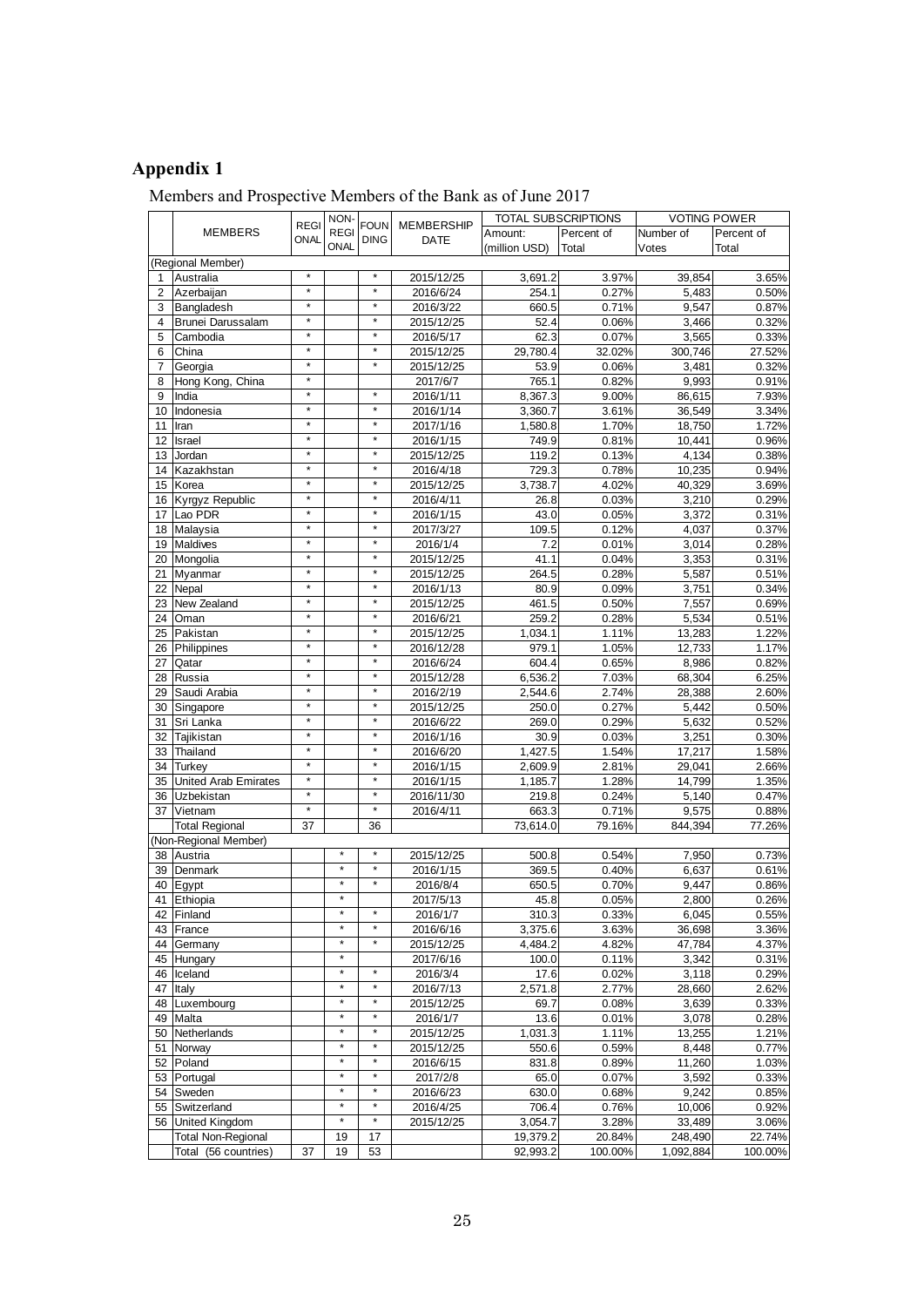|                | (Prospective Member of Regional)     |         |         |                |                         |           |           |  |
|----------------|--------------------------------------|---------|---------|----------------|-------------------------|-----------|-----------|--|
| 1              | Afghanistan                          | $\star$ |         |                |                         |           |           |  |
| 2              | Armenia                              | $\star$ |         |                |                         |           |           |  |
| 3              | Bahrain                              | $\star$ |         |                |                         |           |           |  |
| $\overline{4}$ | Cyprus                               | $\star$ |         |                |                         |           |           |  |
| 5              | Fiji                                 | $\star$ |         |                |                         |           |           |  |
| 6              | Kuwait                               | $\star$ |         | $\star$        |                         | (536)     | (5, 360)  |  |
| $\overline{7}$ | Samoa                                | $\star$ |         |                |                         |           |           |  |
| 8              | Timor-Leste                          | $\star$ |         |                |                         |           |           |  |
| 9              | Tonga                                | $\star$ |         |                |                         |           |           |  |
|                | Sub total                            | 9       |         | $\mathbf{1}$   |                         |           |           |  |
|                | (Prospective Member of Non-Regional) |         |         |                |                         |           |           |  |
|                | 10 Argentina                         |         | $\star$ |                |                         |           |           |  |
|                | 11 Belgium                           |         | $\star$ |                |                         |           |           |  |
|                | 12 Bolivia                           |         | $\star$ |                |                         |           |           |  |
|                | 13 Brasil                            |         | $\star$ | $\star$        |                         | (3, 181)  | (31, 810) |  |
|                | 14 Canada                            |         | $\star$ |                |                         |           |           |  |
|                | 15 Chile                             |         | $\star$ |                |                         |           |           |  |
|                | 16 Greece                            |         | $\star$ |                |                         |           |           |  |
|                | 17 Ireland                           |         | $\star$ |                |                         |           |           |  |
|                | 18 Madagascar                        |         | $\star$ |                |                         |           |           |  |
|                | 19 Peru                              |         | $\star$ |                |                         |           |           |  |
|                | 20 Romania                           |         | $\star$ |                |                         |           |           |  |
|                | 21 South Africa                      |         | $\star$ | $\star$        |                         | (590.5)   | (5,905)   |  |
|                | 22 Spain                             |         | $\star$ | $\star$        |                         | (1,761.5) | (17, 615) |  |
|                | 23 Sudan                             |         | $\star$ |                |                         |           |           |  |
|                | 24 Venezuela                         |         | $\star$ |                |                         |           |           |  |
|                | Sub total                            |         | 15      | 3              |                         |           |           |  |
|                | Total                                | 9       | 15      | $\overline{4}$ |                         |           |           |  |
|                | <b>ALL TOTAL</b>                     | 46      | 34      | 57             | (80 countries in total) |           |           |  |
|                |                                      |         |         |                |                         |           |           |  |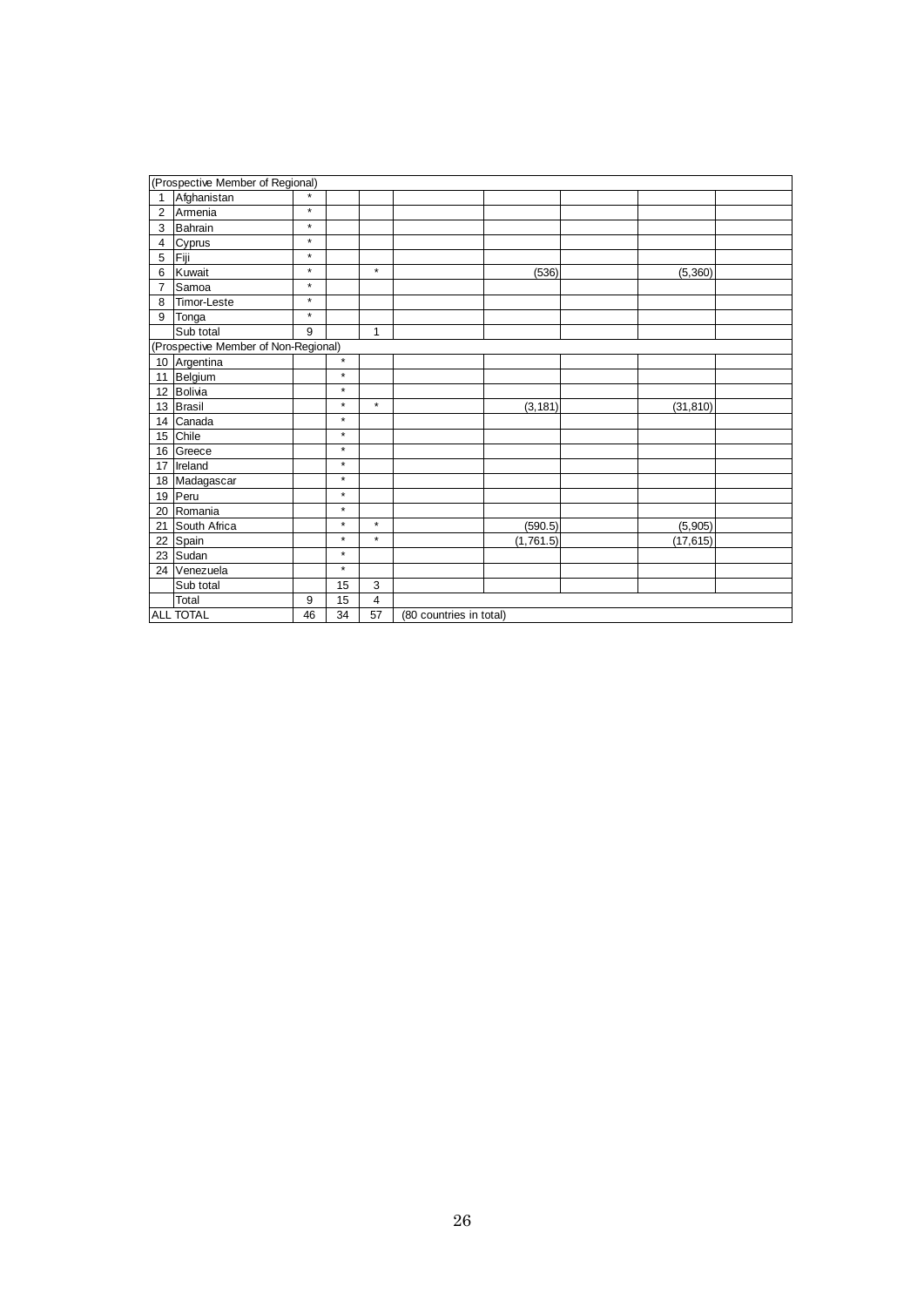## **Appendix 2**

Approved Projects by AIIB as of June 2017

| Sector | Project description                                                                 |  |  |  |  |  |
|--------|-------------------------------------------------------------------------------------|--|--|--|--|--|
|        |                                                                                     |  |  |  |  |  |
| Energy | India: Andhra Pradesh $24x7$ – Power for All. The project is co-financed with<br>1) |  |  |  |  |  |
|        | the World Bank (WB). The project implementation period is planned to be             |  |  |  |  |  |
|        | from December 2017 to December 2019. The total project cost is estimated            |  |  |  |  |  |
|        | to be \$571 million, of which \$160 million will be financed by AIIB, \$240         |  |  |  |  |  |
|        | million by World Bank (International Bank for Reconstruction and                    |  |  |  |  |  |
|        | Development), and \$171 million by the Government of Andhra Pradesh. <sup>1</sup>   |  |  |  |  |  |
|        | Bangladesh: Natural Gas Infrastructure and Efficiency Improvement Project.<br>2)    |  |  |  |  |  |
|        | The Project will be implemented within 5 years, between January 1, 2017             |  |  |  |  |  |
|        | and December 31, 2021. The Project is estimated to cost \$453.0 million,            |  |  |  |  |  |
|        | including taxes, duties, contingencies, and financing charges during                |  |  |  |  |  |
|        | construction. Loan provided by ADB and AIIB will be used on a pro-rata              |  |  |  |  |  |
|        | basis to finance the cost items, with ADB financing 37% (\$160 million),            |  |  |  |  |  |
|        | AIIB financing 13% (\$60 million), and the Bangladesh government                    |  |  |  |  |  |
|        | financing 50% (\$226 million). Any shortfall in the funds required would be         |  |  |  |  |  |
|        | covered by either the government or implementing agencies. <sup>2</sup>             |  |  |  |  |  |
|        | Azerbaijan: Trans Anatolian Natural Gas Pipeline Project (TANAP) to be<br>3)        |  |  |  |  |  |
|        | co-financed with the WB. The AIIB used the WB's Environmental and                   |  |  |  |  |  |
|        | Social Safeguard Policies (ESSP) to assess the environmental and social             |  |  |  |  |  |
|        | impact of the project. The project is estimated to cost \$8.6 billion, with AIIB    |  |  |  |  |  |
|        | and WB both being the lead co-financier. AIIB will provide \$600 million in         |  |  |  |  |  |
|        | loans, WB will provide \$800 million in loans, other IFIs (EBRD, EIB) will          |  |  |  |  |  |
|        | provide \$2100 million in loans, and the rest \$3000 million will be raised         |  |  |  |  |  |
|        | through other commercial borrowings. <sup>3</sup>                                   |  |  |  |  |  |
|        | Myanmar: Myingyan Power Plant Project. The AIIB will provide \$20<br>4)             |  |  |  |  |  |
|        | million of debt financing for this project in parallel with other lenders           |  |  |  |  |  |

 $\frac{1}{1}$  Detailed project information refer to AIIB Project Summary Information (PSI) Report No: 000009. Accessed at [https://www.aiib.org/en/projects/approved/2017/\\_download/India/summary/andhra\\_pradesh\\_co-financed\\_wb.pdf](https://www.aiib.org/en/projects/approved/2017/_download/India/summary/andhra_pradesh_co-financed_wb.pdf)  $\frac{2}{5}$  Detailed project information refer to AIIB Project Summary Information (PSI) Project No. 000015, Accessed a Detailed project information refer to AIIB Project Summary Information (PSI) Project No: 000015. Accessed at [https://www.aiib.org/en/projects/approved/2017/\\_download/bangladesh/summary/bangladesh-natural-gas-infrastructu](https://www.aiib.org/en/projects/approved/2017/_download/bangladesh/summary/bangladesh-natural-gas-infrastructure_summary.pdf)  $\frac{re\_summary.pdf}{3 \cdot Detailed \cdot price}$ 

Detailed project information refer to AIIB Project Summary Information (PSI) Project No: 000011. Accessed at [https://www.aiib.org/en/projects/approved/2016/\\_download/trans-anatolian/summary/approved\\_project\\_summary\\_an](https://www.aiib.org/en/projects/approved/2016/_download/trans-anatolian/summary/approved_project_summary_anatolian_natural_gas_pipeline.pdf) [atolian\\_natural\\_gas\\_pipeline.pdf](https://www.aiib.org/en/projects/approved/2016/_download/trans-anatolian/summary/approved_project_summary_anatolian_natural_gas_pipeline.pdf)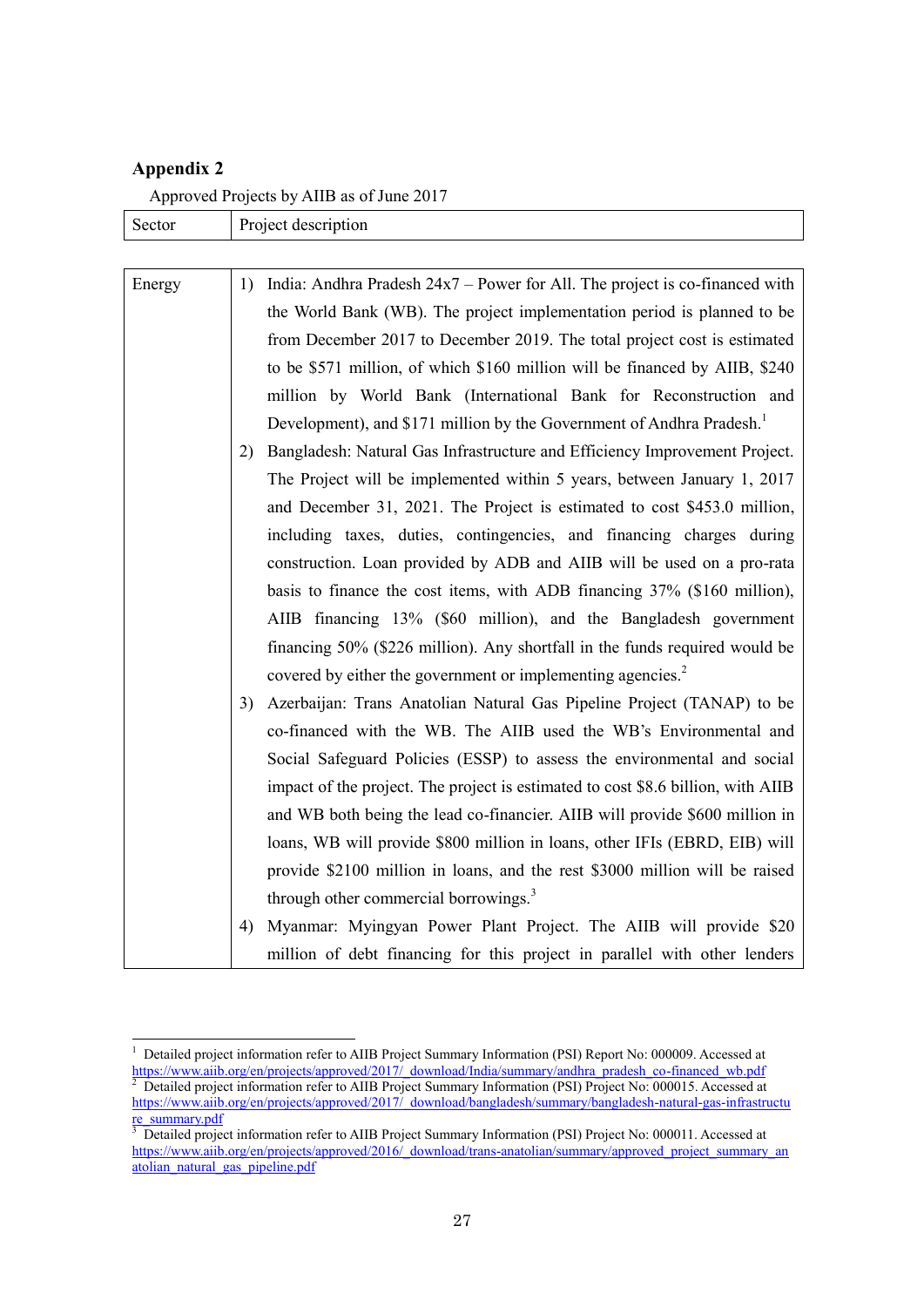|           |    | including the International Finance Corporation (IFC), the Asian                 |  |  |  |  |  |
|-----------|----|----------------------------------------------------------------------------------|--|--|--|--|--|
|           |    | Development Bank (ADB) and certain commercial lenders. <sup>4</sup>              |  |  |  |  |  |
|           | 5) | Pakistan: Tarbela 5 Hydropower Extension Project. The Project is estimated       |  |  |  |  |  |
|           |    | to cost \$823.5 million including taxes, duties and financing charges during     |  |  |  |  |  |
|           |    | implementation. WB will provide \$390 million, AIIB will provide \$300           |  |  |  |  |  |
|           |    | million, and the Pakistani government will provide \$133.5 million. <sup>5</sup> |  |  |  |  |  |
|           | 6) | Bangladesh: Distribution System Upgrade and Expansion Project. Total             |  |  |  |  |  |
|           |    | estimated cost is \$262.29 million. AIIB approved a loan of \$165 million to     |  |  |  |  |  |
|           |    | this project. <sup>6</sup>                                                       |  |  |  |  |  |
| Transport | 1) | Georgia: Batumi Bypass Road Project. AIIB used the ADB's Safeguard               |  |  |  |  |  |
|           |    | Policy Statement (SPS), 2009, to assess the environment and social impact        |  |  |  |  |  |
|           |    | of this project. The Project is estimated to cost \$315.2 million. AIIB and      |  |  |  |  |  |
|           |    | ADB each will provide \$114 million in loans, and the Georgian government        |  |  |  |  |  |
|           |    | will provide the remaining \$87.2 million. <sup>7</sup>                          |  |  |  |  |  |
|           | 2) | Oman: Duqm Port Commercial Terminal and Operational Zone                         |  |  |  |  |  |
|           |    | Development Project. The environmental and social impact of this project         |  |  |  |  |  |
|           |    | was evaluated under the provisions of AIIB's Environmental and Social            |  |  |  |  |  |
|           |    | Policy. The project is estimated to cost \$353.33 million. AIIB will provide     |  |  |  |  |  |
|           |    | \$265.00 million, and the government-established Special Economic Zone           |  |  |  |  |  |
|           |    | Authority of Duqm will provide the remaining \$88.33 million. <sup>8</sup>       |  |  |  |  |  |
|           | 3) | Oman: Railway System Preparation Project. The environmental and social           |  |  |  |  |  |
|           |    | impact of this project was evaluated under AIIB's Environmental and Social       |  |  |  |  |  |
|           |    | Policy. The Project is estimated to cost \$60 million. AIIB will provide \$36    |  |  |  |  |  |
|           |    | million, with the remaining \$24 million provided by the Oman Global             |  |  |  |  |  |
|           |    | Logistics Group S.A.O.C. <sup>9</sup>                                            |  |  |  |  |  |

 4 Detailed project information refer to AIIB Project Summary Information (PSI) Project No: 000007. Accessed at [https://www.aiib.org/en/projects/approved/2016/\\_download/myingyan/approved\\_project\\_summary\\_myingyan\\_gas\\_tu](https://www.aiib.org/en/projects/approved/2016/_download/myingyan/approved_project_summary_myingyan_gas_turbine.pdf)  $\frac{\text{rbine.pdf}}{5 \text{ Dotaile}}$ 

Detailed project information refer to AIIB Project Summary Information (PSI) Report No: 0005-PAK. Accessed at [https://www.aiib.org/en/projects/approved/2016/\\_download/pakistan-tarbela-5/approved\\_project\\_summary\\_tarbela\\_5](https://www.aiib.org/en/projects/approved/2016/_download/pakistan-tarbela-5/approved_project_summary_tarbela_5_hydropower_extension.pdf) hydropower\_extension.pdf

 $\overline{6}$  Detailed project information refer to AIIB summary on "Bangladesh: Distribution System Upgrade and Expansion Project". Accessed at

[https://www.aiib.org/en/projects/approved/2016/\\_download/bangladesh/summary/bangladesh\\_distribution\\_system\\_u](https://www.aiib.org/en/projects/approved/2016/_download/bangladesh/summary/bangladesh_distribution_system_upgrade_and_expansion.pdf) pgrade\_and\_expansion.pdf<br>
<sup>7</sup> Detailed project informat

Detailed project information refer to Project Summary Information (PSI) Project No: 000021. Accessed at https://www.aiib.org/en/projects/approved/2017/\_download/georgia/summary/Batumi.pdf<br><sup>8</sup> Detailed arcicet information refer to Project Summary Information (PSI) Project No: 00

Detailed project information refer to Project Summary Information (PSI) Project No: 000013. Assessed at [https://www.aiib.org/en/projects/approved/2016/\\_download/duqm-port-commercial/summary/approved\\_project\\_sum](https://www.aiib.org/en/projects/approved/2016/_download/duqm-port-commercial/summary/approved_project_summary_oman_-duqm_port_commercial_terminal.pdf) mary\_oman\_-duqm\_port\_commercial\_terminal.pdf

<sup>9</sup> Detailed project information refer to Project Summary Information (PSI) Project No: 000014. Assessed at [https://www.aiib.org/en/projects/approved/2016/\\_download/oman-railway-system/project-summary/approved\\_project](https://www.aiib.org/en/projects/approved/2016/_download/oman-railway-system/project-summary/approved_project_summary_oman_railway.pdf) summary\_oman\_railway.pdf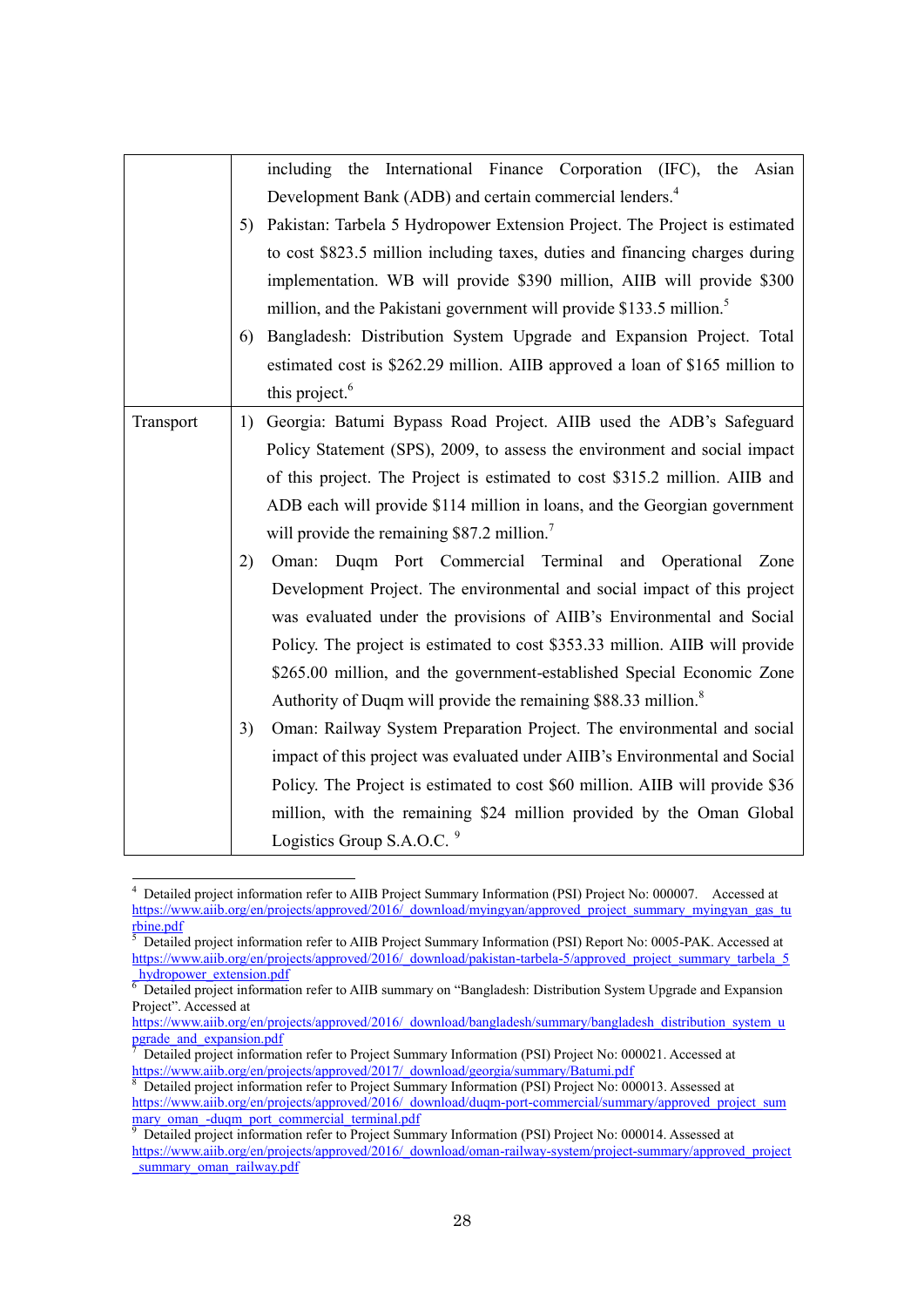|       | 4)<br>5) | Pakistan: National Motorway M-4 Project. The project's environmental and<br>social impact assessment was conducted following ADB's Safeguard Policy<br>Statement (2009) (ADB SPS). The total project cost is estimated at \$273<br>million. The Islamic Republic of Pakistan has applied for joint financing<br>from the AIIB, ADB, and the UK Department for International<br>Development (DFID) for the project. ADB will be the lead co-financer and<br>will administer the project on behalf of the other co-financers. AIIB<br>approved a loan of \$100 million for this project. <sup>10</sup><br>Tajikistan: Dushanbe-Uzbekistan Border Road Improvement Project. AIIB                                                                         |
|-------|----------|-------------------------------------------------------------------------------------------------------------------------------------------------------------------------------------------------------------------------------------------------------------------------------------------------------------------------------------------------------------------------------------------------------------------------------------------------------------------------------------------------------------------------------------------------------------------------------------------------------------------------------------------------------------------------------------------------------------------------------------------------------|
|       |          | used EBRD's Environmental and Social Policy (2008) to assess the<br>environmental and social impact of this project. The total project cost is<br>estimated at \$105.9 million. Tajikistan has applied for joint financing from<br>AIIB and the European Bank for Reconstruction and Development (EBRD)<br>for the project. EBRD will be the lead co-financer and will administer the<br>project on behalf of AIIB. AIIB approved a loan of \$27.5 million for this<br>project. <sup>11</sup>                                                                                                                                                                                                                                                         |
| Urban | 1)<br>2) | Indonesia: Regional Infrastructure Development Fund Project. This project<br>is estimated to be implemented during April 2017–December 2020. AIIB<br>used the WB's Environmental and Social Safeguard Policies to assess the<br>environmental and social impact of this project. Total estimated cost of this<br>project is \$406 million. AIIB will provide \$100 million loans, the WB will<br>provide \$100 million loans with additional \$3 million grant from Swiss<br>Secretariat for Economic Affairs channeled via WB. The Indonesian<br>government will provide \$203 million. <sup>12</sup><br>Indonesia: National Slum Upgrading Project. Both AIIB and WB are the<br>lead co-financiers of this project. The WB's procurement policy and |
|       |          | environmental and social safeguard policies (ESSP) and procedures would<br>be used for the implementation of this project. The project is estimated to<br>cost \$1,743 million. AIIB and WB will each provide a loan of \$216.5<br>million for this project. The Indonesian government will provide \$1310<br>million. <sup>13</sup>                                                                                                                                                                                                                                                                                                                                                                                                                  |

<sup>&</sup>lt;sup>10</sup> For detailed project description refer to "Pakistan: National Motorway M-4 Project." Accessed at [https://www.aiib.org/en/projects/approved/2016/pakistan-national-motorway.html#](https://www.aiib.org/en/projects/approved/2016/pakistan-national-motorway.html) 

 $\overline{a}$ 

<sup>&</sup>lt;sup>11</sup> For detailed project description refer to "Tajikistan: Dushanbe-Uzbekistan Border Road Improvement Project." Accessed at https://www.aiib.org/en/projects/approved/2016/tajikistan-border-road.html

<sup>&</sup>lt;sup>12</sup> For detailed project description refer to Project Summary Information (PSI) Project No: 000012. Accessed at [https://www.aiib.org/en/projects/approved/2017/\\_download/indonesia/summary/project-summary\\_information\\_regio](https://www.aiib.org/en/projects/approved/2017/_download/indonesia/summary/project-summary_information_regional_infrastructure_development_fund.pdf) nal\_infrastructure\_development\_fund.pdf

<sup>&</sup>lt;sup>13</sup> For detailed project description refer to Project Summary Information (PSI) Report No:0004-IDN. Accessed at